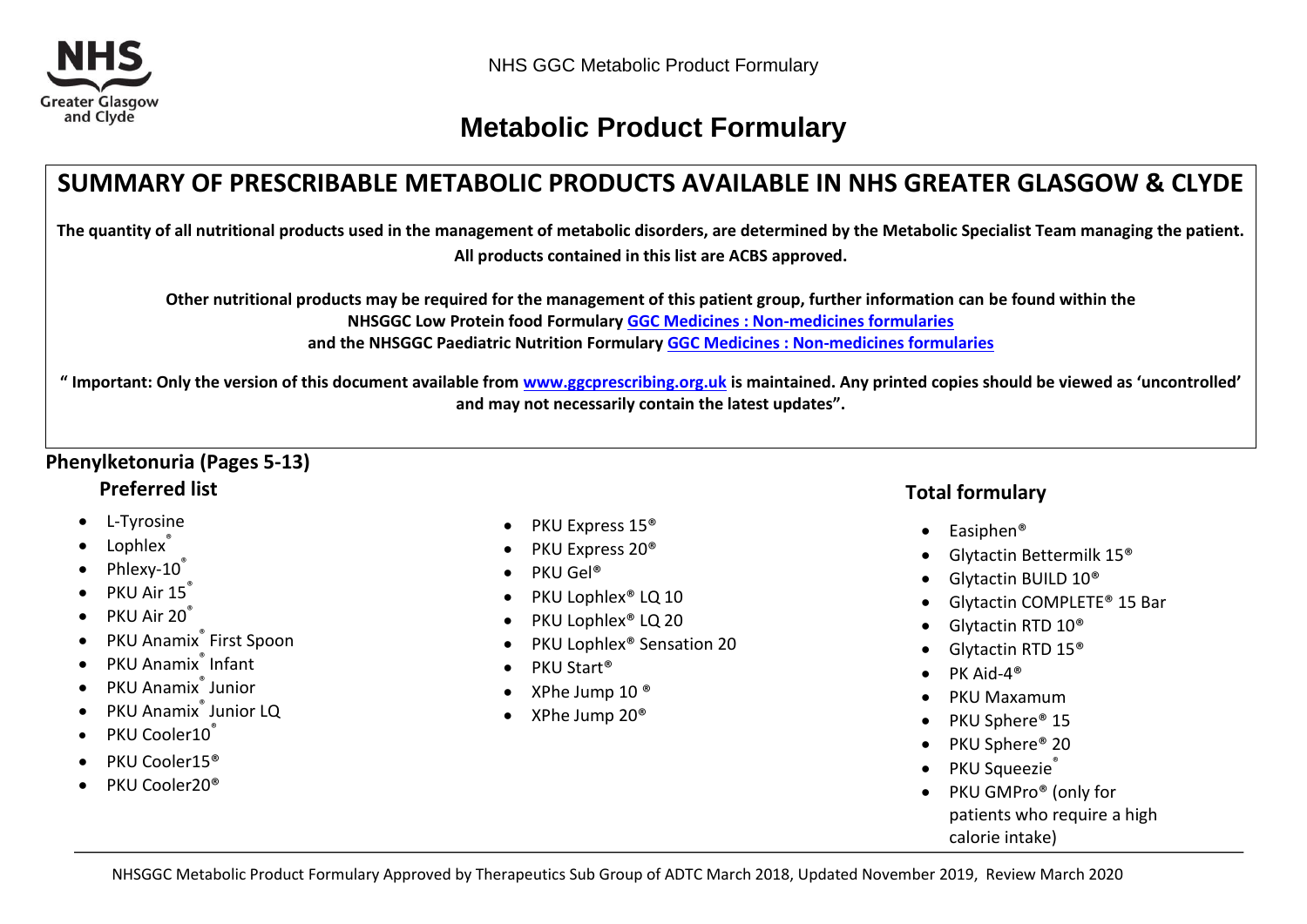#### I, **Other Inborn errors of metabolism (Pages 14-18)**

| KeyOmega <sup>®</sup><br>$\bullet$                  | • $S.O.S.25^{\circledcirc}$                                         |
|-----------------------------------------------------|---------------------------------------------------------------------|
| Leucine100 <sup>®</sup>                             | Tyrosine1000 <sup>®</sup><br>$\bullet$                              |
| Phenylalanine50 <sup>®</sup>                        | UCD Amino 5 <sup>®</sup><br>$\bullet$                               |
| S.O.S.10 <sup>®</sup>                               | Valine50 <sup>®</sup>                                               |
| S.O.S.15 <sup>®</sup><br>$\bullet$                  | Wysoy®<br>$\bullet$                                                 |
| S.O.S.20 <sup>®</sup><br>$\bullet$                  |                                                                     |
|                                                     |                                                                     |
| Paediatric Seravit <sup>®</sup> powder<br>$\bullet$ | Phlexy-Vits <sup>®</sup><br>$\bullet$                               |
|                                                     |                                                                     |
| Nutricia flavour Modjul® powder                     |                                                                     |
|                                                     |                                                                     |
|                                                     | Taranis <sup>®</sup> Dalia Low Protein milk<br>$\bullet$            |
|                                                     |                                                                     |
|                                                     |                                                                     |
|                                                     | • XLYS, TRY Glutaridon <sup>®</sup>                                 |
| GA1 Anamix <sup>®</sup> Junior                      |                                                                     |
|                                                     | Prozero <sup>®</sup><br>$\bullet$<br>GA1 Anamix <sup>®</sup> Infant |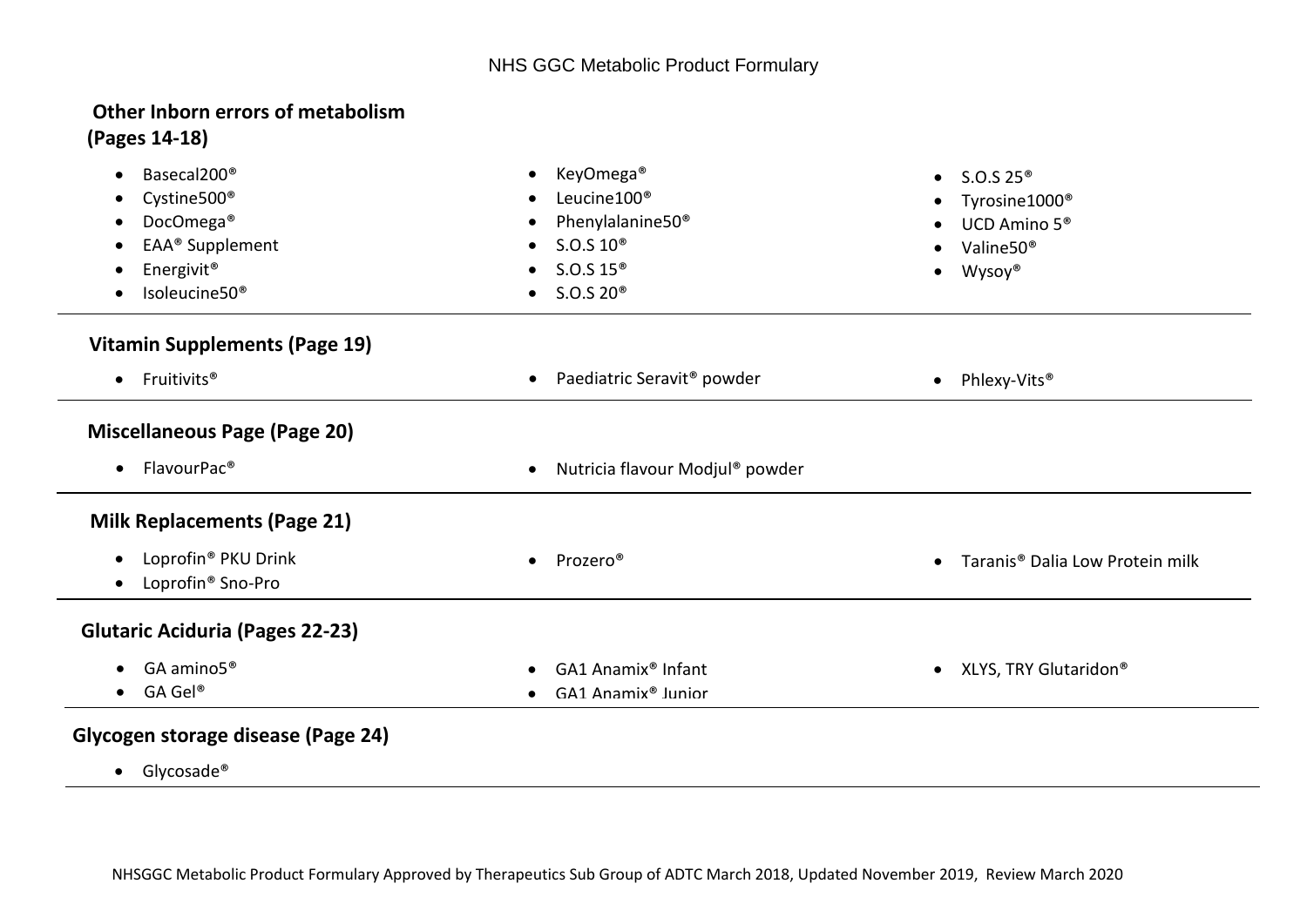### **Homocystinuria or hypermethioninaemia (Page 25-28)**

### **Preferred list**

- HCU Anamix<sup>®</sup> Infant
- HCU Anamix<sup>®</sup> Junior
- HCU Cooler<sup>®</sup> 10
- HCU Cooler<sup>®</sup> 15
- HCU Cooler<sup>®</sup> 20
- **Hyperlysinaemia (Page 29)**
	- HYPER LYS Anamix<sup>®</sup> Infant

### **Isovaleric acidaemia (Page 30)**

- IVA Anamix<sup>®</sup> Infant
- IVA Anamix<sup>®</sup> Junior

## **Maple Syrup Urine Disease (Page 31-34) Preferred list**

- $\bullet$  MSUD Aid III®
- $\bullet$  MSUD amino $5^\circ$
- MSUD Anamix<sup>®</sup> Infant
- MSUD Anamix<sup>®</sup> Junior
- MSUD Anamix<sup>®</sup> Junior LQ
- MSUD Cooler<sup>®</sup> 10
- MSUD Cooler<sup>®</sup> 15
- MSUD Cooler® 20
- MSUD Express® 15
- MSUD Express® 20
- MSUD Gel®
- MSUD Lophlex<sup>®</sup> LQ 20

## **Total formulary**

- $\bullet$  HCU Maxamum®
- XMET Homidon<sup>®</sup>

- **Total formulary**
- MSUD Maxamum®
- HCU Express<sup>®</sup> 15 • HCU Express<sup>®</sup> 20
- $\bullet$  HCU gel<sup>®</sup>
- HCU Lophlex<sup>®</sup> LQ 20
- $\bullet$  HCU LV®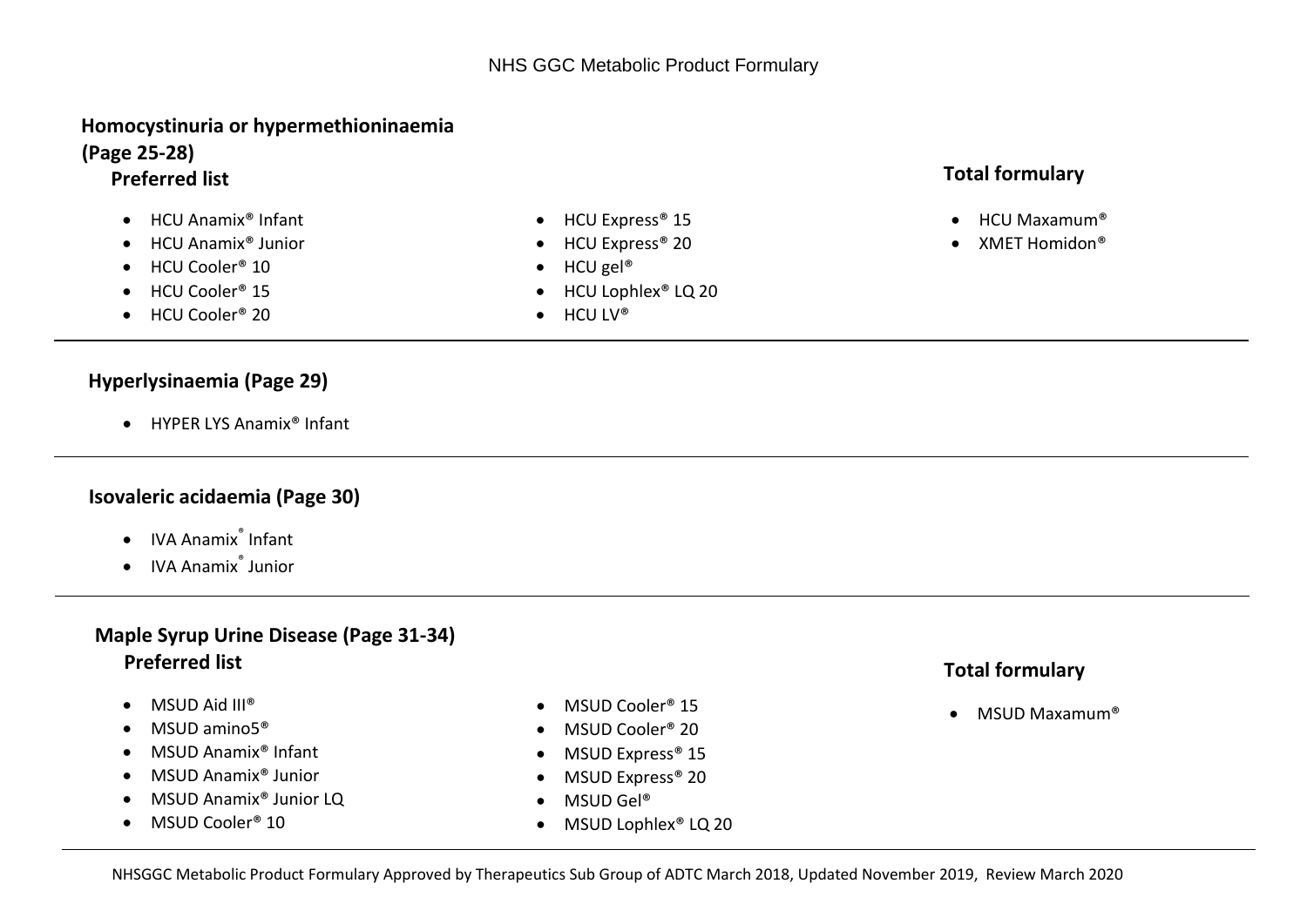### **Methylmalonic or propionic acidaemia (Page 35-36)**

# **Preferred list**

- MMA/PA amino5<sup>®</sup>
- MMA/PA Anamix<sup>®</sup> Infant
- MMA/PA Anamix<sup>®</sup> Junior

## **Tyrosinaemia (Page 37-40) Preferred list**

- **P** TYR Anamix® Infant
- TYR Anamix® Junior
- TYR Anamix<sup>®</sup> Junior LQ
- TYR Cooler<sup>®</sup> 10
- TYR Cooler<sup>®</sup> 15
- TYR Cooler<sup>®</sup> 20
- TYR Express15<sup>®</sup>

## **Fatty Acid Oxidisation Disorder (Page 41)**

| Lipistart <sup>®</sup><br>$\bullet$                                        | MCT Procal®<br>$\bullet$                                      | Monogen®<br>$\bullet$                                                  |
|----------------------------------------------------------------------------|---------------------------------------------------------------|------------------------------------------------------------------------|
| <b>CHO Disorder (Page 42)</b>                                              |                                                               |                                                                        |
| $\bullet$ Galactomin®17                                                    | Galactomin®19<br>$\bullet$                                    |                                                                        |
| Ketogenic Diets (Page 43-44)                                               | <b>Total formulary</b>                                        |                                                                        |
| <b>Preferred List</b><br>• Betaquik<br>• Ketocal 2.5 to 1 LQMCT Multifibre | • Ketocal 4:1 LQ<br>$\bullet$ Ketocal <sup>®</sup> 4:1 powder | • KetoClassic Bolognaise Meal<br>KetoClassic <sup>®</sup> Chicken Meal |

- MMA/PA Maxamum<sup>®</sup> powder
- XMTVI Asadon®

• TYR Express20<sup>®</sup> TYR Gel®

• TYR Lophlex<sup>®</sup> LQ 20 TYR Maxamum® • XPHEN TYR Tyrosidon® • XPTM Tyrosidon<sup>®</sup>

NHSGGC Metabolic Product Formulary Approved by Therapeutics Sub Group of ADTC March 2018, Updated November 2019, Review March 2020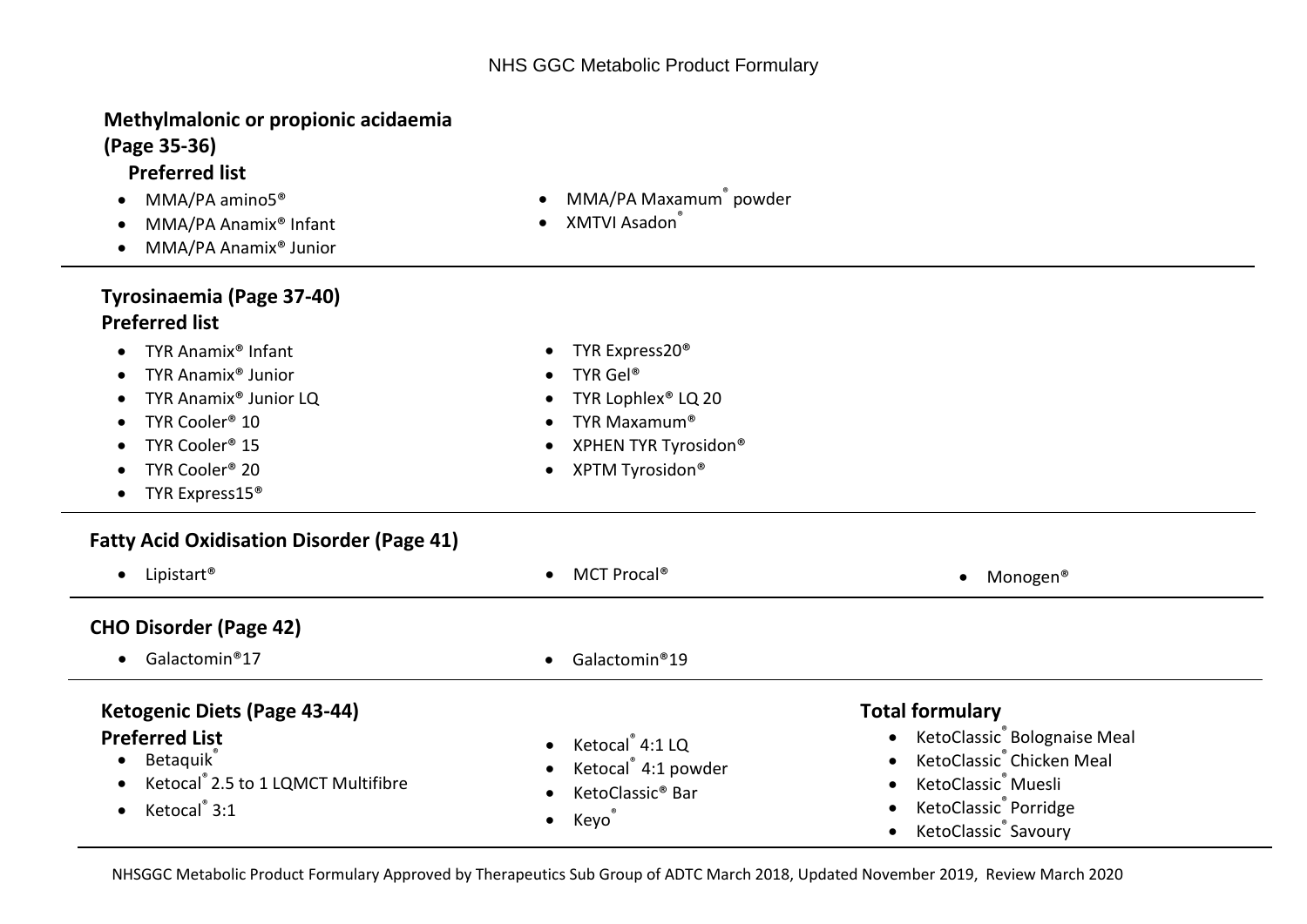#### **Nutritional supplements for metabolic diseases**

#### **Phenylketonuria Preferred List**

**Nutritional supplements for metabolic diseases Nutritional supplement for the dietary management of phenylketonuria in pregnant women with low plasma tyrosine concentrations** 

#### **L-Tyrosine**

100g **Powder**, L-tyrosine 20g, carbohydrate 76.8g, fat nil, energy 1612kJ (379kcal)/100g

#### **Nutritional supplements for metabolic diseases**

**Nutritional supplement for the dietary management of proven phenylketonuria in children over 8 years and adults including pregnant women**

#### **Lophlex®**

[Flavours: berry, orange or unflavoured, 30×27.8g sachets](http://www.medicinescomplete.com/mc/bnf/current/PHP39-prices-in-the-bnf.htm) **Powder**, protein equivalent (essential and non-essential amino acids except phenylalanine) 20 g, carbohydrate 2.5 g, fat 60 mg, fibre 220 mg, energy 385 kJ (91 kcal)/27.8-g sachet, with vitamins, minerals, and trace elements.

**Nutritional supplements for metabolic diseases Nutritional supplement for the dietary management of phenylketonuria. Suitable for 8 years and over.**

### **Phlexy-10®**

**Capsules**, protein equivalent (essential and non-essential amino acids except phenylalanine) 416.5mg/capsule, 200-cap pack **(Average 120 capsules/day)**

**Tablets**, protein equivalent (essential and non-essential amino acids except phenylalanine) 833 mg tablet, 75-tab pack **(Average 60 tablets/day) Drink Mix, powder**, protein equivalent (essential and non-essential amino acids except phenylalanine) 8.33 g, carbohydrate 8.8 g/20-g sachet. Appleblack currant, citrus, or tropical flavour, 30×20-g sachet. **(Average 6 sachets/day)**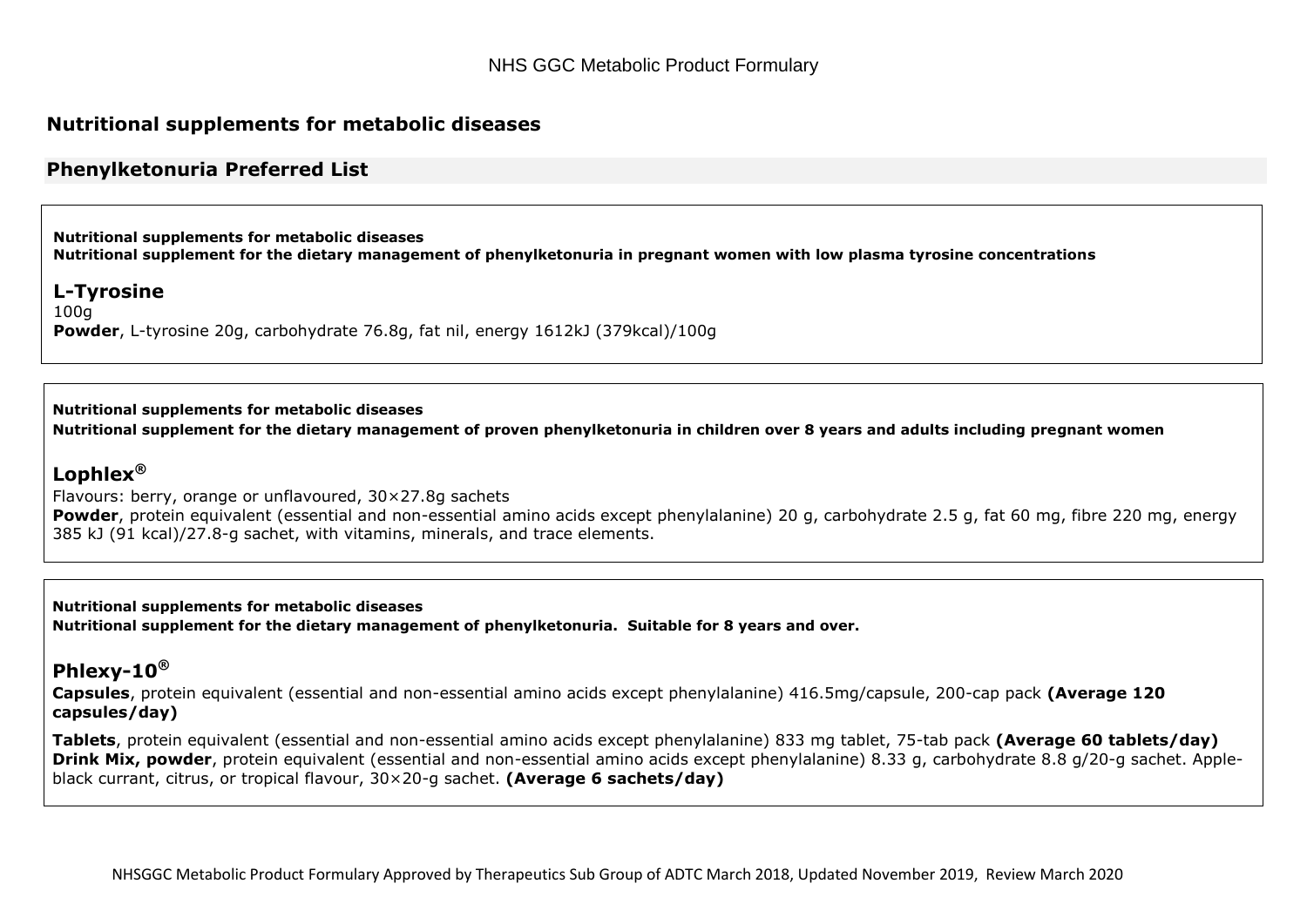**Nutritional supplements for metabolic diseases Nutritional supplement for the dietary management of phenylketonuria in children over 3 years**

#### **PKU Air 15®**

flavoured (green, gold, red, or white), 30x130 ml Liquid: protein equivalent (essential and non-essential amino acids except phenylalanine) 15g, fat 0.8g, carbohydrate 2.0g, energy 316 kJ (75kcal)/130-ml pouch, with vitamins, minerals, and trace elements.

**Nutritional supplements for metabolic diseases Nutritional supplement for the dietary management of phenylketonuria in children over 3 years**

### **PKU Air 20®**

flavoured (green, gold, red, or white), 30x174 ml **Liquid:** protein equivalent (essential and non-essential amino acids except phenylalanine) 20g, fat 1.0g, carbohydrate 2.6g, energy 423 kJ (100kcal)/174-ml pouch, with vitamins, minerals, and trace elements.

**Nutritional supplements for metabolic diseases**

**Nutritional supplement for the dietary management of proven phenylketonuria in children from 6 months to 5 years**

## **PKU Anamix® First Spoon**

12.5g Sachets **Powder**, protein equivalent (essential and non-essential amino acids except phenylalanine) 5 g, carbohydrate 4.8 g, fat 150 mg, fibre nil, energy 168 kJ (41 kcal)/12.5-g sachet, with vitamins, minerals, and trace elements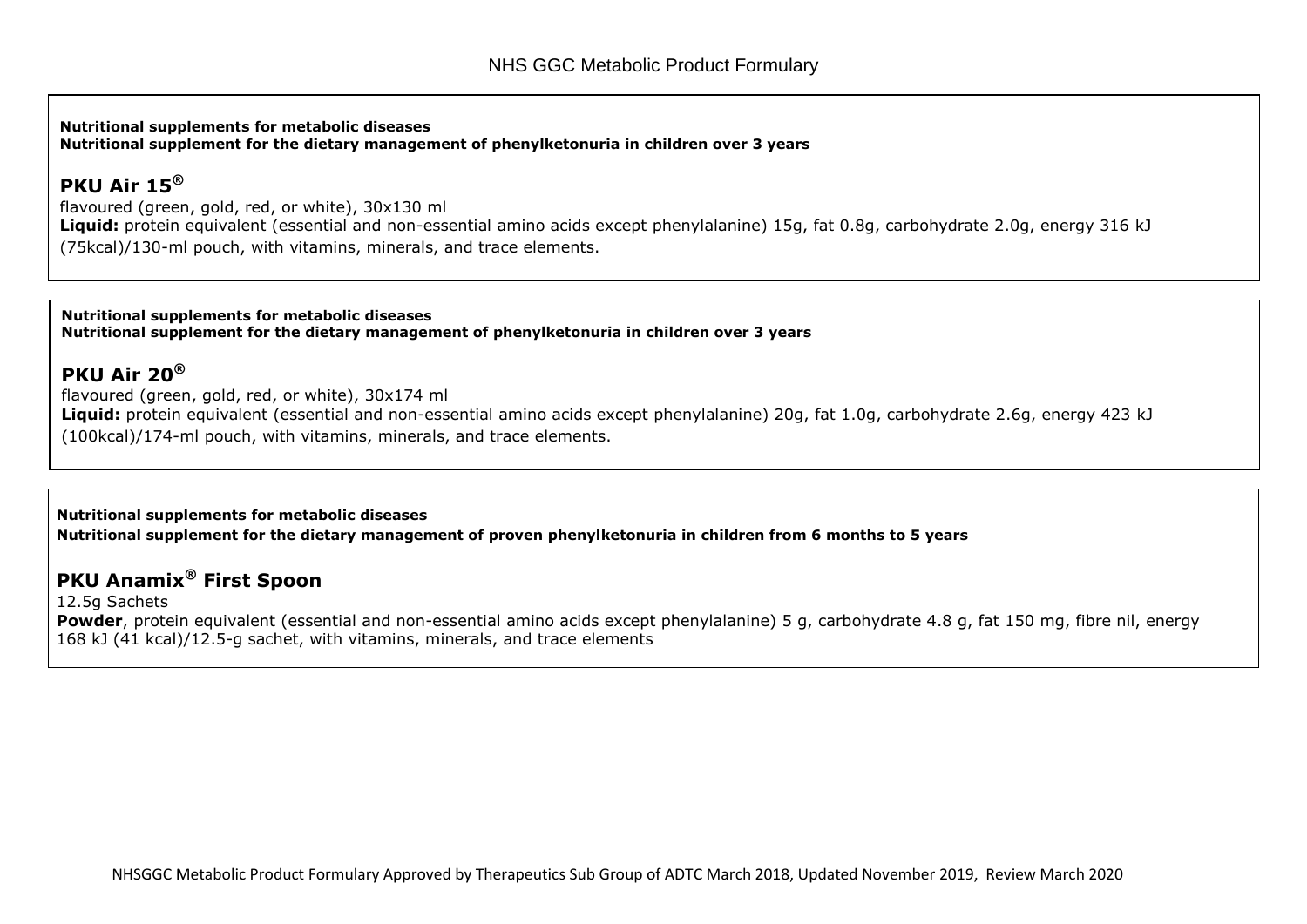**Nutritional supplements for metabolic diseases Nutritional supplement for the dietary management of proven phenylketonuria in children from birth to 3 years**

## **PKU Anamix® Infant**

Unflavoured, 400g

**Powder**, protein equivalent (essential and non-essential amino acids except phenylalanine) 13.1 g, carbohydrate 49.5 g, fat 23 g, fibre 5.3 g, energy 1915 kJ (457 kcal)/100g, with vitamins, minerals, and trace elements; *standard dilution* (15%) provides protein equivalent 2 g, carbohydrate 7.4 g, fat 3.5 g, fibre 800 mg, energy 287kJ (69kcal)/100 ml.

**Nutritional supplements for metabolic diseases Nutritional supplement for the dietary management of phenylketonuria in children 1–10 years**

## **PKU Anamix® Junior**

Flavours: Chocolate, Berry, Orange, Vanilla, Neutral, 30×36g sachets

**Powder**, protein equivalent (essential and non-essential amino acids except phenylalanine) 10 g, carbohydrate 11.5 g, fat 4.5 g, fibre 4g, energy 566 kJ (135 kcal)/36-g sachet, with vitamins, minerals, and trace elements.

**Nutritional supplements for metabolic diseases Nutritional supplement for the dietary supplement of phenyketonuria in children 1–10 years**

## **PKU Anamix® Junior LQ**

Flavours: [berry, orange, or unflavoured, 125ml carton](http://www.medicinescomplete.com/mc/bnf/current/PHP39-prices-in-the-bnf.htm) **Liquid**, protein equivalent (essential and non-essential amino acids except phenylalanine) 10 g, carbohydrate 8.8 g, fat 4.8 g, fibre 310 mg, energy 497 kJ (118 kcal)/125 ml, with vitamins, minerals, and trace elements. Lactose-free.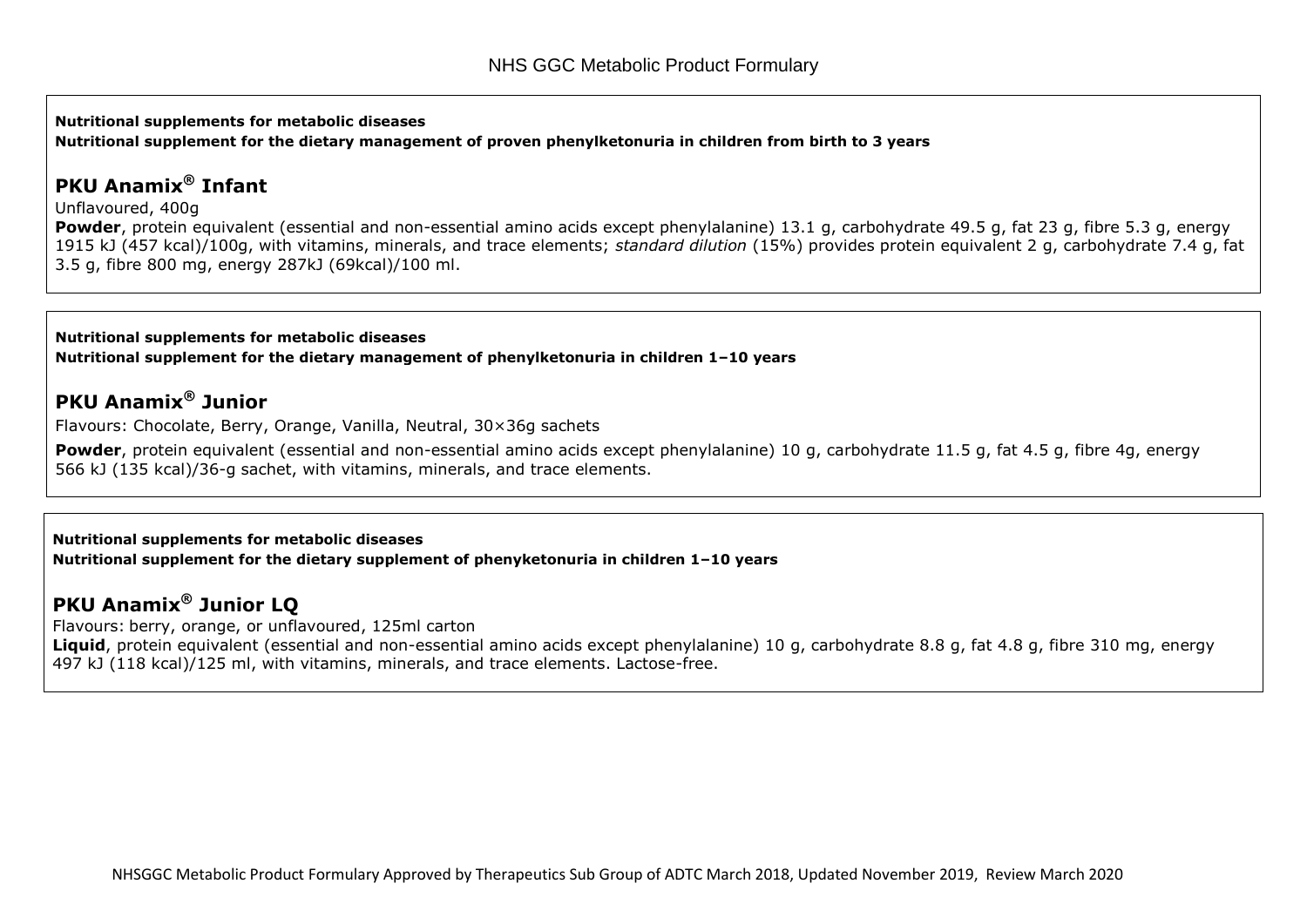**Nutritional supplements for metabolic diseases Nutritional supplement for the dietary management of phenylketonuria in children over 3 years**

## **PKU Cooler10®**

Unflavoured (white) or flavoured (orange, purple, or red), 30×87 ml **Liquid**, protein equivalent (essential and non-essential amino acids except phenylalanine) 10g, carbohydrate 5.1g, energy 258kJ (6kcal)/87-ml pouch, with vitamins, minerals, and trace elements.

**Nutritional supplements for metabolic diseases Nutritional supplement for the dietary management of phenylketonuria in children over 3 years**

## **PKU Cooler15®**

Unflavoured (white) or flavoured (orange, purple, or red), 30x130 ml **Liquid**, protein equivalent (essential and non-essential amino acids except phenylalanine) 15g, carbohydrate 7.8g, energy 386 kJ (92kcal)/130-ml pouch, with vitamins, minerals, and trace elements.

**Nutritional supplements for metabolic diseases Nutritional supplement for the dietary management of phenylketonuria in children over 3 years**

## **PKU Cooler20®**

Unflavoured (white) or flavoured (orange, purple, or red), 30x174 ml **Liquid**, protein equivalent (essential and non-essential amino acids except phenylalanine) 20g, carbohydrate 10.2g, energy 517kJ (124kcal)/174-ml pouch, with vitamins, minerals, and trace elements.

**Nutritional supplements for metabolic diseases Nutritional supplement for the dietary management of phenylketonuria in children over 3 years**

## **PKU Express15®**

Flavours: lemon, orange, tropical, or unflavoured, 30x25 g sachets **Powder**, protein equivalent (essential and non-essential amino acids except phenylalanine) 15g, carbohydrate 2.4 g, energy 293 kJ (70kcal)/25g, with vitamins, minerals, and trace elements. For unflavoured, carbohydrate 3.4 g, energy 310 kJ (74kcal)/25g.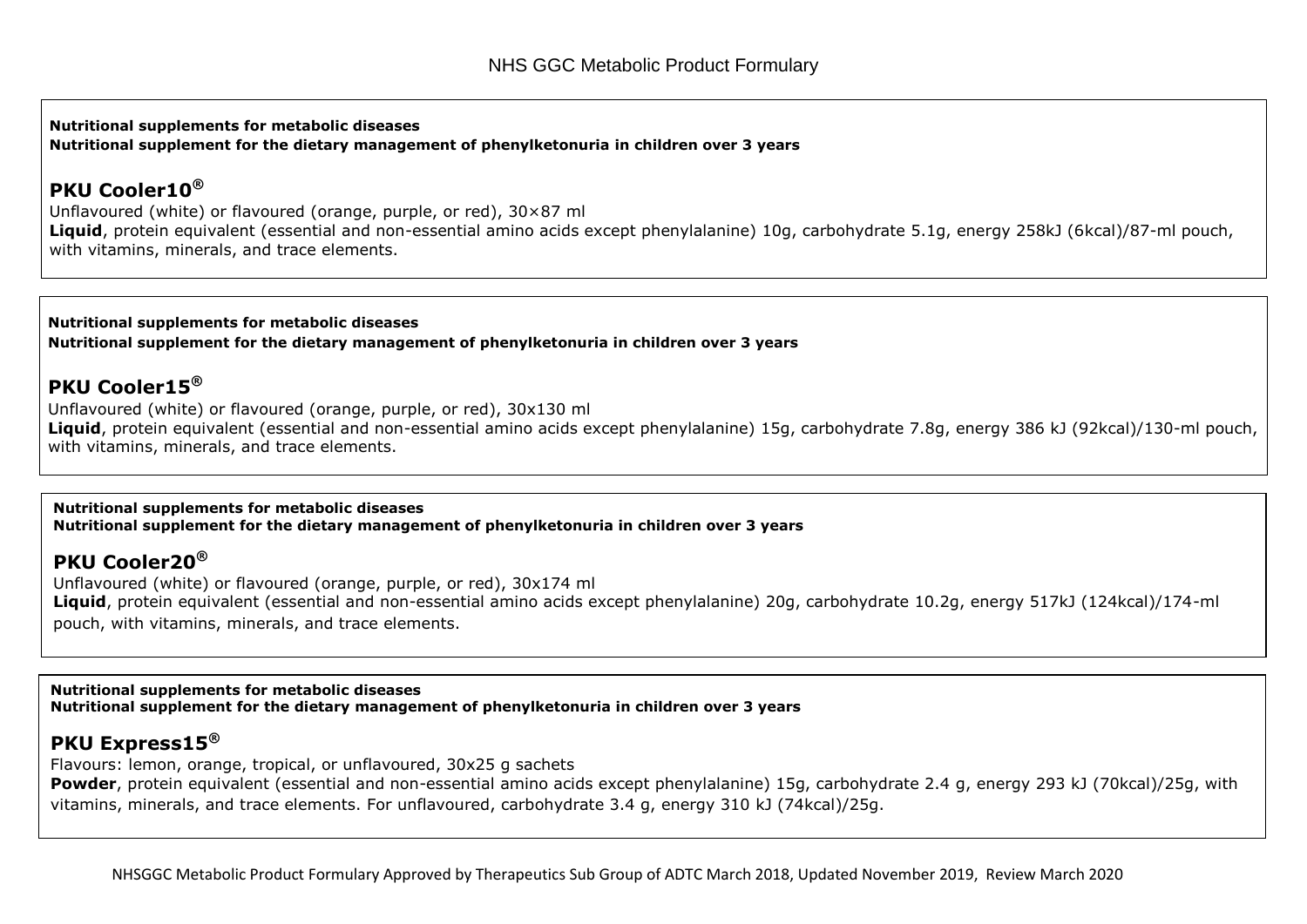**Nutritional supplements for metabolic diseases Nutritional supplement for the dietary management of phenylketonuria in children over 3 years**

## **PKU Express20®**

Flavours: lemon, orange, tropical, or unflavoured, 30x34 g sachets

**Powder**, protein equivalent (essential and non-essential amino acids except phenylalanine) 20g, carbohydrate 3.3g, energy 389kJ (93 kcal)/34g, with vitamins, minerals, and trace elements. For unflavoured, carbohydrate 4.7g, energy 416kJ (99kcal)/34g.

**Nutritional supplements for metabolic diseases For use as part of the low-protein dietary management of phenylketonuria in children 1–10 years**

## **PKU gel®**

Flavours: orange, raspberry, or unflavoured, 30x24g sachets

Powder, protein equivalent (essential and non-essential amino acids except phenylalanine) 10g, carbohydrate 8.9g, fat less than 100mg, energy 318kJ (76 kcal)/24g, with vitamins, minerals, and trace elements. Orange, raspberry, or unflavoured (carbohydrate 10.3g, energy 339 kJ (81 kcal)/24g),

#### **Nutritional supplements for metabolic diseases Nutritional supplement for the dietary management of phenylketonuria in children over 4 years and adults including pregnant women**

## **PKU Lophlex® LQ 10**

Flavours: berry, juicy citrus, juicy tropical, juicy berries, juicy orange energy 246 kJ (58 kcal), 62.5 ml carton **Liquid**, protein equivalent (essential and non-essential amino acids except phenylalanine) 10 g, carbohydrate 4.4 g, fibre 250 mg, energy 245 kJ (58 kcal)/62.5 ml, with vitamins, minerals, and trace elements

**Nutritional supplements for metabolic diseases Nutritional supplement for the dietary management of phenylketonuria in children over 4 years and adults including pregnant women**

## **PKU Lophlex® LQ 20**

Flavours: berry, orange, juicy tropical, juicy citrus, juicy berries, juicy orange (fibre 500 mg, energy 493kJ (115kcal), 125ml carton **Liquid**, protein equivalent (essential and non-essential amino acids except phenylalanine) 20 g, carbohydrate 8.8 g, fibre 340 mg, energy 490 kJ (115 kcal)/125ml, with vitamins, minerals, and trace elements.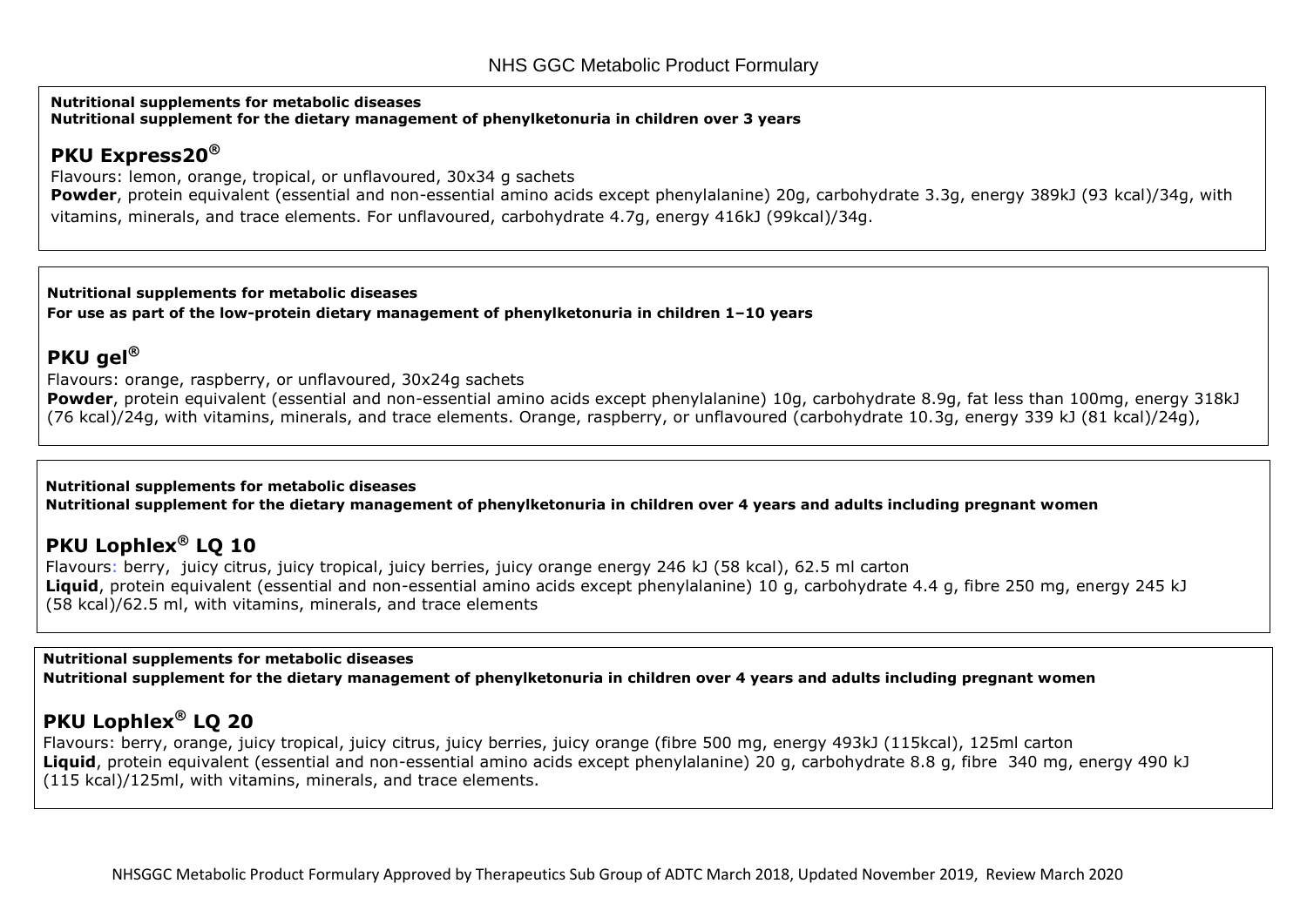#### **Nutritional supplements for metabolic diseases Nutritional supplement for the dietary management of phenylketonuria in children over 4 years and adults including pregnant women**

### **PKU Lophlex® Sensation 20**

Flavours: berries, 3×109g pot

**Semi-solid**, protein equivalent (containing essential and non-essential amino acids except phenylalanine) 20g, carbohydrate 20.2g, fibre 1g, energy 706kJ (166kcal)/109 g, with vitamins, minerals, and trace elements.

**Nutritional supplements for metabolic diseases Nutritional supplement for the dietary management of phenylketonuria from birth to 1 year**

## **PKU Start®**

Unflavoured, 400g tin

**Powder**, protein equivalent (essential and non-essential amino acids except phenylalanine) 14.3g, carbohydrate 51g, fat 25g, energy 2035kJ ( 486 kcal) / 100 g, with vitamins, minerals, and trace elements.

**Nutritional supplements for metabolic diseases Nutritional supplement for the dietary management of phenylketonuria in children over 3 years**

## **XPhe Jump10®**

Flavours: cola, wild berries, orange, or neutral, 30x63 ml

Liquid, protein equivalent (essential and non-essential amino acids except phenylalanine) 10g, fat 0.3g, carbohydrate 3.6g neutral; 5g flavoured, energy 470 kJ neutral (533 Kj flavoured (56 kcal neutral / 63 kcal flavoured)/63-ml pouch, with vitamins, minerals, and trace elements

**Nutritional supplements for metabolic diseases Nutritional supplement for the dietary management of phenylketonuria in children over 3 years**

## **XPhe Jump 20®**

Flavours: cola, wild berries, orange, or neutral, 30x125 ml

Liquid, protein equivalent (essential and non-essential amino acids except phenylalanine) 20g, fat 0.6g carbohydrate 7g neutral; 8g flavoured, energy 237 kJ neutral; 269 flavoured (111kcal flavoured; 126 kcal flavoured)/125-ml pouch, with vitamins, minerals, and trace elements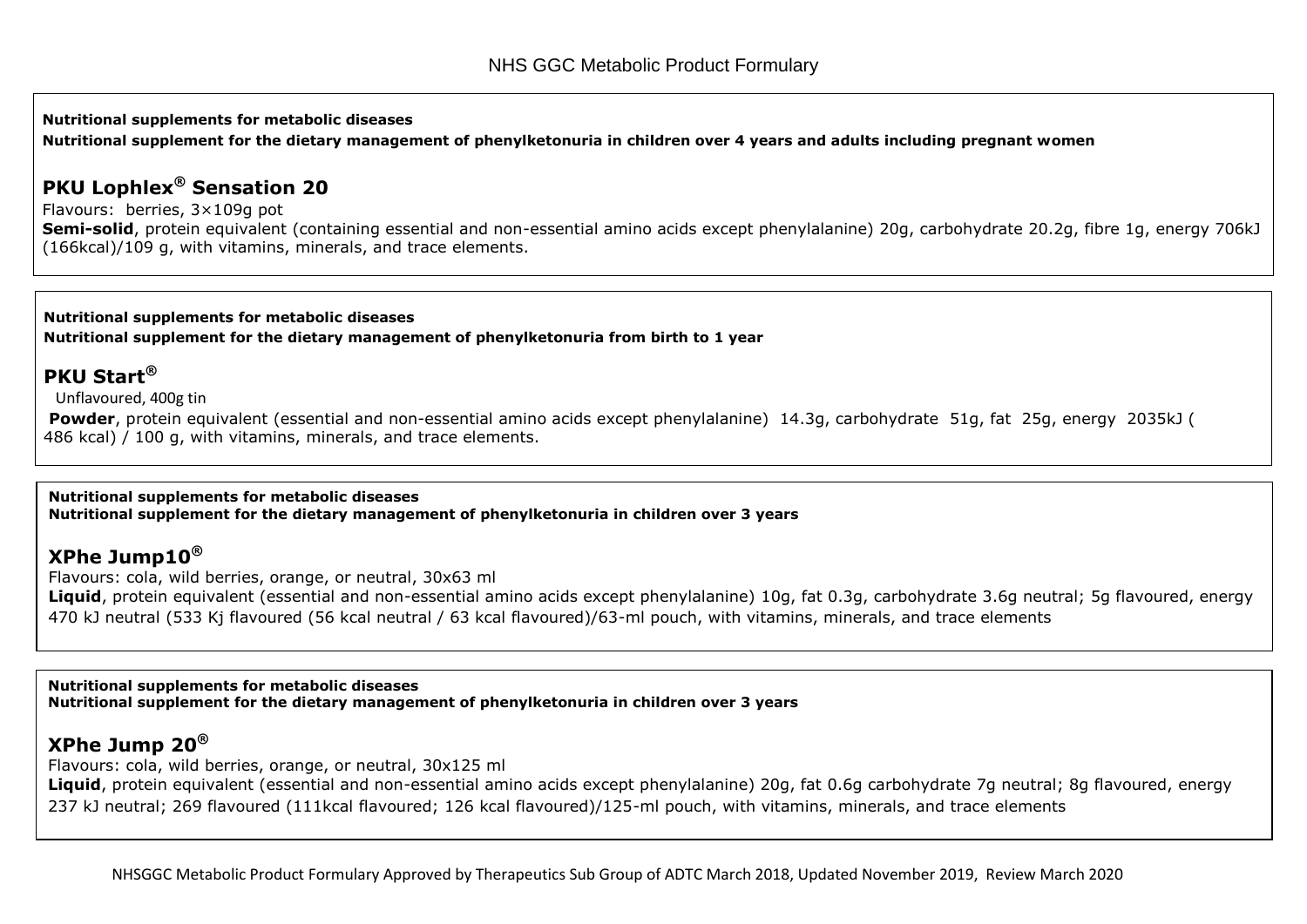#### **Nutritional supplements for metabolic diseases**

**Nutritional supplement for the dietary management of proven phenylketonuria in children over 8 years**

### **Easiphen®**

[Flavours: forest berries, , 250 ml carton](http://www.medicinescomplete.com/mc/bnf/current/PHP39-prices-in-the-bnf.htm)

**Liquid**, protein equivalent (containing essential and non-essential amino acids except phenylalanine) 6.7g, carbohydrate 5.1g, fat 2g, energy 275kJ (65 kcal)/100ml with vitamins, minerals, and trace elements.

#### **Nutritional supplements for metabolic diseases Nutritional supplement for the dietary management of phenylketonuria in children over 3 years**

## **Glytactin Bettermilk 15® -original**

30 x 49g sachet **Powder**, protein equivalent 15g, carbohydrate 23g, fat 4.5g, energy 672 kJ (160kcal)/49g, with vitamins, minerals, and trace elements.

**Nutritional supplements for metabolic diseases Nutritional supplement for the dietary management of phenylketonuria in children over 3 years**

## **Glytactin BUILD 10®**

30 x 16g pkt **Powder**, protein equivalent 10g, carbohydrate 2.1g, fat 0.5g, energy 226 kJ (54kcal)/16g, with vitamins, minerals and trace elements

**Nutritional supplements for metabolic diseases Nutritional supplement for the dietary management of phenylketonuria in children over 3 years**

## **Glytactin COMPLETE 15® Bar**

7 x 81g bars (567g packet) Fruit frenzy and peanut butter flavour

Fruit Frenzy: Protein equivalent 15g, carbohydrate 35g, fat 12g, energy 1381 kJ (330kcal)/81g, with vitamins, minerals and trace elements Peanut Butter: Protein equivalent 15g, carbohydrate 42g, fat 8g, energy 1339 kJ (320kcal)/81g, with vitamins, minerals and trace elements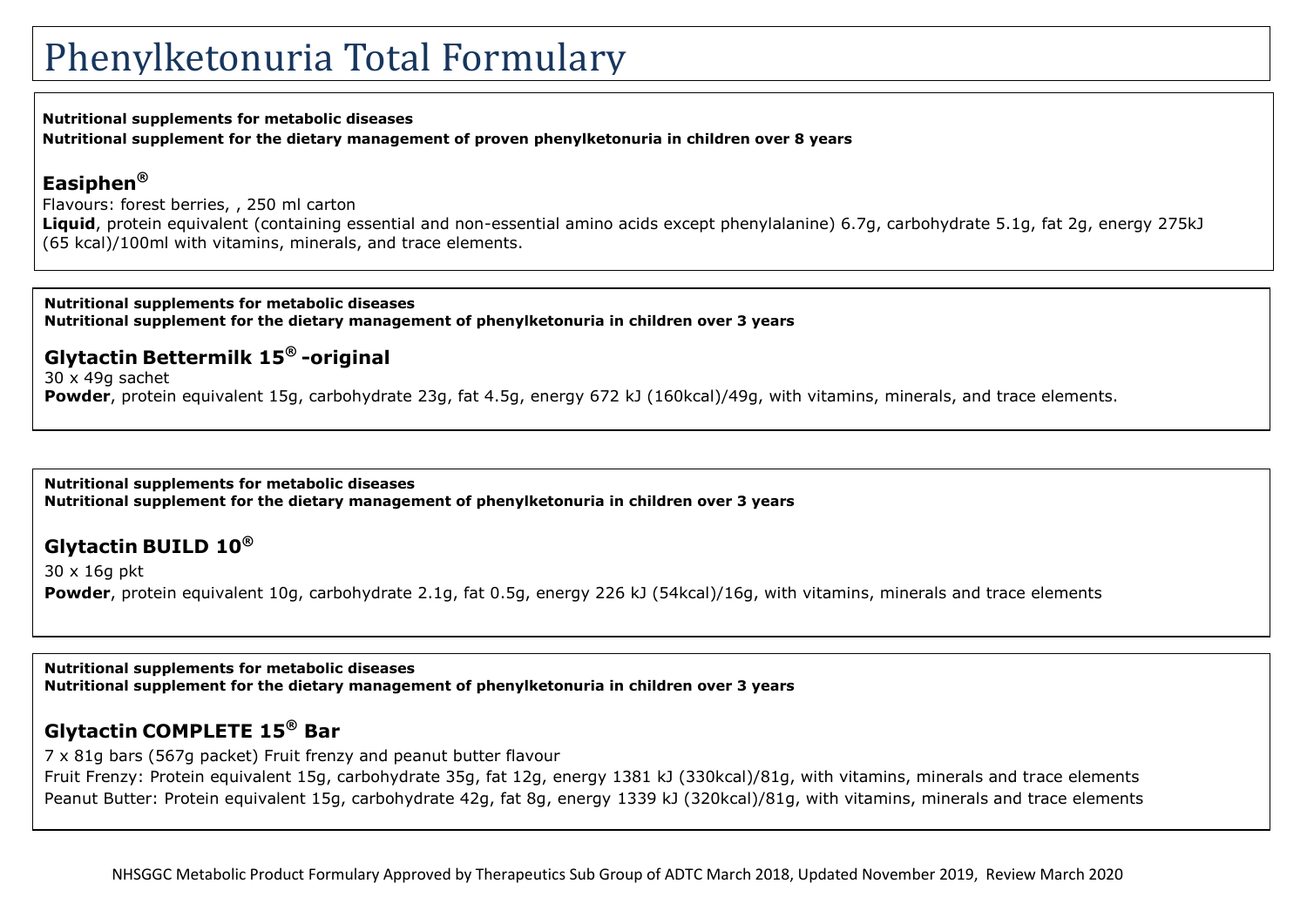**Nutritional supplements for metabolic diseases Nutritional supplement for the dietary management of phenylketonuria in children over 3 years**

### **Glytactin RTD 10®**

Flavours: original and chocolate, 30 x 250ml **Liquid**, protein equivalent (essential and non-essential amino acids except phenylalanine)10g, fat 3.5g, carbohydrate 22g, energy 642kJ (153kcal)/250 ml carton, with vitamins, minerals, and trace elements

**Nutritional supplements for metabolic diseases Nutritional supplement for the dietary management of phenylketonuria in children over 3 years**

### **Glytactin RTD 15®**

Flavours: original and chocolate, 30 x 250ml **Liquid**, protein equivalent (essential and non-essential amino acids except phenylalanine)15g, fat 5.0g, carbohydrate 24g, energy 840 kJ (200cal)/ 250 ml carton, with vitamins, minerals, and trace elements

**Nutritional supplements for metabolic diseases Nutritional supplement for the dietary management of phenylketonuria in children and adults** 

**PK Aid-4 ®** Unflavoured, 500g **Powder**, protein equivalent (essential and non-essential amino acids except phenylalanine) 79g, carbohydrate 4.5g, fat nil, energy 1420kJ (334 kcal)/100 g.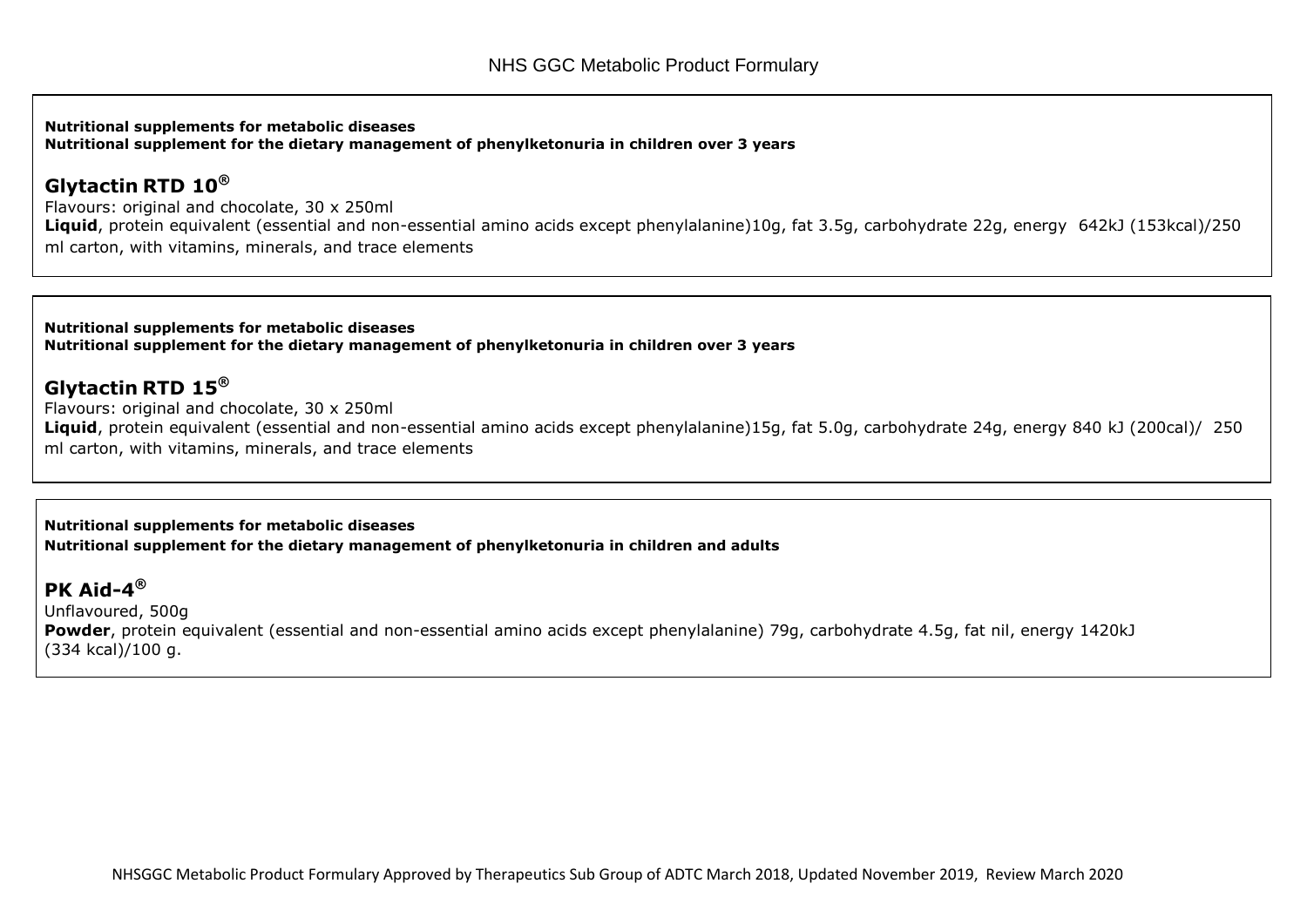**Nutritional supplements for metabolic diseases Nutritional supplement for the dietary management of phenylketonuria in children over 8 years**

#### **PKU Maxamum®**

Flavours: orange, unflavoured. 30×50g sachets

**Powder**, protein equivalent (essential and non-essential amino acids except phenylalanine) 39g, carbohydrate 34g, fat less than 500mg, energy 1260kJ (297kcal)/100g, with vitamins, minerals, and trace elements.

Unflavoured, 30×25g sachets

**Powder**, protein equivalent (essential and non-essential amino acids except leucine, isoleucine, and valine) 15g, carbohydrate 3.8g, fat less than 100mg, energy 315kJ (75 kcal)/25g, with vitamins, minerals, and trace elements.

**Nutritional supplements for metabolic diseases Nutritional supplement for the dietary management of phenylketonuria in children over 3 years**

## **PKU Sphere® 15**

Flavours: vanilla, red berry, chocolate 30 x 27g sachet Powder: caesine gycomacropeptide isolate: protein equivalent (essential and non-essential amino acids except phenylalanine) 15g, Fat 1.3g;

**Nutritional supplements for metabolic diseases Nutritional supplement for the dietary management of phenylketonuria in children over 3 years**

## **PKU Sphere®20**

Flavours: vanilla, red berry 30 x 35g sachet Powder: caesine gycomacropeptide isolate: protein equivalent (essential and non-essential amino acids except phenylalanine) 20g, Fat 1.6g; carbohydrate 6.3g, energy 508 KJ (120 cals) / 35g sachet with vitamins, minerals and trace elements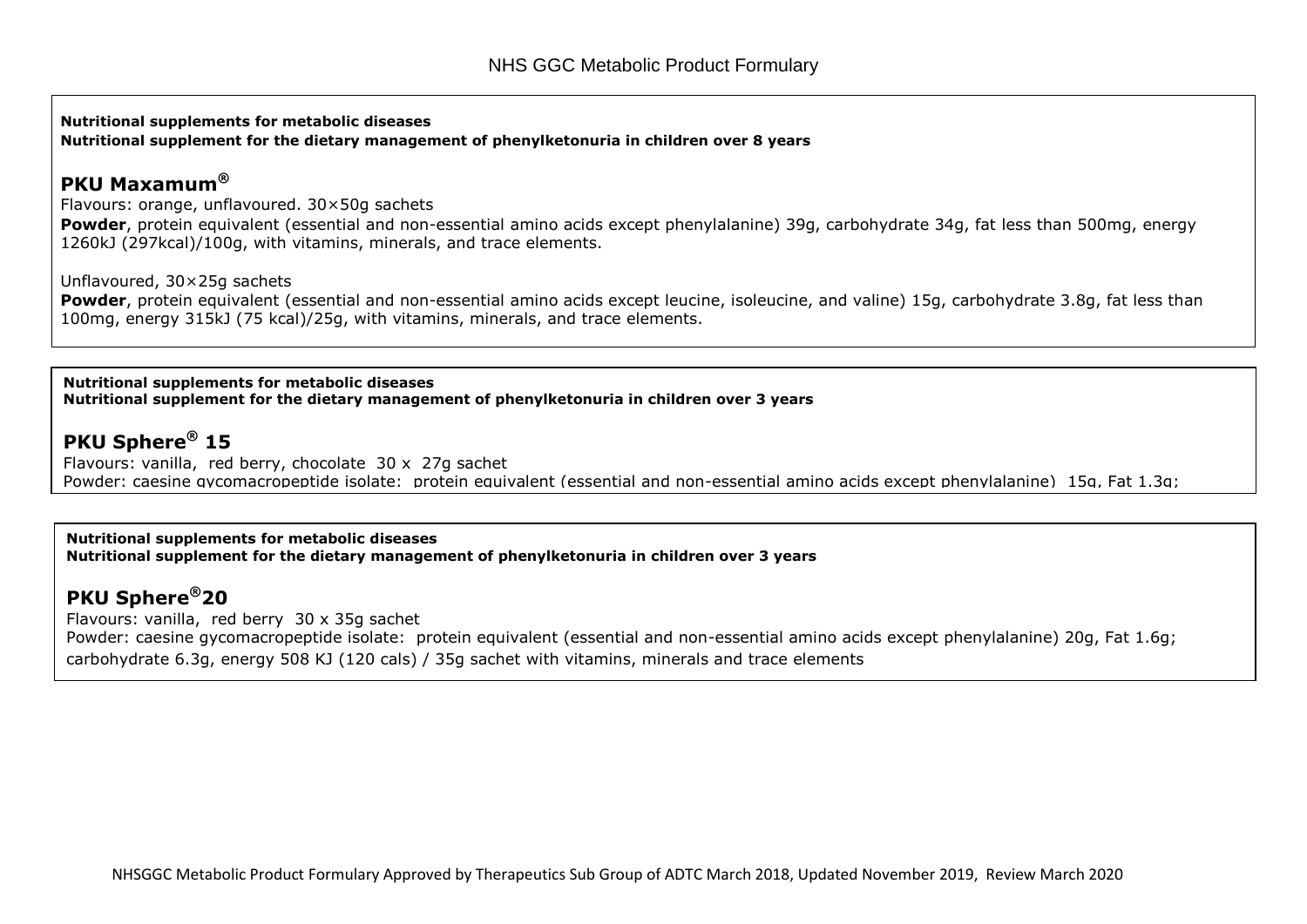#### **Nutritional supplements for metabolic diseases Nutritional supplement for the dietary management of phenylketonuria in children from 6 months to 10 years**

### **PKU Squeezie®**

Flavour: apple-banana, 30×85g pouch **Liquid**, protein equivalent (essential and non-essential amino acids except phenylalanine) 10g, carbohydrate 22.5g, fat 500mg, energy 565kJ (135 kcal)/85g, with vitamins, minerals, and trace elements.

#### **Nutritional supplements for metabolic diseases, not suitable for children under the age of 10 years**

### **PKU Synergy®**

Flavour: citrus, 30×33g sachets **Powder**, protein equivalent 20g, carbohydrate 3.5g, fat 0.33g, energy 414kJ (98kcal)/33g, with vitamins, minerals, and trace elements.

#### **Nutritional supplements for metabolic diseases, suitable for children from 3 years**

### **PKU GMPro®**

Flavour: vanilla, 16 ×33.3g sachets **Powder**, protein equivalent 10g, carbohydrate 12.5g, fat 3.9g, energy 537kJ (128kcal)/33g, with vitamins, minerals, and trace elements.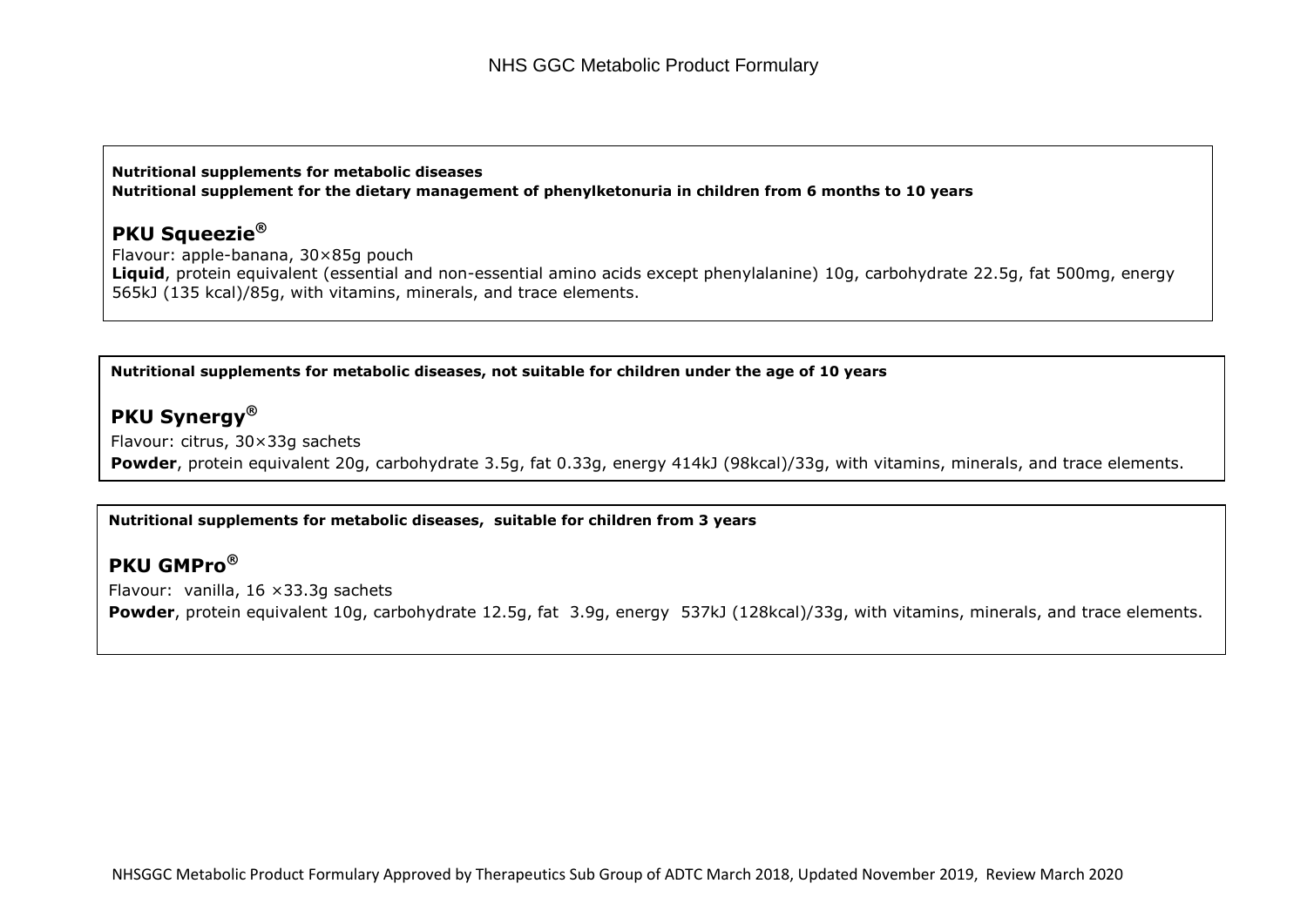### **Other inborn errors of metabolism**

#### **ACBS approved**

**Nutritional supplement used for the dietary management of inborn errors of metabolism requiring a low protein diet. Suitable for 3 years of age.**

#### **Basecal 200®**

43g sachet Powder, Protein nil, carbohydrate 69.8 g, fat 20.7g, energy 1952kJ(465 kcal)/100g, with vitamins, minerals, and trace elements.

**Nutritional supplements for metabolic diseases Nutritional supplement for the dietary management of inborn errors of amino acid metabolism in adults and children from birth**

### **Cystine500®**

30x4 g sachets **Powder**, cystine 500mg, carbohydrate 3.3g, fat nil, energy 63 k (15 kcal)/4g

**Nutritional supplement for the dietary management of inborn errors of metabolism for adults and children from birth**

### **DocOmega®**

30x4g sachets

**Powder**, protein (cows' milk, soya) 100mg, carbohydrate 3.2g, fat 500mg (of which docosahexaenoic acid 200mg), fibre nil, energy 74kJ (18kcal)/4g, with minerals

**Nutritional supplements for metabolic diseases Nutritional supplement for the dietary management of disorders of protein metabolism including urea cycle disorders in children over 3 years**

## **EAA® Supplement**

50x 12.5g sachets

**Powder**, protein equivalent (essential amino acids) 5g, carbohydrate 4g, fat nil, energy 151kJ (36kcal)/12.5g, with vitamins, minerals, and trace elements.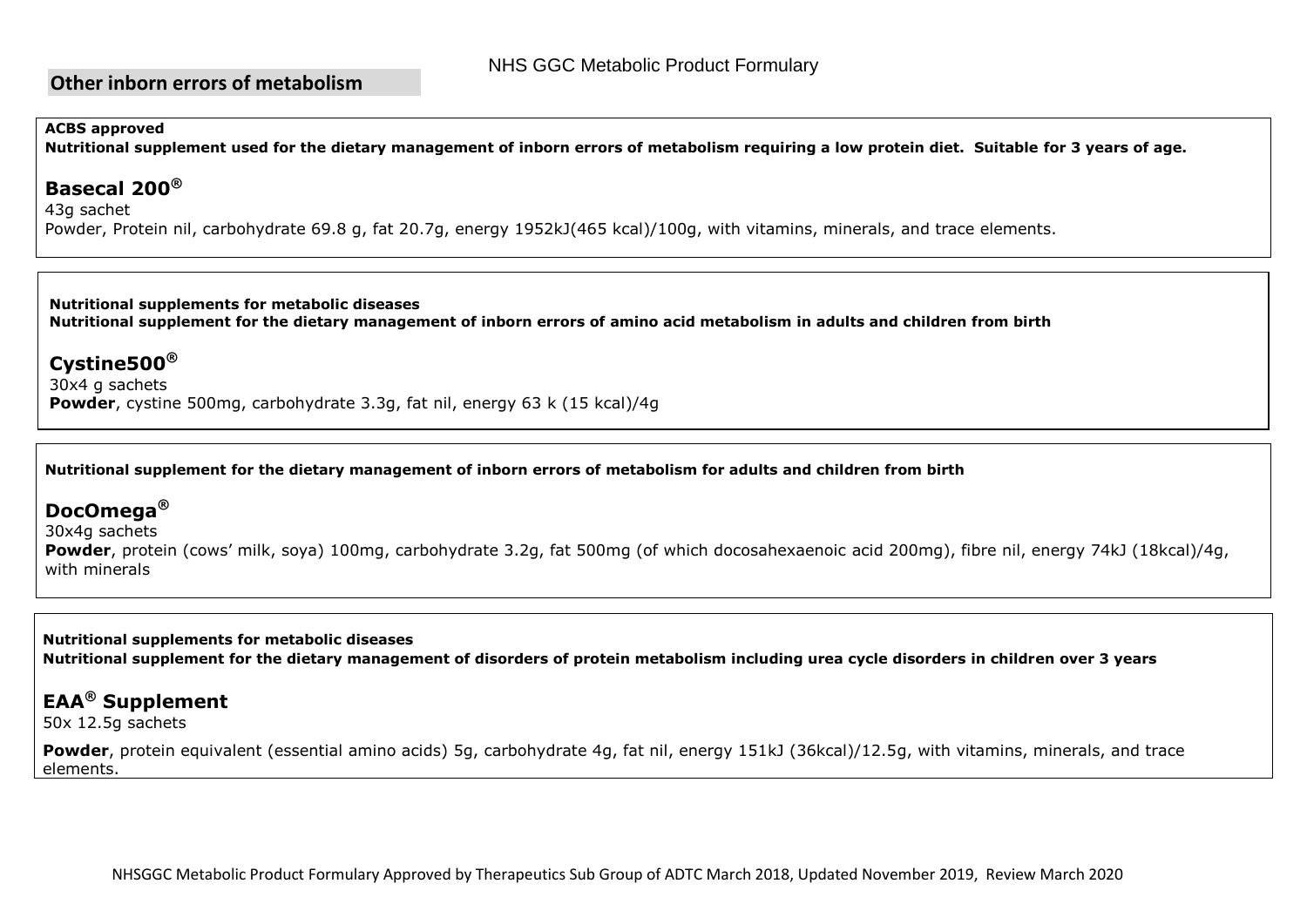**Feed supplements :Fat Liquid supplements should be diluted before use in child under 5 years**

## **Energivit®**

400g can **Powder** provides: carbohydrate 66.7g, fat 25g, energy 2059kJ (492kcal)/100g

**Nutritional supplements for metabolic diseases Nutritional supplement for use in the dietary management of inborn errors of amino acid metabolism in adults and children from birth**

## **Isoleucine50®**

30x4 g sachets **Powder**, isoleucine 50mg, carbohydrate 3.8g, fat nil, energy 63kJ (15kcal)/4g

**Nutritional supplements for metabolic diseases Nutritional supplement for the dietary management of inborn errors of metabolism. Suitable from birth.**

## **KeyOmega®**

30x4g sachets **Powder**, protein (cows' milk, soya) 170mg, carbohydrate 2.8g, fat 800mg (of which arachidonic acid 200mg, docosahexaenoic acid 100mg), energy 80kJ (19kcal)/4g

**Nutritional supplements for metabolic diseases Nutritional supplement for the dietary management of inborn errors of amino acid metabolism in adults and children from birth**

## **Leucine100®**

30x 4g sachets **Powder**, leucine 100mg, carbohydrate 3.7g, fat nil, energy 63kJ (15kcal)/4 g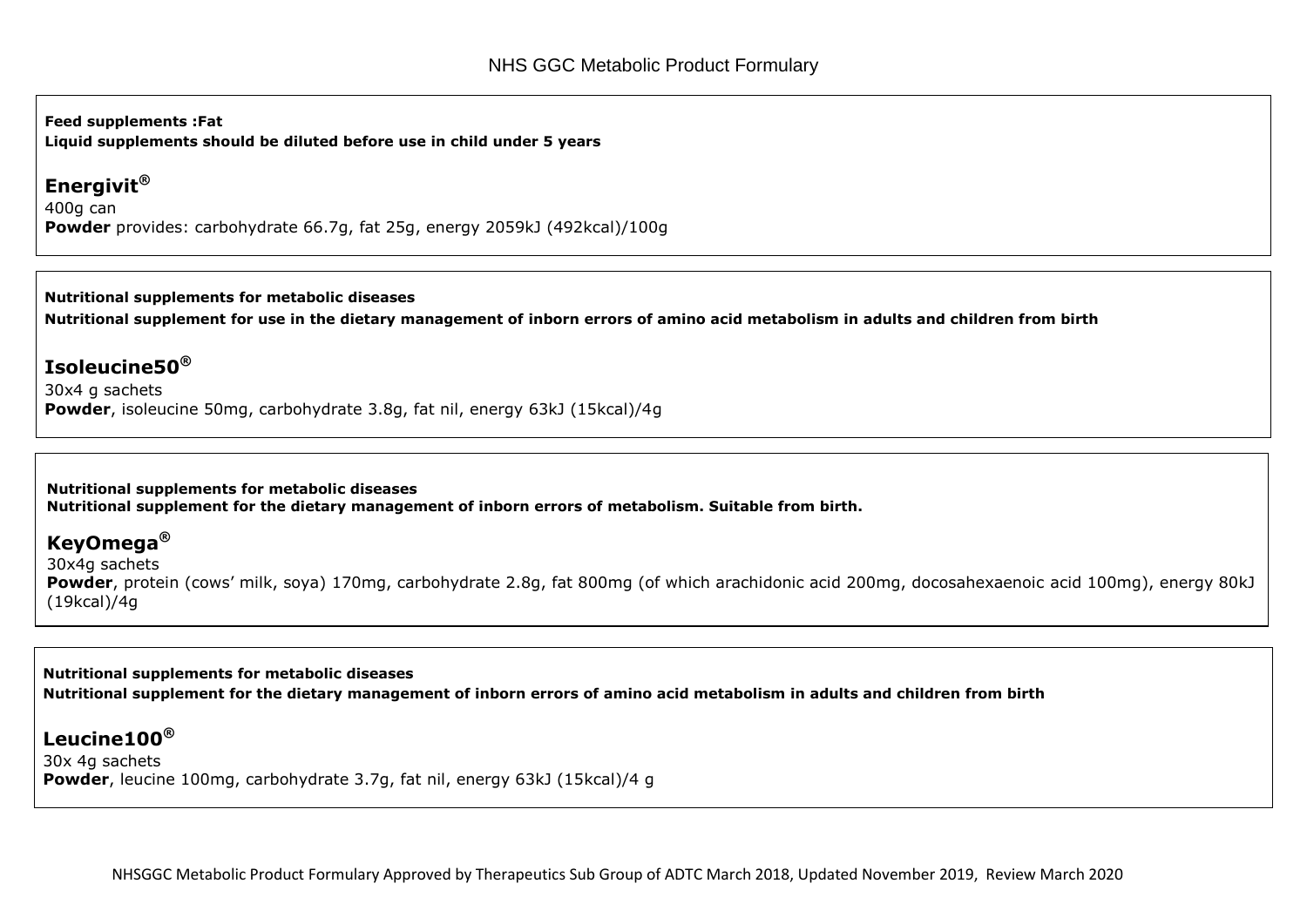**Nutritional supplements for metabolic diseases Nutritional supplement for use in the dietary management of inborn errors of metabolism in adults and children from birth**

### **Phenylalanine50®**

30x4g sachets **Powder**, phenylalanine 50mg, carbohydrate 3.8g, fat nil, energy 63kJ (15kcal)/4g

**Feed supplements: Carbohydrate For use as an emergency regimen in the dietary management of inborn errors of metabolism in adults and children from birth**

**S.O.S. 10®** 10x21g sachet **Powder**, carbohydrate 95g, fat nil, fibre nil, protein nil, energy 1590kJ (380kcal)/100g

**Feed supplements: Carbohydrate For use as an emergency regimen in the dietary management of inborn errors of metabolism in adults and children from birth**

**S.O.S. 15®** 30x31g sachet **Powder**, carbohydrate 95g, fat nil, fibre nil, protein nil, energy 1590kJ (380kcal)/100g

**Feed supplements: Carbohydrate For use as an emergency regimen in the dietary management of inborn errors of metabolism in adults and children from birth**

**S.O.S. 20®** 30x 42g sachet **Powder**, carbohydrate 95g, fat nil, fibre nil, protein nil, energy 1590kJ (380kcal)/100g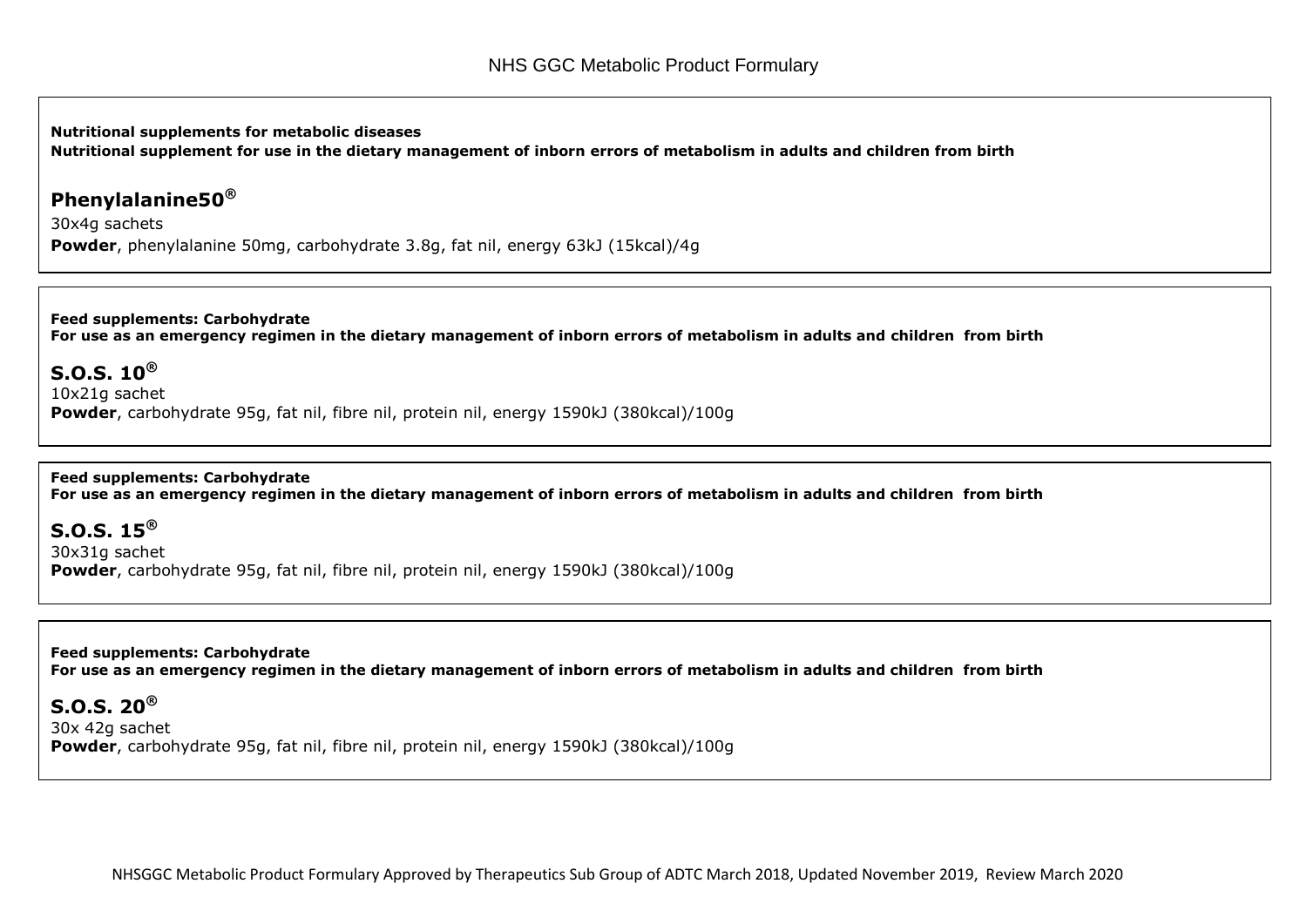**Feed supplements: Carbohydrate**

**For use as an emergency regimen in the dietary management of inborn errors of metabolism in adults and children from birth**

#### **S.O.S. 25®**

30x52g sachet **Powder**, carbohydrate 95g, fat nil, fibre nil, protein nil, energy 1590kJ (380kcal)/100g

**Nutritional supplements for metabolic diseases Nutritional supplement for the dietary management of inborn errors of amino acid metabolism in adults and children from birth**

### **Tyrosine1000®**

30x4g sachets **Powder**, tyrosine 1g, carbohydrate 2.9g, fat nil, energy 63kJ (15 kcal)/4g sachet

**Nutritional supplements for metabolic diseases Nutritional supplement for the dietary management of disorders of protein metabolism including urea cycle disorders in children over 3 years**

## **UCD amino5®**

30 x 6.6g sachets **Powder**, protein equivalent (essential amino acids supplement) 5 g, carbohydrate nil, fat nil, energy 85 kJ (20kcal)/6.6 g

**Nutritional supplements for metabolic diseases Nutritional supplement for the dietary management of inborn errors of amino acid metabolism in adults and children from birth**

## **Valine50®**

30x4g sachets **Powder**, valine 50mg, carbohydrate 3.8g, fat nil, energy 63kJ (15kcal)/4g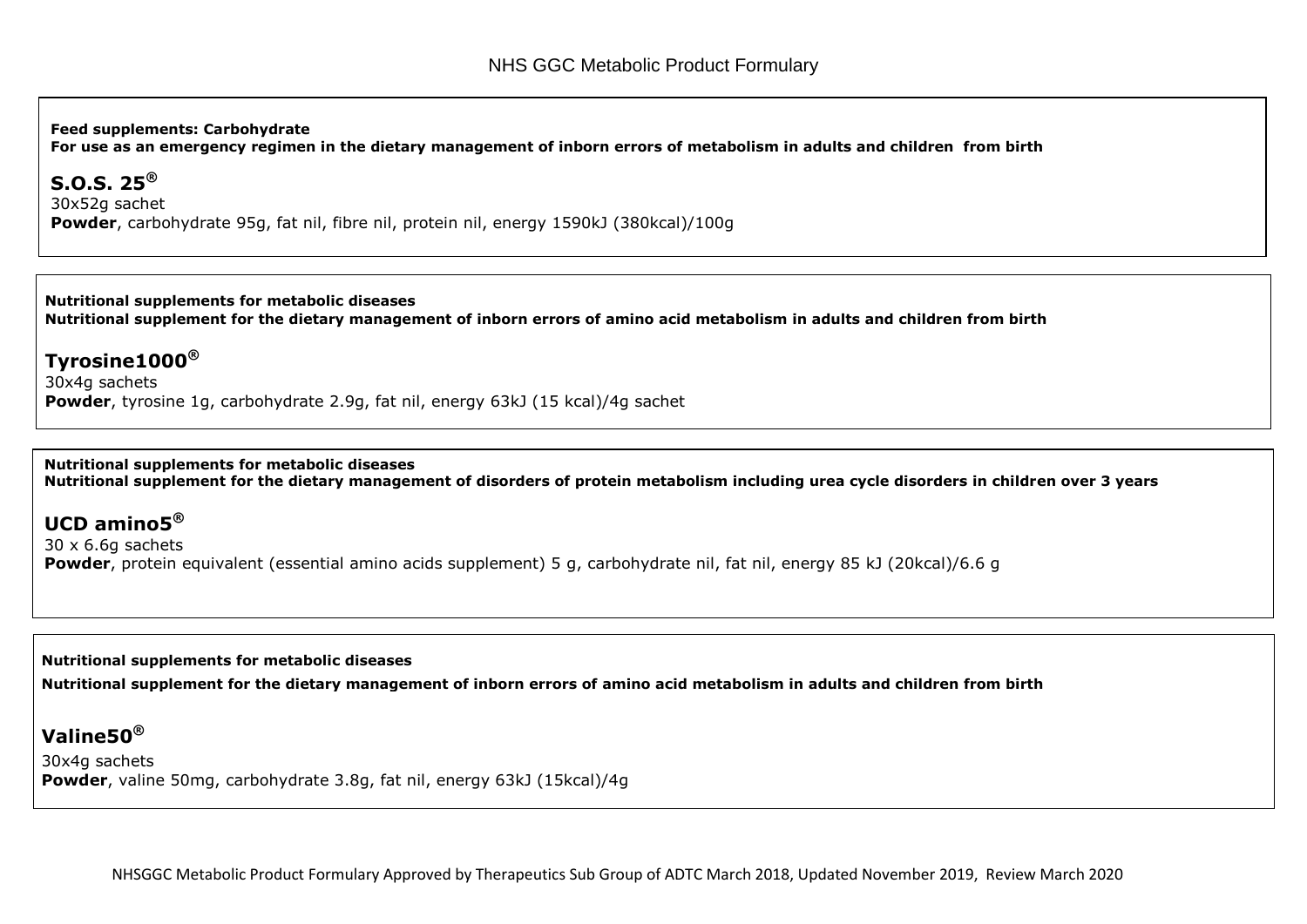**Specialised formulas: Infant and child: Soya based formula Suitable for galactokinase deficiency and galactosaemia**

## **Wysoy®**

860gcan **Powder** provides: protein 14g, carbohydrate 54g, fat 27g, energy 2155kJ (515 kcal)/100g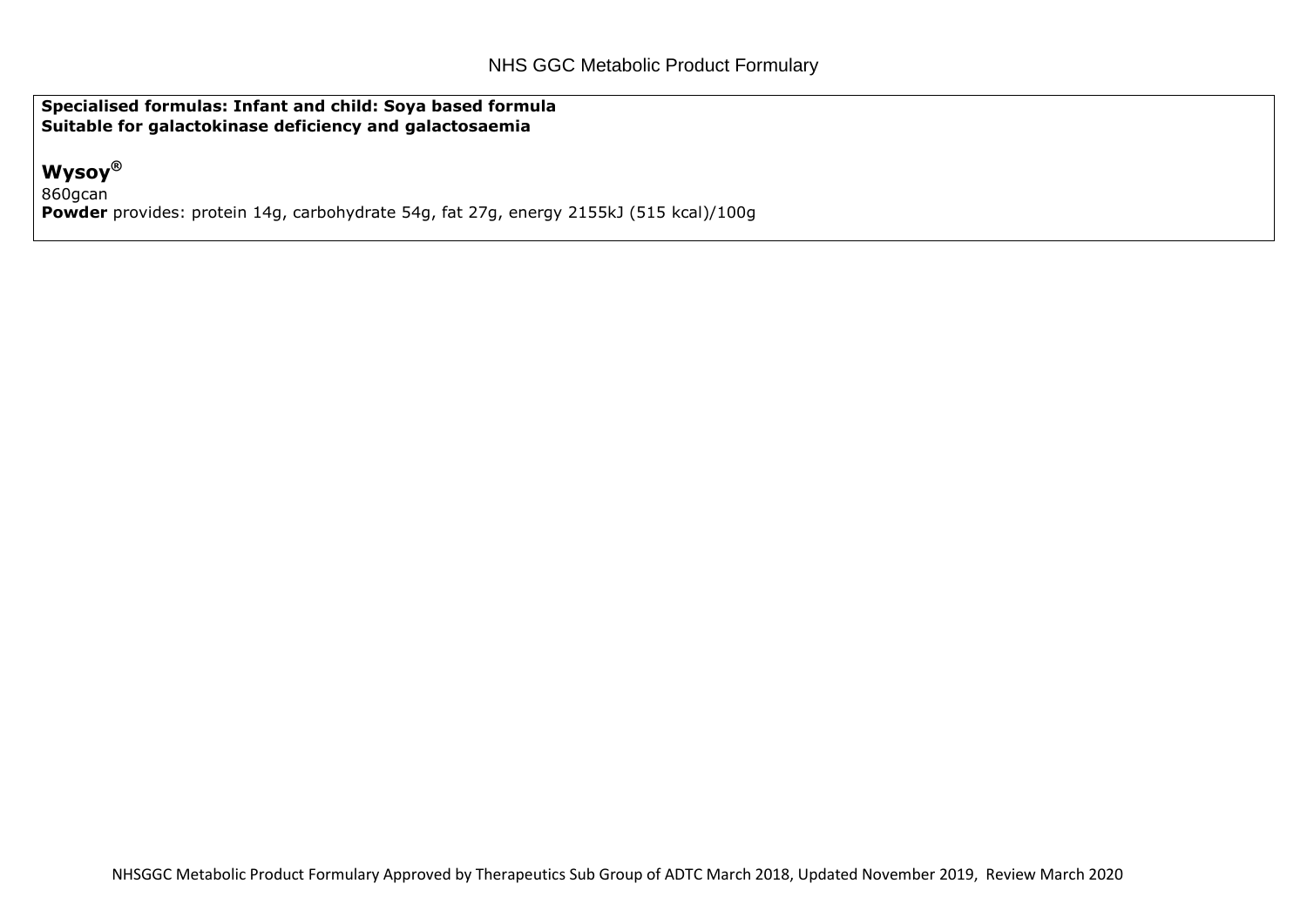### **Vitamin Supplements**

**Feed supplements :Vitamin and mineral supplements Vitamin, mineral and trace element supplement from 3 years with restrictive therapeutic diets**

**Fruitivits®** Sachet 30 x 6g (orange flavour) **Powder**, vitamins, minerals, and trace elements.

**Feed supplements :Vitamin and mineral supplements Vitamin, mineral and trace element supplement in fants and children with restrictive therapeutic diets**

### **Paediatric Seravit® powder**

Unflavoured and pineapple(not suitable for under 6 months), 200g tub **Powder**

**Nutritional supplements for metabolic diseases**

**For use as a vitamin and mineral component of restricted therapeutic diets in children over 11 years and adults with phenylketonuria and similar amino acid abnormalities**

**Phlexy-Vits®**

**Powder**, vitamins, minerals, and trace elements, 30  $\times$  7-g sachets **Tablets**[, vitamins, minerals, and trace elements, 180-tab pack](http://www.medicinescomplete.com/mc/bnfc/current/PHP10916-prices-in-bnfc.htm)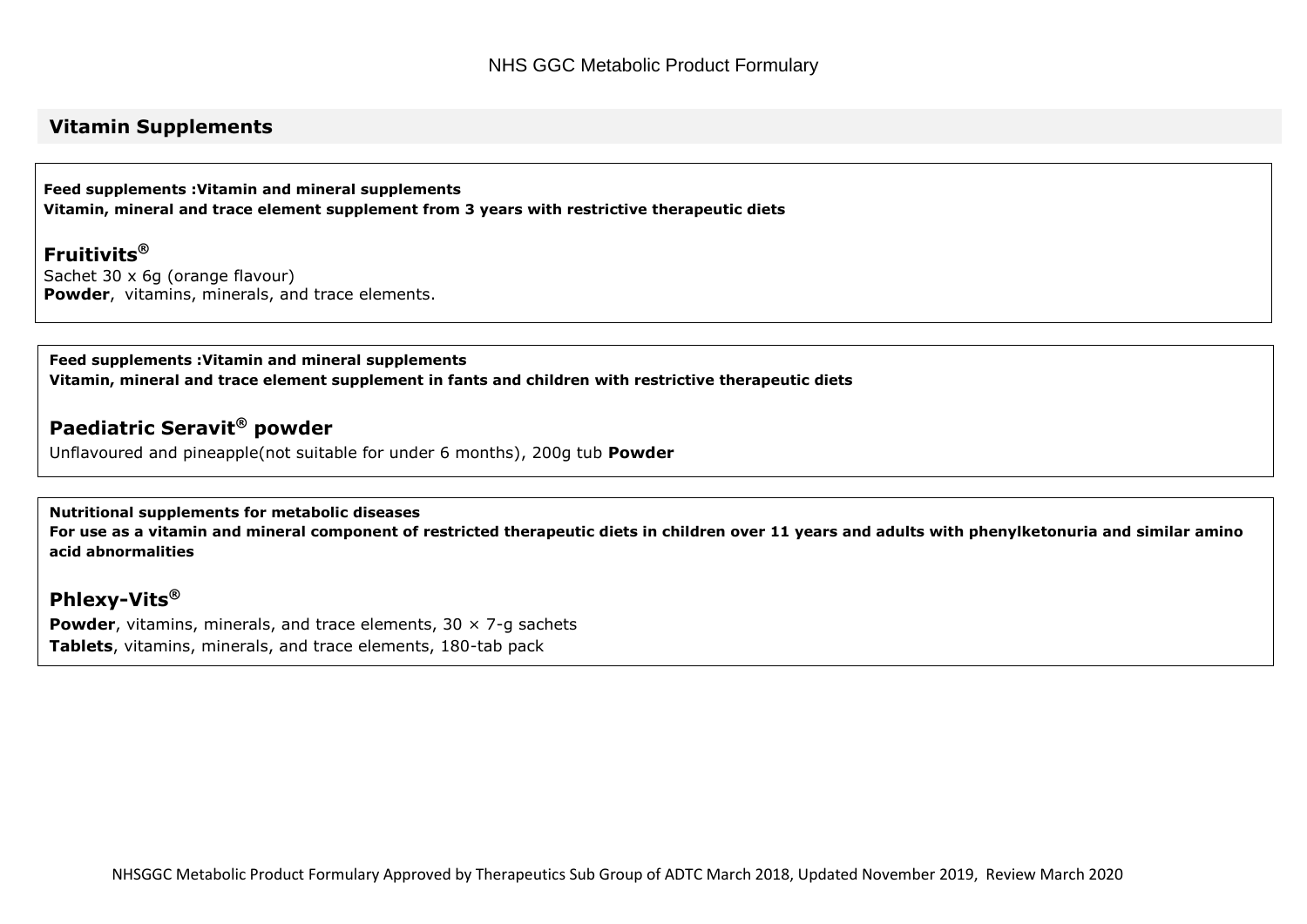### **Miscellaneous**

**Flavour preparations For use with Vitaflo's range of unflavoured protein substitutes for metabolic diseases; not suitable for child under 1 year**

**FlavourPac®** Flavours; blackcurrant, lemon, orange, raspberry and tropical fruit: 30x4g sachets **Powder**

**Flavour preparations For use with unflavoured SHS products based on peptides or amino acids; not suitable for child under 6 months**

### **Nutricia Flavour Modjul® Powder**

Flavours: blackcurrant, orange, pineapple, 100g: 20×5g sachets **Powder**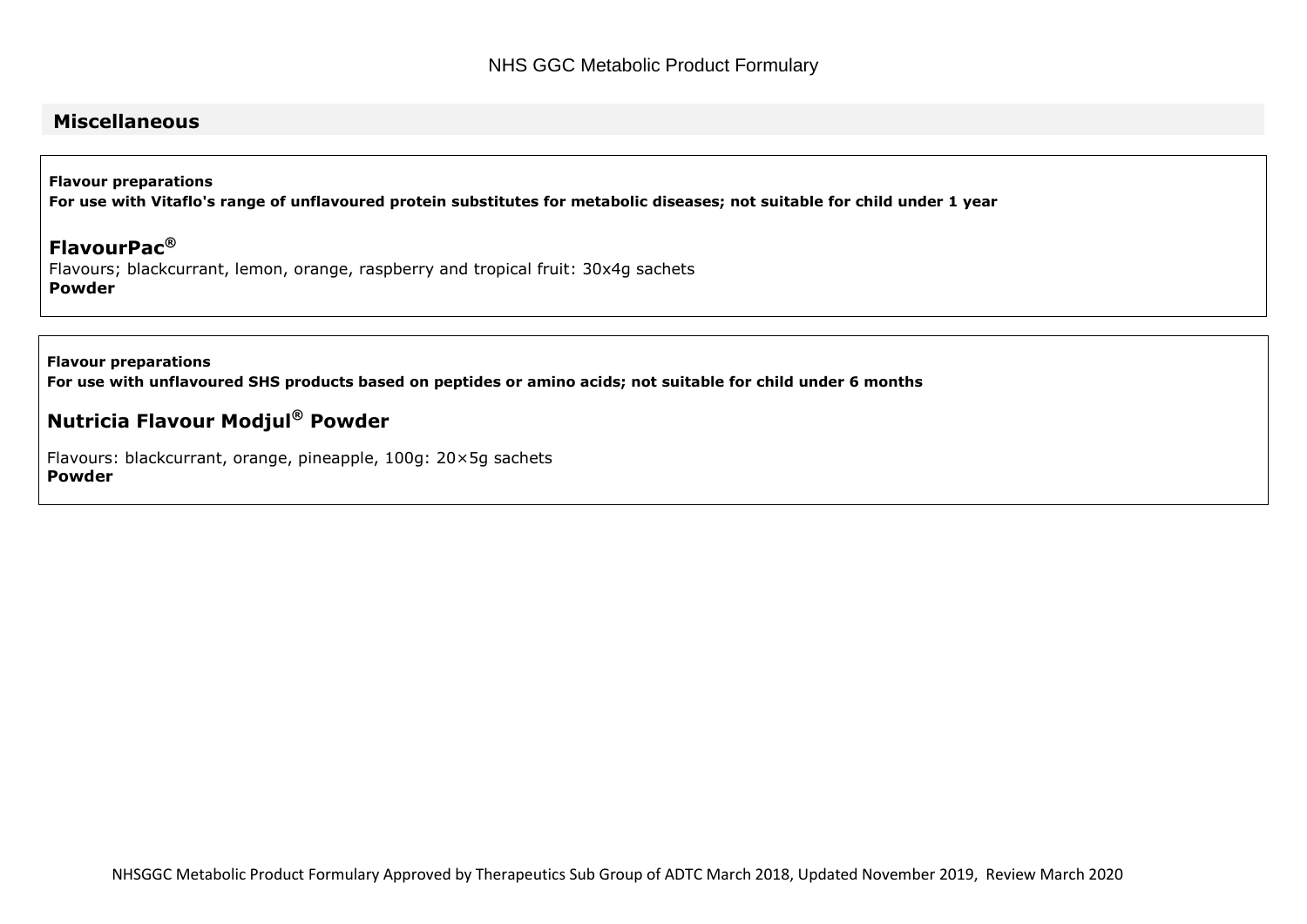#### **Milk Replacements**

**Nutritional supplements for metabolic diseases Nutritional supplement for the dietary management of phenylketonuria in children over 1 year**

### **Loprofin® PKU Drink**

200 ml carton **Liquid**, protein (cows' milk) 400 mg (phenylalanine 10 mg), lactose 9.4 g, fat 2 g, energy 165 kJ (40 kcal)/100 ml.

**Nutritional supplements for metabolic diseases Nutritional supplement for the dietary management of phenylketonuria, chronic renal failure and other inborn errors of amino acid metabolism** 

### **Loprofin® Sno-Pro**

200 ml carton **Liquid**, protein (cows' milk) 220 mg (phenylalanine 12.5 mg), carbohydrate 8 g, fat 3.8 g, energy 273 kJ (65 kcal)/100 mL. Contains lactose.

#### **Nutritional supplements for metabolic diseases**

**A protein-free nutritional supplement for the dietary management of inborn errors of metabolism in children over 6 months and adults**

### **ProZero®**

18 x 250 ml; 6 x 1 litre **Liquid**, carbohydrate 8.1 g (of which sugars 3.5 g), fat 3.8 g, energy 278 kJ (66 kcal)/100 ml. Contains lactose.

**Nutritional supplements for metabolic diseases Nutritional supplement for the dietary management of phenylketonuria, chronic renal failure and other inborn errors of amino acid metabolism** 

### **Taranis® Dalia Low protein milk**

200ml carton

**Liquid**, protein (cow's milk) 0.2g (phenylalanine 6.4mg), carbohydrate 6.4 g (of which sugars 4.8 g), fat 2.6 g, energy 208 kJ (50 kcal)/100 ml. Contains lactose.

400g tin

Powder: protein 20mg (phenylalanine 10mg), carboyhydrate 77.5g (of which sugars: 45.1g), fat 12.3g, energy 1802 kj (428kcal)/ 100g. Contains lactose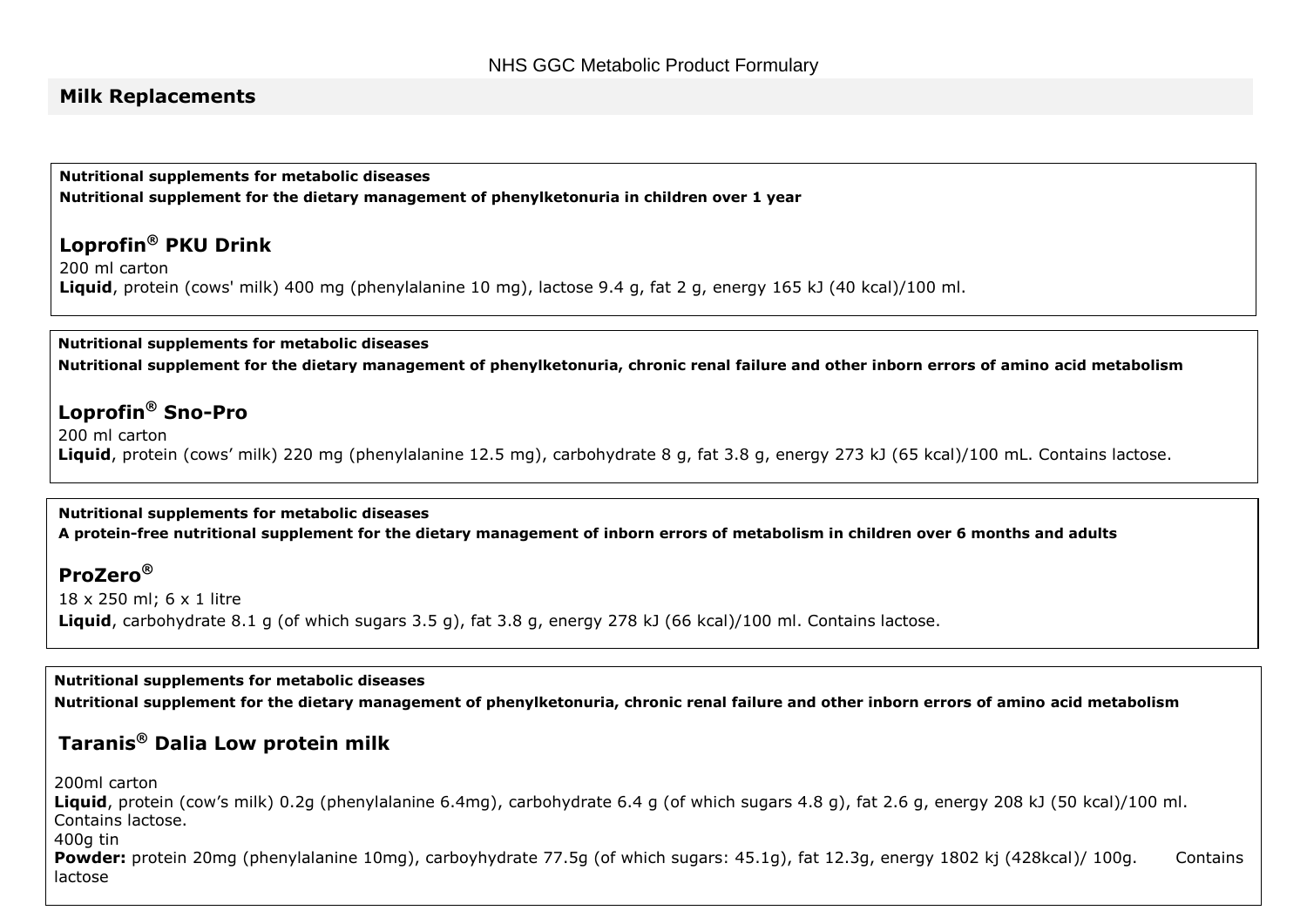#### **Glutaric Aciduria**

#### **ACBS approved**

**Nutritional supplement for dietary management of type 1 glutaric aciduria. Suitable for 3 years**

#### **GA amino5®**

6g sachets

Powder, protein equivalent (essential and non-essential amino acids except lysine, and has Low Tryptophan) 5 g, carbohydrate nil, fat less than nil, energy 85 kJ (20kcal)/6 g

#### **Nutritional supplements for metabolic diseases Nutritional supplement for dietary management of type 1 glutaric aciduria in children 6 months–10 years**

### **GA Gel®**

Unflavoured  $30 \times 24$ -g sachets

**Gel**, protein equivalent (essential and non-essential amino acids except lysine, and low tryptophan) 10 g, carbohydrate 10.3 g, fat trace, energy 339 kJ (81 kcal)/24 g, with vitamins, minerals, and trace elements.

**Nutritional supplements for metabolic diseases Nutritional supplement for the dietary management of proven glutaric aciduria (type 1) in children from birth to 3 years**

## **GA1 Anamix® Infant**

Unflavoured, 400 g

**Powder**, protein equivalent (essential and non-essential amino acids except lysine, and low tryptophan) 13.1 g, carbohydrate 49.5 g, fat 23 g, fibre 5.3 g, energy 1915 kJ (457 kcal)/100 g, with vitamins, minerals, and trace elements; *standard dilution* (15%) provides protein equivalent 2 g, carbohydrate 7.4 g, fat 3.5 g, fibre 800 mg, energy 287 kJ (69 kcal)/100 ml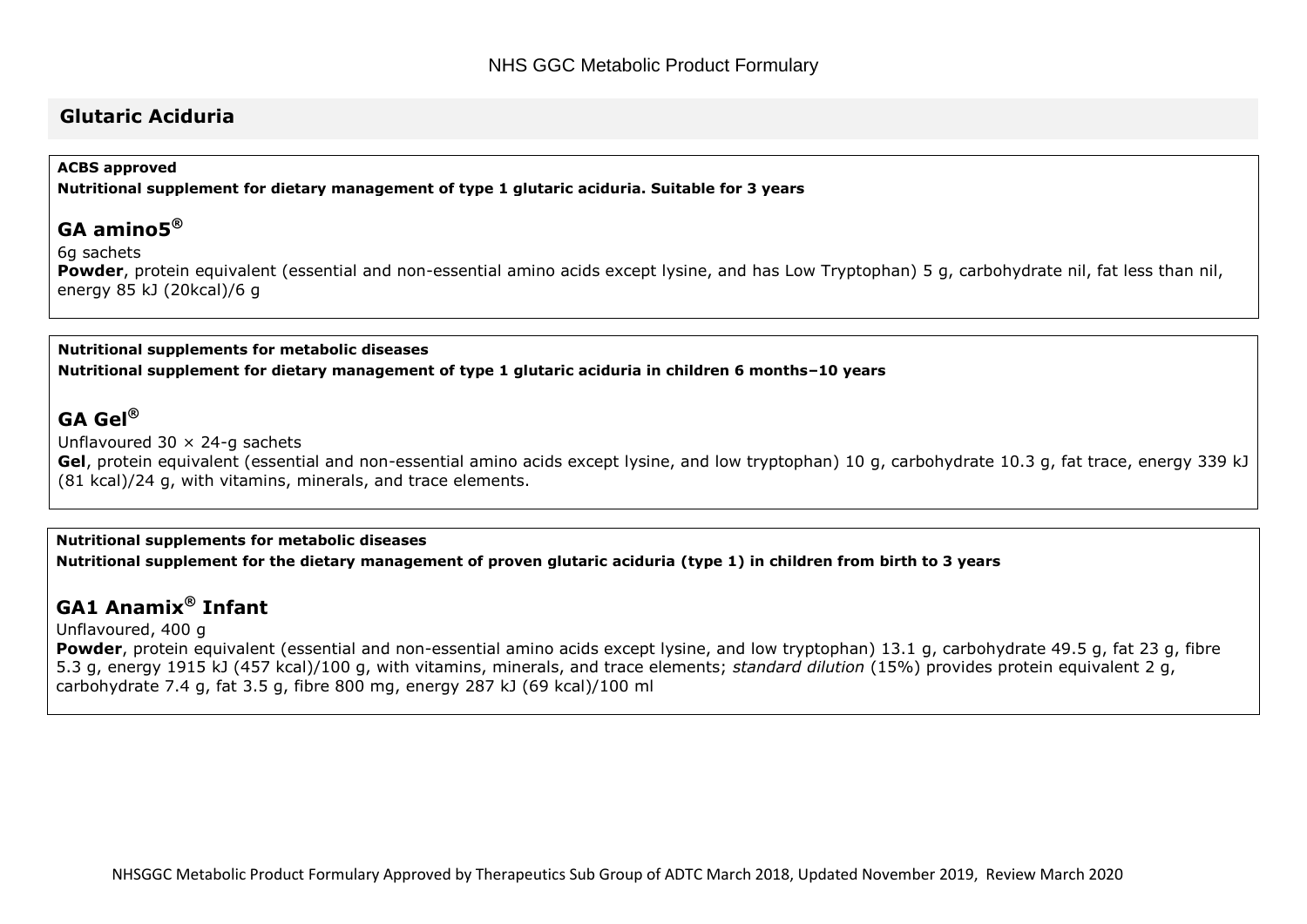**Nutritional supplements for metabolic diseases Nutritional supplement for the dietary management of proven glutaric aciduria (type 1) in children aged 1-10 years**

## **GA1 Anamix® Junior**

Neutral, 30 x 18g sachets Powder, protein equivalent (essential and non-essential amino acids) 28g, carbohydrate 30g, fat 12.5g, fibre 11.2g, energy 367kcal /100 g with vitamins, minerals and trace elements.

#### **Nutritional supplements for metabolic diseases**

**Nutritional supplement for type 1 glutaric aciduria in children and adults; requires additional source of vitamins, minerals and trace elements** 

### **XLYS, TRY Glutaridon®**

Unflavoured,  $2 \times 500$  g

**Powder**, protein equivalent (essential and non-essential amino acids except lysine and tryptophan) 79g, carbohydrate 4 g, energy 1411 kJ (332 kcal)/100 g.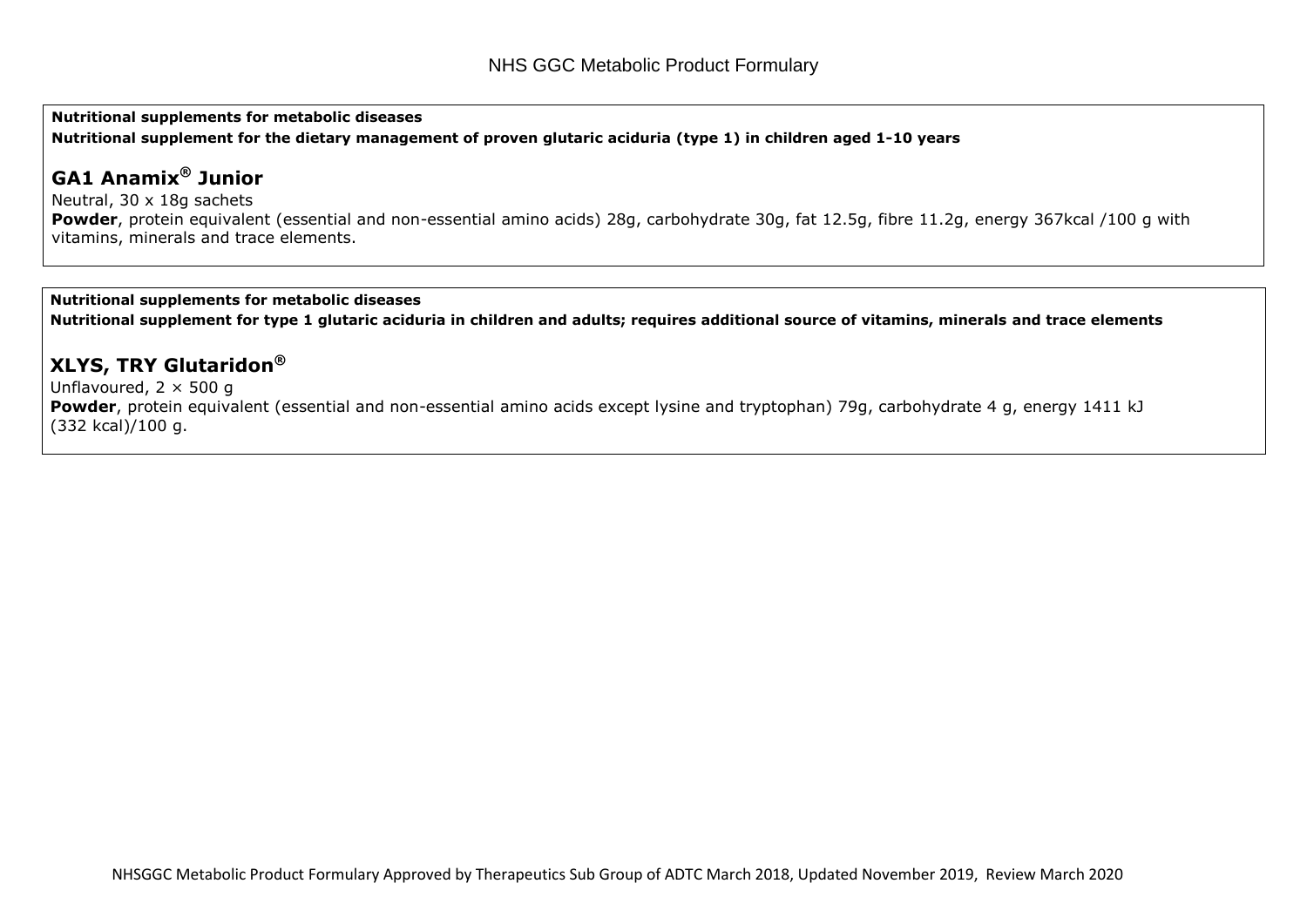### **Glycogen storage disease**

**Nutritional supplements for metabolic diseases**

**A nutritional supplement for use in the dietary management of glycogen storage disease and other metabolic conditions where a constant supply of glucose is essential. Not suitable for use in children under 2 years**

## **Glycosade®**

 $30 \times 60$  g sachets

**Powder**, protein 200 mg, carbohydrate (maize starch) 47.6 g, fat 100 mg, fibre less than 600 mg, energy 803 kJ (192 kcal)/60 g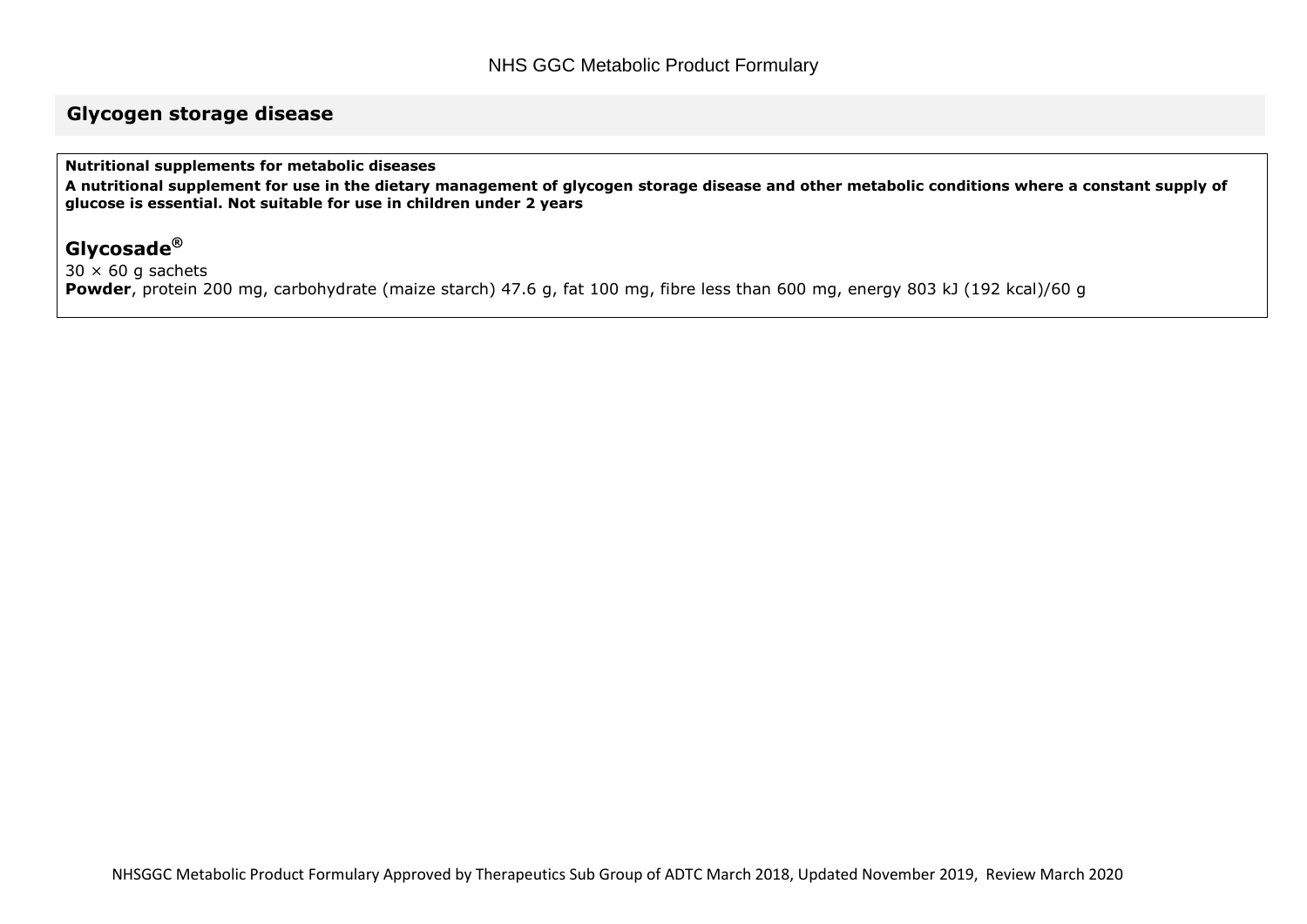### **Homocystinuria or hypermethioninaemia Preferred List**

**Nutritional supplements for metabolic diseases**

**Nutritional supplement for the dietary management of proven vitamin B<sup>6</sup> non-responsive homocystinuria or hypermethioninaemia in children from birth to 3 years**

## **HCU Anamix® Infant**

Unflavoured, 400 g

**Powder**, protein equivalent (essential and non-essential amino acids except methionine) 13.1 g, carbohydrate 49.5 g, fat 23 g, fibre 5.3 g, energy 1915 kJ (457 kcal)/100 g, with vitamins, minerals, and trace elements; *standard dilution* (15%) provides protein equivalent 2 g, carbohydrate 7.4 g, fat 3,5 g, fibre 800 mg, energy 287 kJ (69 kcal)/100 ml.

#### **Nutritional supplements for metabolic diseases**

**Nutritional supplement for the dietary management of hypermethioninaemia or vitamin B<sup>6</sup> non-responsive homocystinuria in children 1 – 10 years**

## **HCU Anamix® Junior**

Neutral flavour, 30x 36g sachets **Powder**, protein (essential and non-essential amino acids except methionine) 28g, carbohydrate 32g, fat 12.5g, fibre 11.2g, energy 375kcal /100g ,with vitamins, minerals and trace elements.

#### **Nutritional supplements for metabolic diseases**

**A methionine-free protein substitute for use as a nutritional supplement in children over 3 years with homocystinuria**

## **HCU Cooler® 10**

Red Flavour, 30 x 87ml

**Liquid**, protein (essential and non-essential amino acids except methionine) 10 g, carbohydrate 4.7 g, fat 0.3 mg, energy 261kJ (62kcal)/87ml with vitamins, minerals, and trace elements.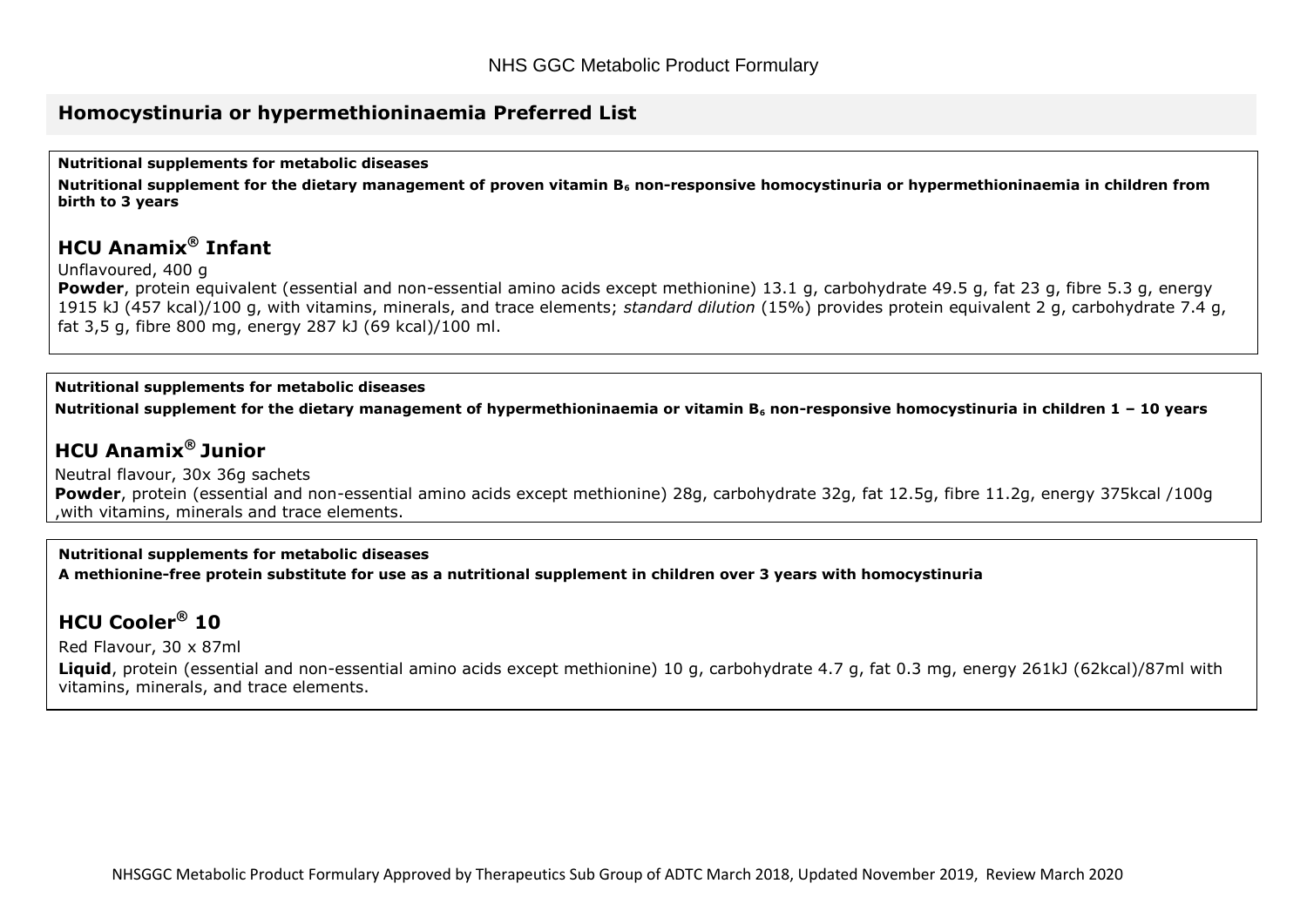**Nutritional supplements for metabolic diseases A methionine-free protein substitute for use as a nutritional supplement in children over 3 years with homocystinuria**

## **HCU Cooler® 15**

Orange or red flavour,  $30 \times 130$  ml pouch **Liquid**, protein (essential and non-essential amino acids except methionine) 15 g, carbohydrate 7 g, fat 500 mg, energy 393 kJ (92 kcal)/130 ml, with vitamins, minerals, and trace elements.

#### **Nutritional supplements for metabolic diseases**

**A methionine-free protein substitute for use as a nutritional supplement in children over 3 years with homocystinuria**

## **HCU Cooler® 20**

Red Flavour, 30 x 174ml

**Liquid**, protein (essential and non-essential amino acids except methionine) 10 g, carbohydrate 4.7 g, fat 0.3 mg, energy 526kJ (124kcal)/174ml with vitamins, minerals, and trace elements.

#### **Nutritional supplements for metabolic diseases A methionine-free protein substitute for use as a nutritional supplement in children over 8 years with homocystinuria**

## **HCU Express® 15**

Unflavoured,  $30 \times 25$  g sachets **Powder**, protein (essential and non-essential amino acids except methionine) 15 g, carbohydrate 3.8 g, fat 30 mg, energy 315 kJ (75.3 kcal)/25 g with vitamins, minerals, and trace elements.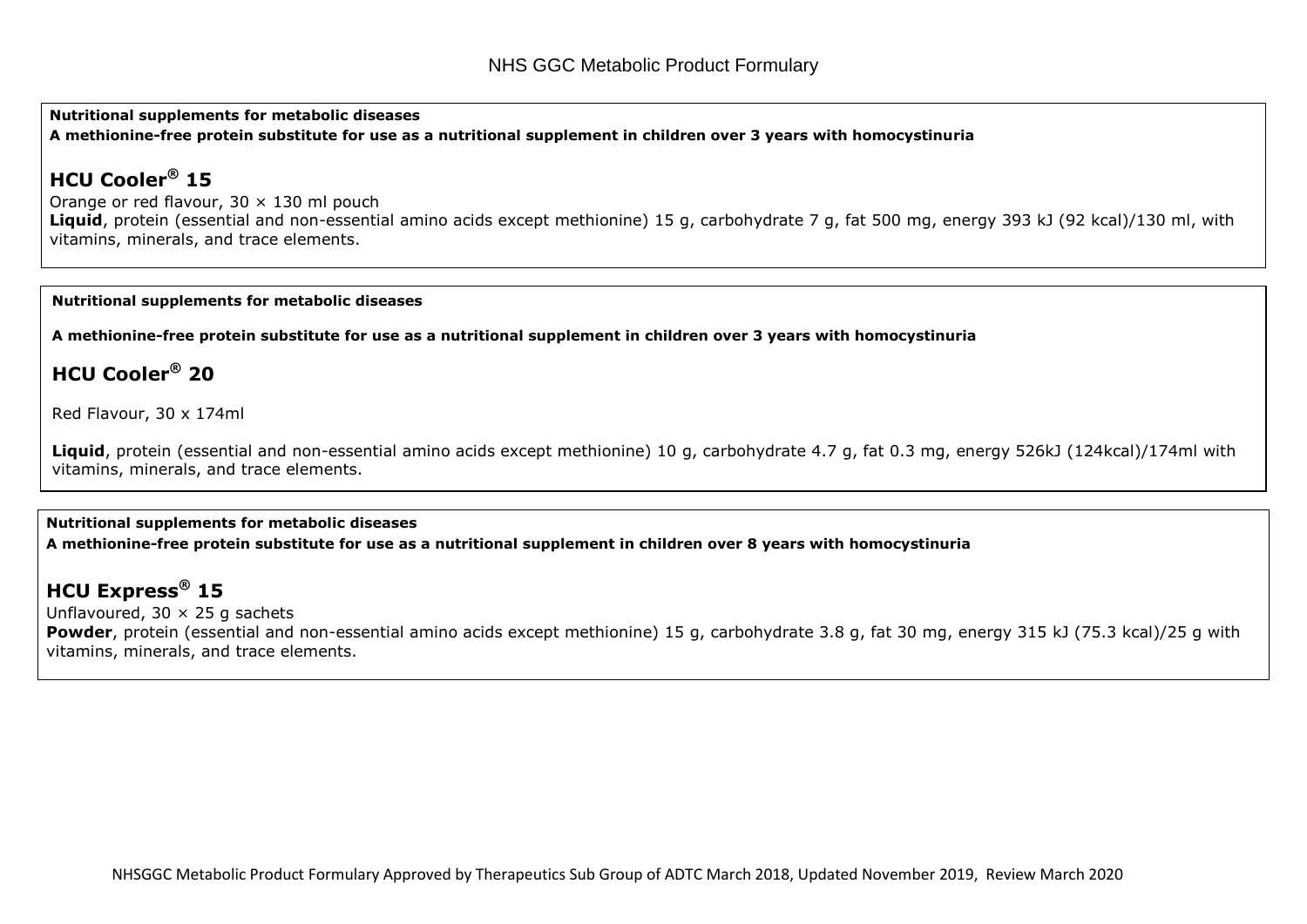**Nutritional supplements for metabolic diseases**

**A methionine-free protein substitute for use as a nutritional supplement in children over 8 years with homocystinuria**

## **HCU Express® 20**

Unflavoured,  $30 \times 34$  g sachets Powder, protein (essential and non-essential amino acids except methionine) 20 g, carbohydrate 4.7 g, fat 70 mg, energy 416 kJ (99 kcal)/34 g with vitamins, minerals, and trace elements.

#### **Nutritional supplements for metabolic diseases**

**A methionine-free protein substitute for use as a nutritional supplement for the dietary management of children 1–10 years with homocystinuria**

## **HCU gel®**

Unflavoured,  $30 \times 24$  g sachets

**Powder**, protein (essential and non-essential amino acids except methionine) 10 g, carbohydrate 10.3 g, fat 20 mg, energy 339 kJ (81 kcal)/24 g with vitamins, minerals, and trace elements.

#### **Nutritional supplements for metabolic diseases Nutritional supplement for the dietary management of homocystinuria in children over 3 years**

## **HCU Lophlex® LQ 20**

Juicy berries flavour, 125 ml

**Liquid**, protein equivalent (essential and non-essential amino acids except methionine) 20 g, carbohydrate 8.8 g, fat 440 mg, energy 509 kJ (120 kcal)/125 ml, with vitamins, minerals, and trace elements.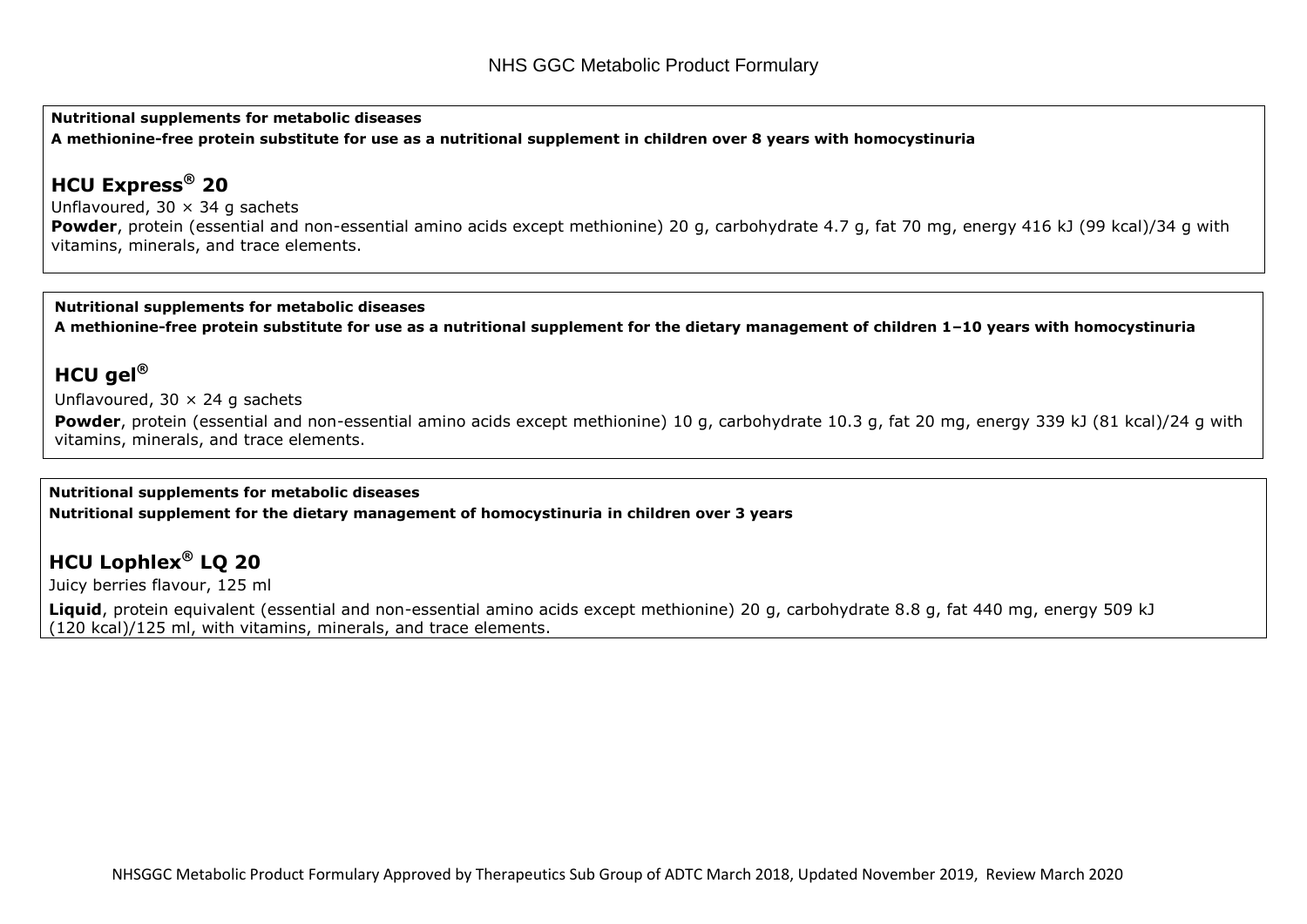**Nutritional supplements for metabolic diseases**

**Nutritional supplement for the dietary management of hypermethioninaemia or vitamin B<sup>6</sup> non-responsive homocystinuria in children over 8 years**

## **HCU-LV®**

Unflavoured or tropical flavour,  $30 \times 27.8$  g sachets **Powder**, protein (essential and non-essential amino acids except methionine) 20 g, carbohydrate 2.5 g, fat 190 mg, energy 390 kJ (92 kcal)/27.8-g sachet, with vitamins, minerals, and trace elements.

#### **Nutritional supplements for metabolic diseases**

**Nutritional supplement for the dietary management of hypermethioninaemia or homocystinuria. Suitable for children over 8 years, adults and pregnant women.**

### **® HCU Maxamum®**

Unflavoured, 500 g

**Powder**, protein equivalent (essential and non-essential amino acids except methionine) 39 g, carbohydrate 34 g, fat less than 500 mg, energy 1260 kJ (297 kcal)/100 g, with vitamins, minerals, and trace elements.

#### **Nutritional supplements for metabolic diseases**

**Nutritional supplement for the dietary management of hypermethioninaemia or homocystinuria in children** 

### **XMET Homidon®**

Unflavoured, 500 g **Powder**, protein equivalent (essential and non-essential amino acids, except methionine) 77 g, carbohydrate 4.5 g, fat nil, energy 1386 kJ (326 kcal)/100 g.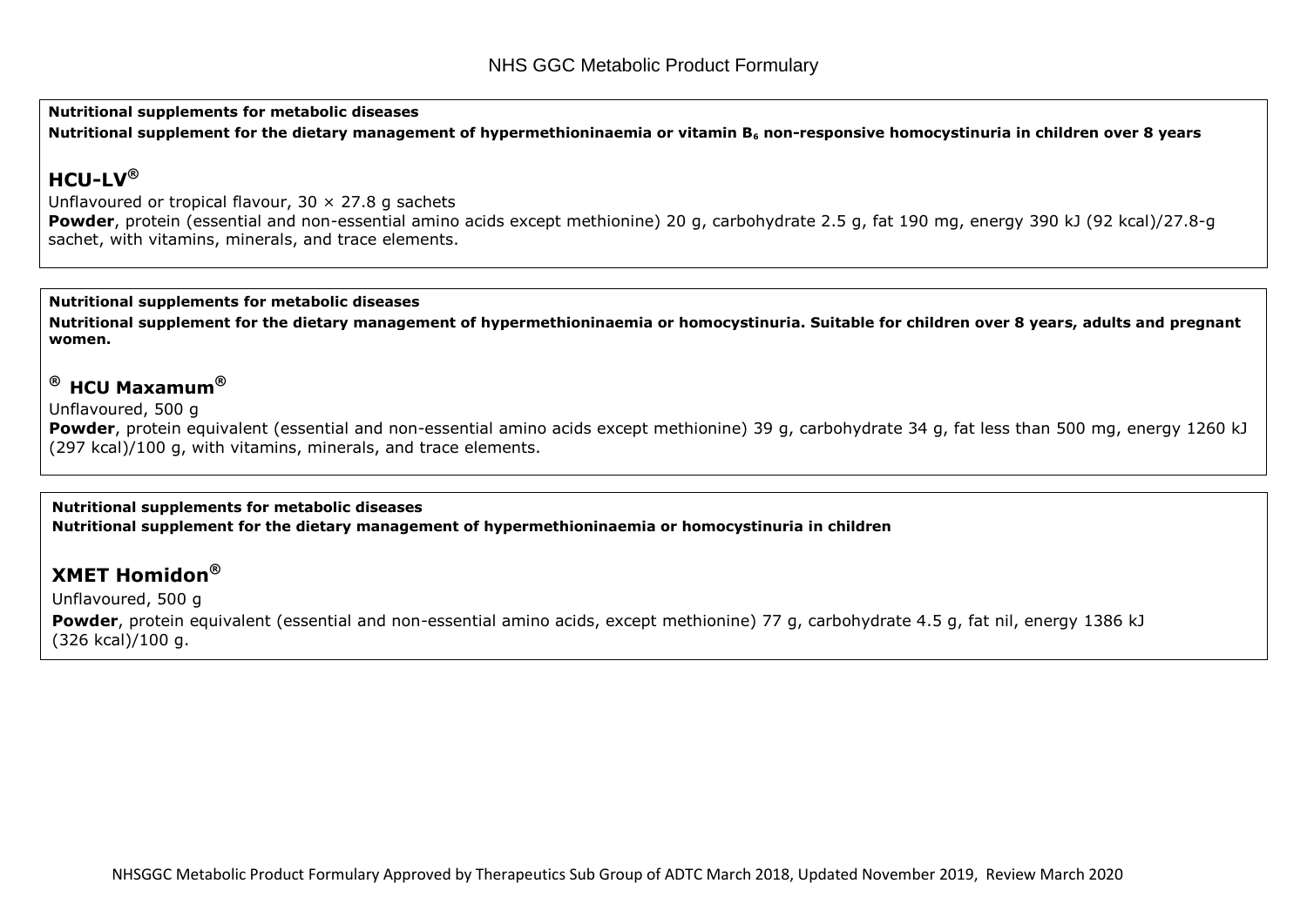### **Hyperlysinaemia**

**Nutritional supplements for metabolic diseases**

**Nutritional supplement for the dietary management of proven hyperlysinaemia in children from birth to 3 years**

## **HYPER LYS Anamix® Infant**

Unflavoured, 400 g

**Powder**, protein equivalent (essential and non-essential amino acids except lysine) 13.1 g, carbohydrate 49.5 g, fat 23 g, fibre 5.3 g, energy 1915 kJ (457 kcal)/100 g, with vitamins, minerals, and trace elements; *standard dilution* (15%) provides protein equivalent 2 g, carbohydrate 7.4 g, fat 3.5 g, fibre 800 mg, energy 287 kJ (69 kcal)/100 ml.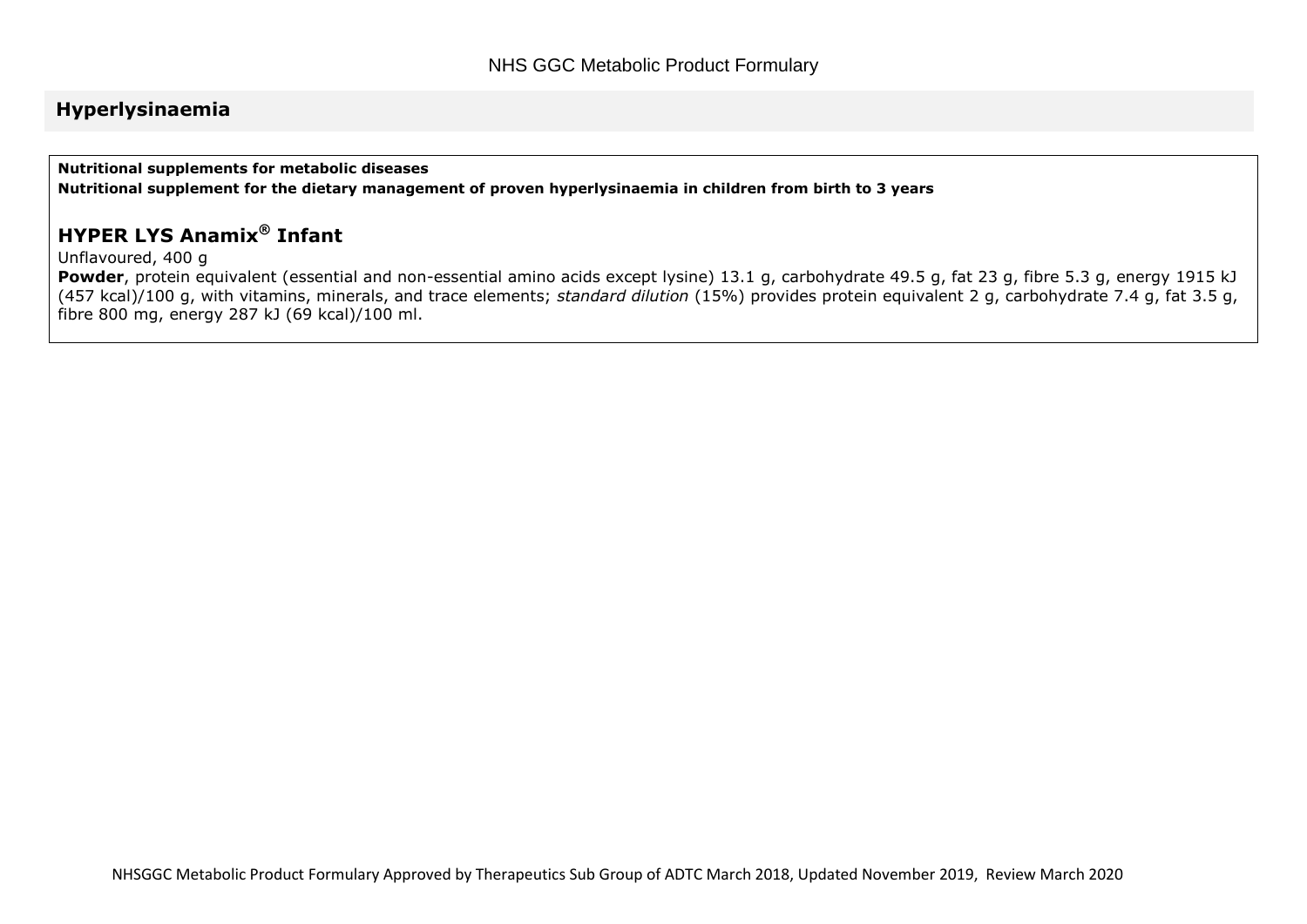### **Isovaleric acidaemia**

**Nutritional supplements for metabolic diseases**

**Nutritional supplement for the dietary management of proven isovaleric acidaemia or other proven disorders of leucine metabolism in children from birth to 3 years**

## **IVA Anamix® Infant**

Unflavoured, 400g

**Powder**, protein equivalent (essential and non-essential amino acids except leucine) 13.1g, carbohydrate 49.5g, fat 23g, fibre 5.3g, energy 1915kJ (457kcal)/100g, with vitamins, minerals, and trace elements; *standard dilution* (15%) provides protein equivalent 2g, carbohydrate 7.4g, fat 3.5g, fibre 800mg, energy 287kJ (69kcal)/100 ml.

#### **Nutritional supplements for metabolic diseases**

**Nutritional supplement for the dietary management of proven isovaleric acidaemia or other proven disorders of leucine metabolism in children from 1 – 10 years**

## **IVA Anamix® Junior**

Unflavoured, 400g

**Powder**, protein equivalent (essential and non-essential amino acids except leucine) 28g, carbohydrate 30g, fat 12.5g, fibre 11.2g, energy 367kcal /100g, with vitamins, minerals and trace elements.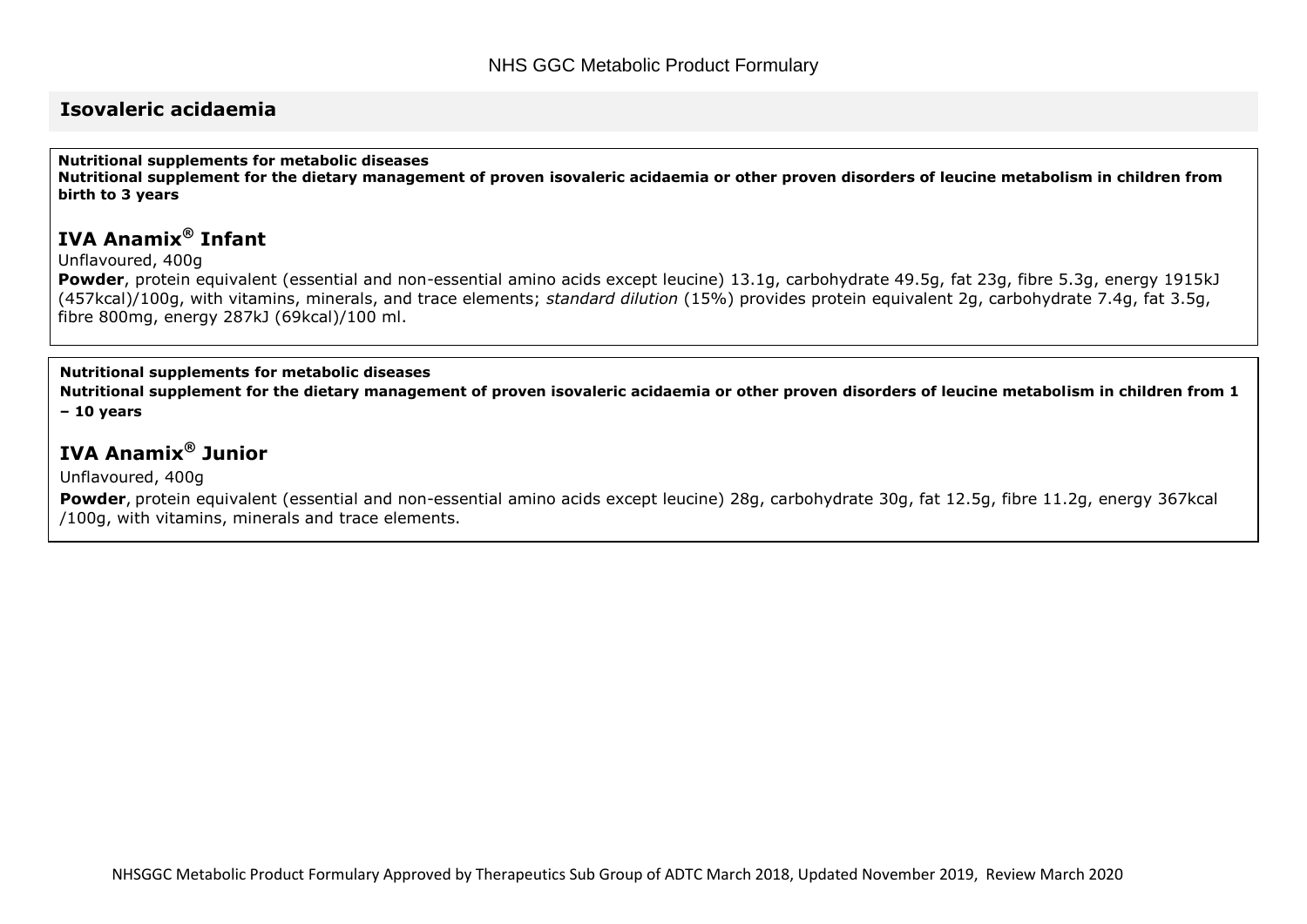#### **Maple syrup urine disease Preferred List**

**Nutritional supplements for metabolic diseases**

**Nutritional supplement for the dietary management of maple syrup urine disease and related conditions in children and adults where it is necessary to limit the intake of branched chain amino acids** 

## **MSUD Aid III®**

Unflavoured, 500g

**Powder**, protein equivalent (essential and non-essential amino acids except isoleucine, leucine, and valine) 77g, carbohydrate 4.5g, fat nil, energy 1386kJ (326kcal)/100g.

#### **ACBS approved**

**Nutritional supplement for the dietary management of maple syrup urine disease. Suitable from 3 years**

### **MSUD amino5®**

#### 6g sachet

**Powder**, protein equivalent (essential and non-essential amino acids except isoleucine, leucine, and valine) 5g, carbohydrate nil, fat less than nil, energy 85kJ (20kcal)/6g

#### **Nutritional supplements for metabolic diseases**

**Nutritional supplement for the dietary management of proven maple syrup urine disease in children from birth to 3 years**

## **MSUD Anamix® Infant**

#### Unflavoured, 400g

Powder, protein equivalent (essential and non-essential amino acids except isoleucine, leucine, and valine) 13.1g, carbohydrate 49.5g, fat 23g, fibre 5.3g, energy 1915 kJ (457 kcal)/100g, with vitamins, minerals, and trace elements; *standard dilution* (15%) provides protein equivalent 2 g, carbohydrate 7.4g, fat 3.5g, fibre 800mg, energy 287kJ(69kcal)/100ml.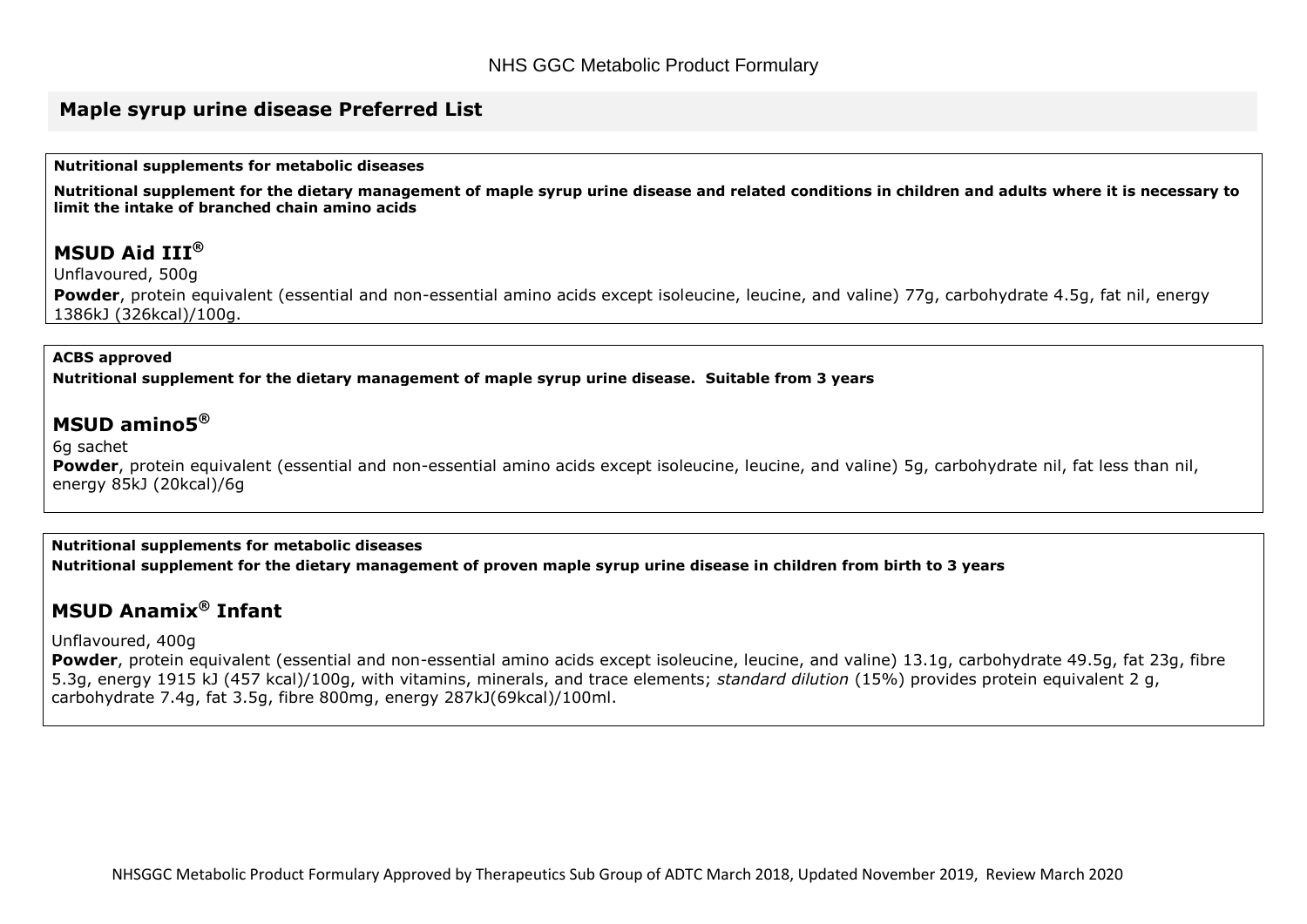**Nutritional supplements for metabolic diseases Nutritional supplement for the dietary management of maple syrup urine disease in children 1–10 years**

## **MSUD Anamix® Junior**

Unflavoured, 30× 36g sachets

Powder, protein equivalent (essential and non-essential amino acids except isoleucine, leucine, and valine) 10g, carbohydrate 11.5g, fat 4.5g, energy 565kJ (135 kcal)/ 36g sachet, with vitamins, minerals, and trace elements.

#### **Nutritional supplements for metabolic diseases**

**Nutritional supplement for the dietary management of maple syrup urine disease in children 1–10 years**

## **MSUD Anamix® Junior LQ**

Orange flavour, 125ml carton

Liquid, protein equivalent (essential and non-essential amino acids except isoleucine, leucine, and valine) 10g, carbohydrate 8.8g, fat 4.8g, fibre 310mg, energy 497kJ(118kcal)/125ml, with vitamins, minerals, and trace elements. Lactose-free.

#### **Nutritional supplements for metabolic diseases**

**Nutritional supplement for the dietary management of maple syrup urine disease in children over 3 years and adults**

### **MSUD Cooler® 10**

Red Flavour, 30 x 87ml

Liquid, protein equivalent (essential and non-essential amino acids except leucine, isoleucine, and valine) 10g, carbohydrate 4.7 g, fat 0.3g, energy 261 kJ (62 kcal)/87ml pouch, with vitamins, minerals, and trace elements.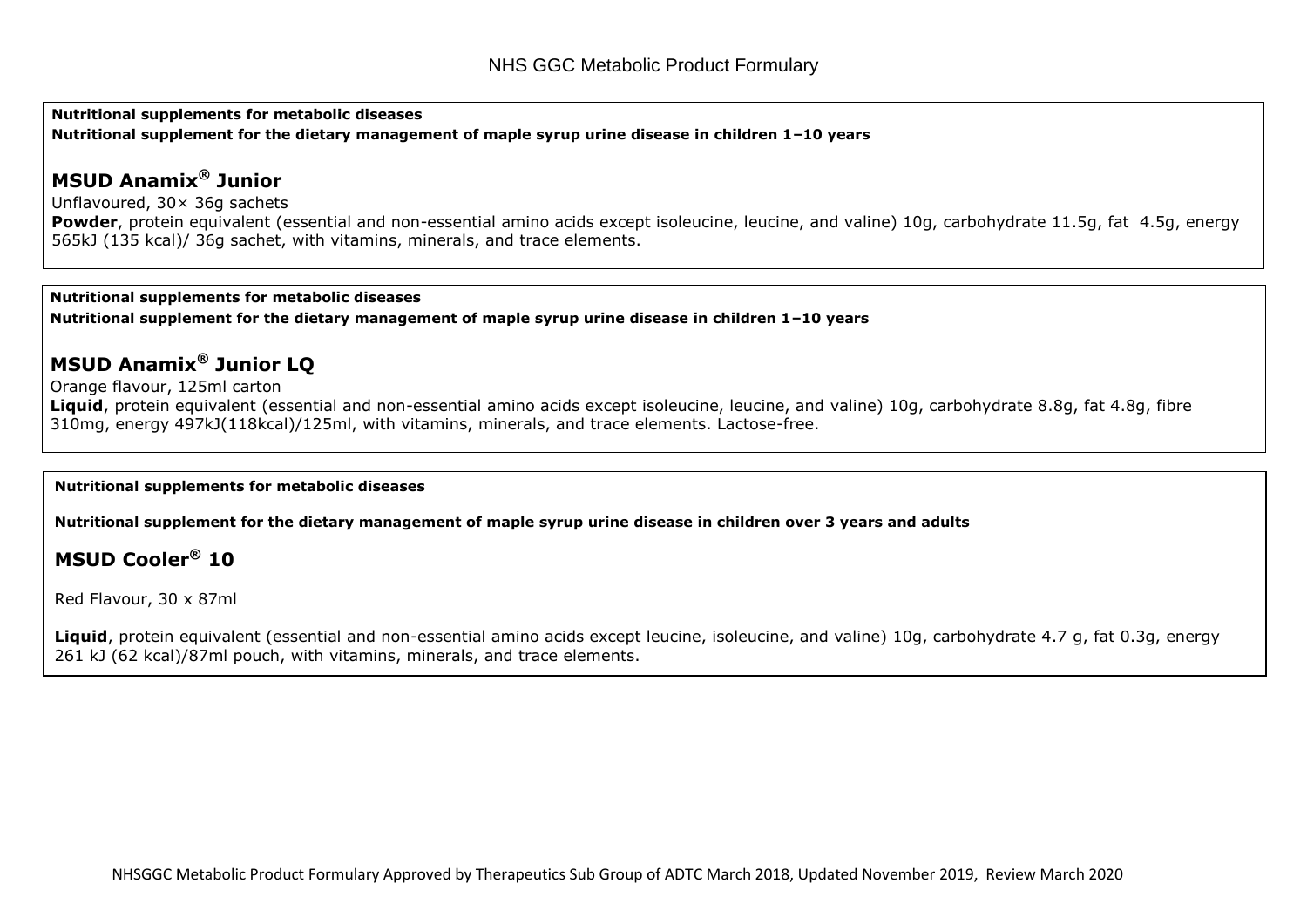**Nutritional supplements for metabolic diseases Nutritional supplement for the dietary management of maple syrup urine disease in children over 3 years and adults**

## **MSUD Cooler® 15**

[Orange or red flavour, 30×130 ml](http://www.medicinescomplete.com/mc/bnf/current/PHP39-prices-in-the-bnf.htm)

**Liquid**, protein equivalent (essential and non-essential amino acids except leucine, isoleucine, and valine) 15g, carbohydrate 7g, fat 500mg, energy 393kJ (92kcal)/130ml pouch, with vitamins, minerals, and trace elements.

#### **Nutritional supplements for metabolic diseases**

**Nutritional supplement for the dietary management of maple syrup urine disease in children over 3 years and adults**

## **MSUD Cooler® 20**

Red Flavour, 30 x 174ml Liquid, protein equivalent (essential and non-essential amino acids except leucine, isoleucine, and valine) 20g, carbohydrate 9.4g, fat 0.7g, energy 526kJ (124kcal)/174ml pouch, with vitamins, minerals, and trace elements.

#### **Nutritional supplements for metabolic diseases**

**Nutritional supplement for the dietary management of maple syrup urine disease in children over 8 years and adults**

### **MSUD Express® 15**

Unflavoured, 30×25 g sachets

Powder, protein equivalent (essential and non-essential amino acids except leucine, isoleucine, and valine) 15g, carbohydrate 3.8g, fat less than 100mg, energy 315kJ (75kcal)/25g, with vitamins, minerals, and trace elements.

#### **Nutritional supplements for metabolic diseases**

**Nutritional supplement for the dietary management of maple syrup urine disease in children over 8 years and adults**

## **MSUD Express® 20**

Unflavoured, 30×34 g sachets

**Powder**, protein equivalent (essential and non-essential amino acids except leucine, isoleucine, and valine) 20g, carbohydrate 4.7g, fat less than 100mg, energy 416kJ (99kcal)/34g, with vitamins, minerals, and trace elements.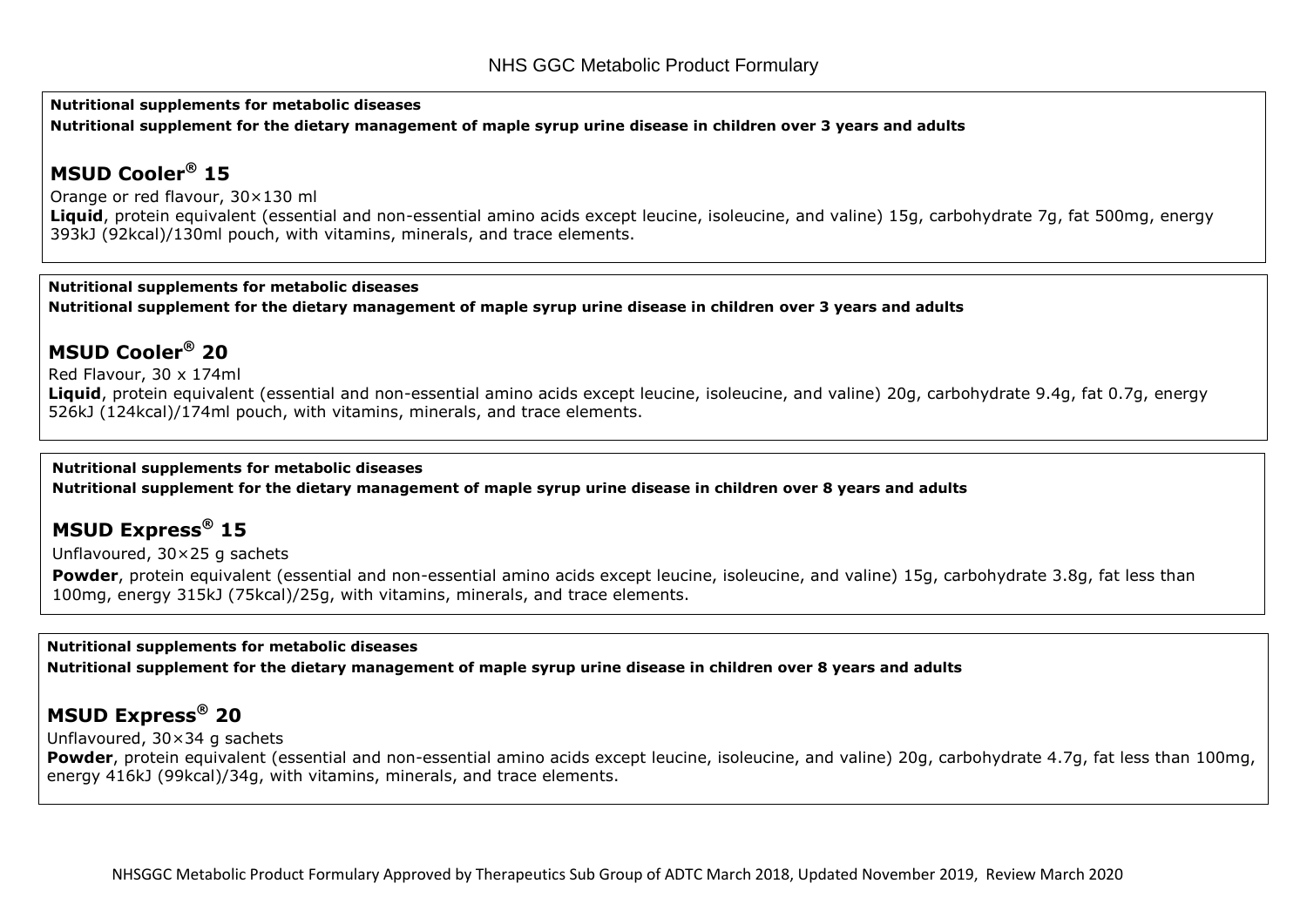**Nutritional supplements for metabolic diseases Nutritional supplement for the dietary management of maple syrup urine disease in children 1–10 years**

## **MSUD Gel®**

Unflavoured, 30×24g sachets

Powder, protein equivalent (essential and non-essential amino acids except leucine, isoleucine, and valine) 10g, carbohydrate 10.3g, fat less than 100mg, energy 339kJ (81kcal)/24g, with vitamins, minerals, and trace elements.

#### **Nutritional supplements for metabolic diseases**

**Nutritional supplement for the dietary management of maple syrup urine disease in children over 3 years**

## **MSUD Lophlex® LQ 20**

[Juicy berries flavour, 125ml](http://www.medicinescomplete.com/mc/bnf/current/PHP39-prices-in-the-bnf.htm)

Liquid, protein equivalent (essential and non-essential amino acids except isoleucine, leucine, and valine) 20g, carbohydrate 8.8g, fat less than 500mg, energy 509kJ (120kcal)/125ml, with vitamins, minerals, and trace elements.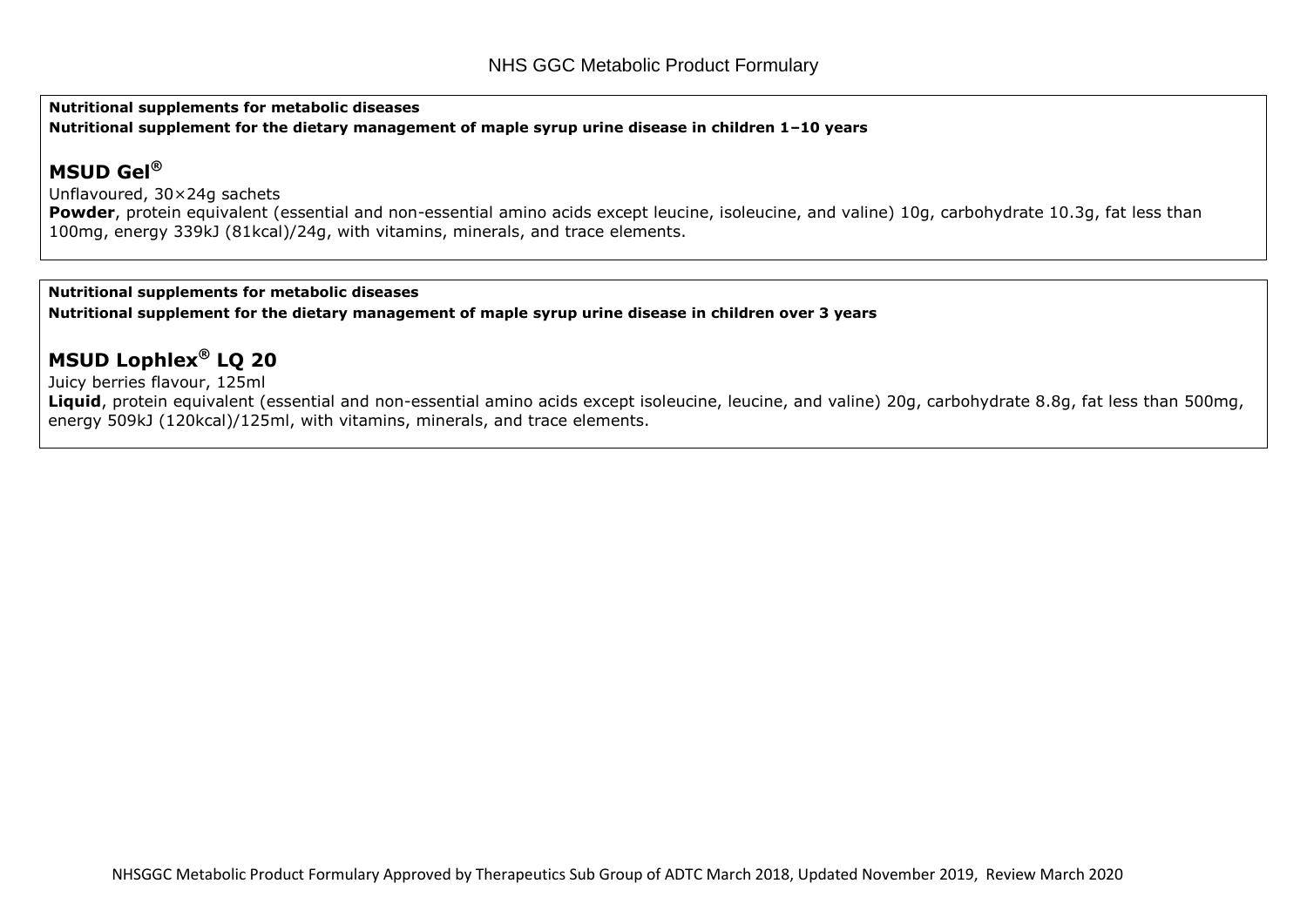### **Maple syrup urine disease Total Formulary**

**Nutritional supplements for metabolic diseases**

**Nutritional supplement for the dietary management of maple syrup urine disease. Suitable for children over 8 years of age, adults and pregnant women.**

## **MSUD Maxamum®**

Orange flavour or unflavoured, 500g

Powder, protein equivalent (essential and non-essential amino acids except isoleucine, leucine, and valine) 39g, carbohydrate 34g, fat less than 500mg, energy 1260 kJ (297kcal)/100g, with vitamins, minerals, and trace elements.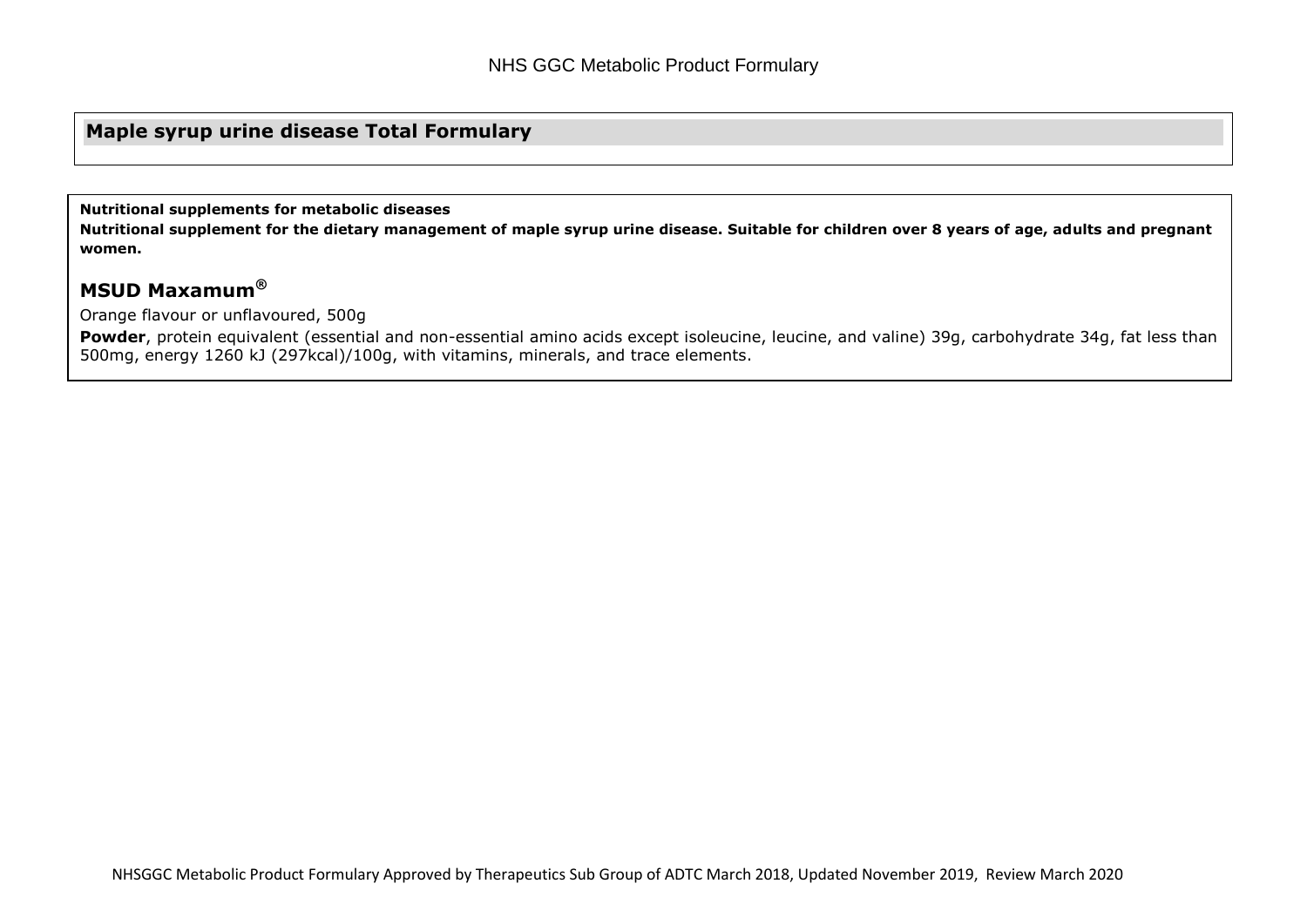#### **Methylmalonic or propionic acidaemia**

#### **ACBS approved**

**Nutritional supplement for the dietary management of proven methylmalonic acidaemia or propionic acidaemia in children from 3 years**

#### **MMA/PA amino5®**

30 x6g sachet

**Powder**, protein equivalent (essential and non-essential amino acids except except methionine, threonine, and valine, and low isoleucine ) 5 g, carbohydrate nil, fat less than nil, energy 85 kJ (20kcal)/6 g

#### **Nutritional supplements for metabolic diseases Nutritional supplement for the dietary management of methylmalonic acidaemia or propionic acidaemia**

### **MMA/PA Anamix® Infant**

Unflavoured, 400g

**Powder**, protein equivalent (essential and non-essential amino acids except methionine, threonine, and valine, and low isoleucine) 13.1g, carbohydrate 49.5g, fat 23g, fibre 5.3g energy1915kJ(457kcal)/100g, with vitamins, minerals, and trace elements. Standard dilution (15%) provides protein equivalent 2g, carbohydrate 7.4g, fat 3.5g, fibre 800mg, energy 287kJ(69kcal)/100ml.

#### **Nutritional supplements for metabolic diseases**

**Nutritional supplement for the dietary management of methylmalonic acidaemia or propionic acidaemia in children 1-10 years**

### **MMA/PA Anamix® Junior**

Unflavoured, 30x 18g sachets

**Powder**, protein equivalent (essential and non-essential amino acids except methionine, threonine, and valine, and low isoleucine) 28g, carbohydrate 30g, fat 12.5g, fibre 11.2g, energy 367kcal /100g, with vitamins, minerals and trace elements.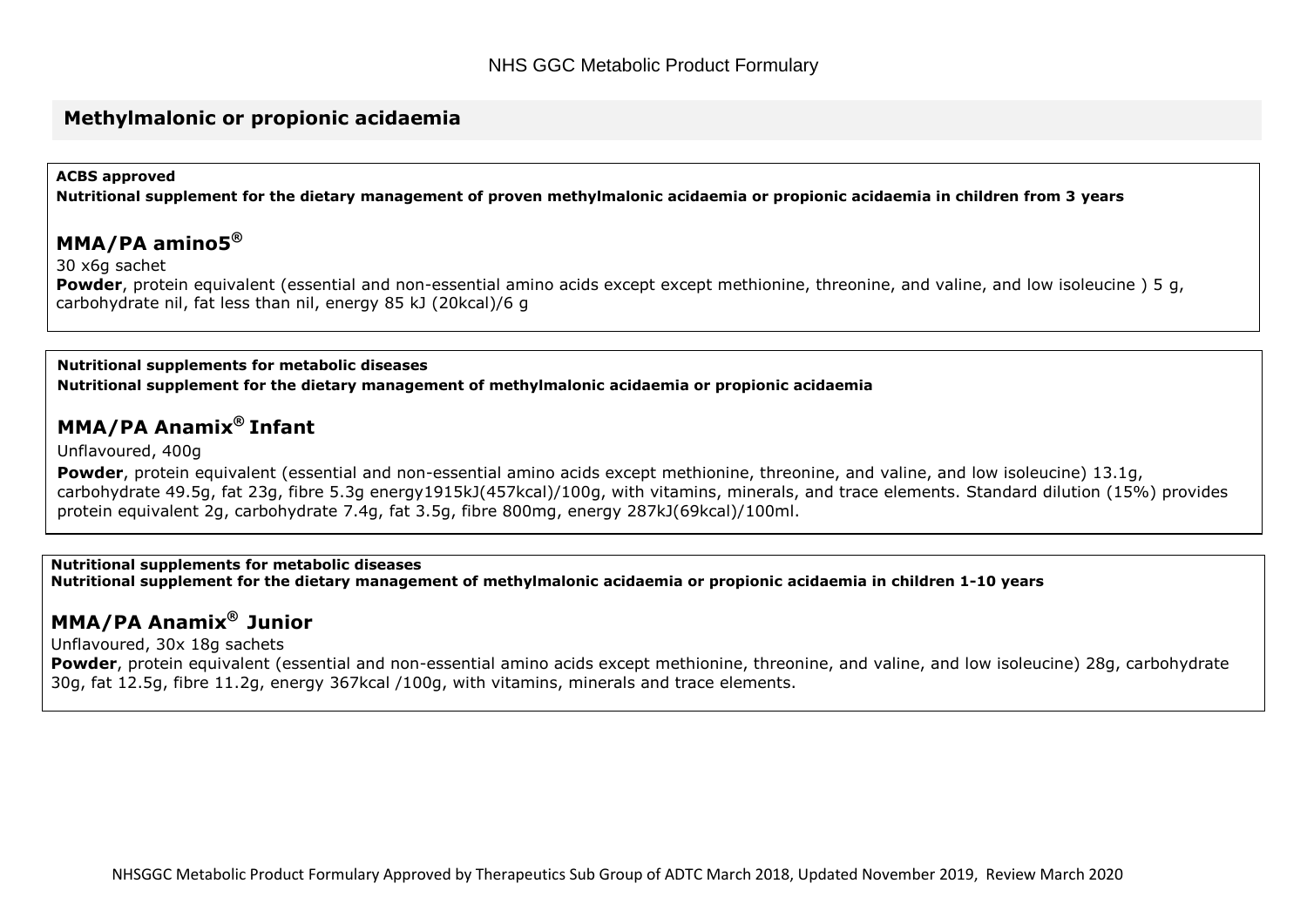**Nutritional supplements for metabolic diseases**

**Nutritional supplement for the dietary management of methylmalonic acidaemia or propionic acidaemia. Suitable for children aged over 8 years**

### **MMA/PA Maxamum®**

Unflavoured, 500g

**Powder**, protein equivalent (essential and non-essential amino acids except methionine, threonine, and valine, and low isoleucine) 39 g, carbohydrate 34 g, fat less than 500 mg, energy 1260 kJ (297 kcal)/100 g, with vitamins, minerals, and trace elements.

**Nutritional supplements for metabolic diseases Nutritional supplement for the dietary management of methylmalonic acidaemia or propionic acidaemia in children and adults**

### **XMTVI Asadon®**

Unflavoured, 200g

**Powder**, protein equivalent (essential and non-essential amino acids except methionine, threonine, and valine, and low isoleucine) 77g, carbohydrate 4.5g, fat nil, energy 1386kJ (326kcal)/100 g.

Powder, protein equivalent (essential and non-essential amino acids except methionine, threonine, and valine, and low isoleucine) 25g, carbohydrate 51g, fat less than 500mg, energy 1311kJ (309kcal)/100g, with vitamins, minerals, and trace elements.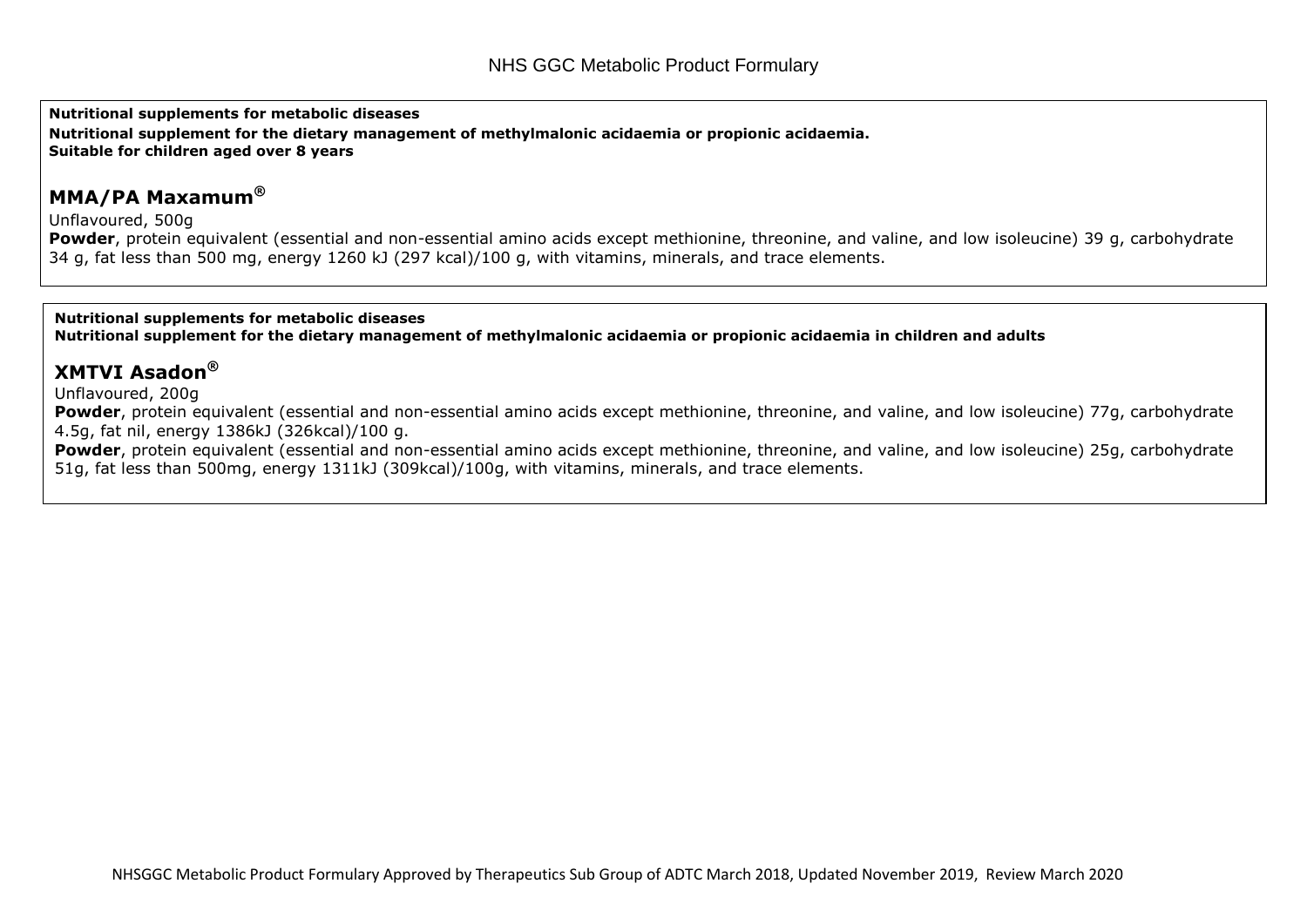#### **Tyrosinaemia**

**Nutritional supplements for metabolic diseases Nutritional supplement for the dietary management of proven tyrosinaemia where plasma-methionine concentrations are normal in children from birth to 3 years**

## **TYR Anamix® Infant**

Unflavoured, 400g (5g measuring scoop provided)

**Powder**, protein equivalent (essential and non-essential amino acids except phenylalanine and tyrosine) 13.1g, carbohydrate 49.5g, fat 23g, fibre 5.3g, energy 1915kJ (457kcal)/100g, with vitamins, minerals, and trace elements; *standard dilution* (15%) provides protein equivalent 2g, carbohydrate 7.4g, fat 3.5g, fibre 800mg, energy 287kJ (69kcal)/100 ml.

#### **Nutritional supplements for metabolic diseases**

**Nutritional supplement for the dietary management of proven tyrosinaemia in children 1–10 years**

#### **TYR Anamix Junior**

Unflavoured, 30x29 g sachets **Powder**, protein equivalent (essential and non-essential amino acids except phenylalanine and tyrosine) 8*.*4g, carbohydrate 11g, fat 3.9g, energy 475kJ (113 kcal)/29g sachet, with vitamins, minerals, and trace elements.

#### **Nutritional supplements for metabolic diseases**

**Nutritional supplement for the dietary management of tyrosinaemia type 1 (when nitisinone (NTBC) is used, see section 9.8.1), type II, and type III, in children over 1 year**

## **TYR Anamix® Junior LQ**

Orange flavour, 36×125 ml bottle

**Liquid**, protein equivalent (essential and non-essential amino acids except phenylalanine and tyrosine) 10g, carbohydrate 8.8g, fat 4.8g, fibre 310mg, energy 500kJ (119 kcal)/125 ml, with vitamins, minerals and trace elements.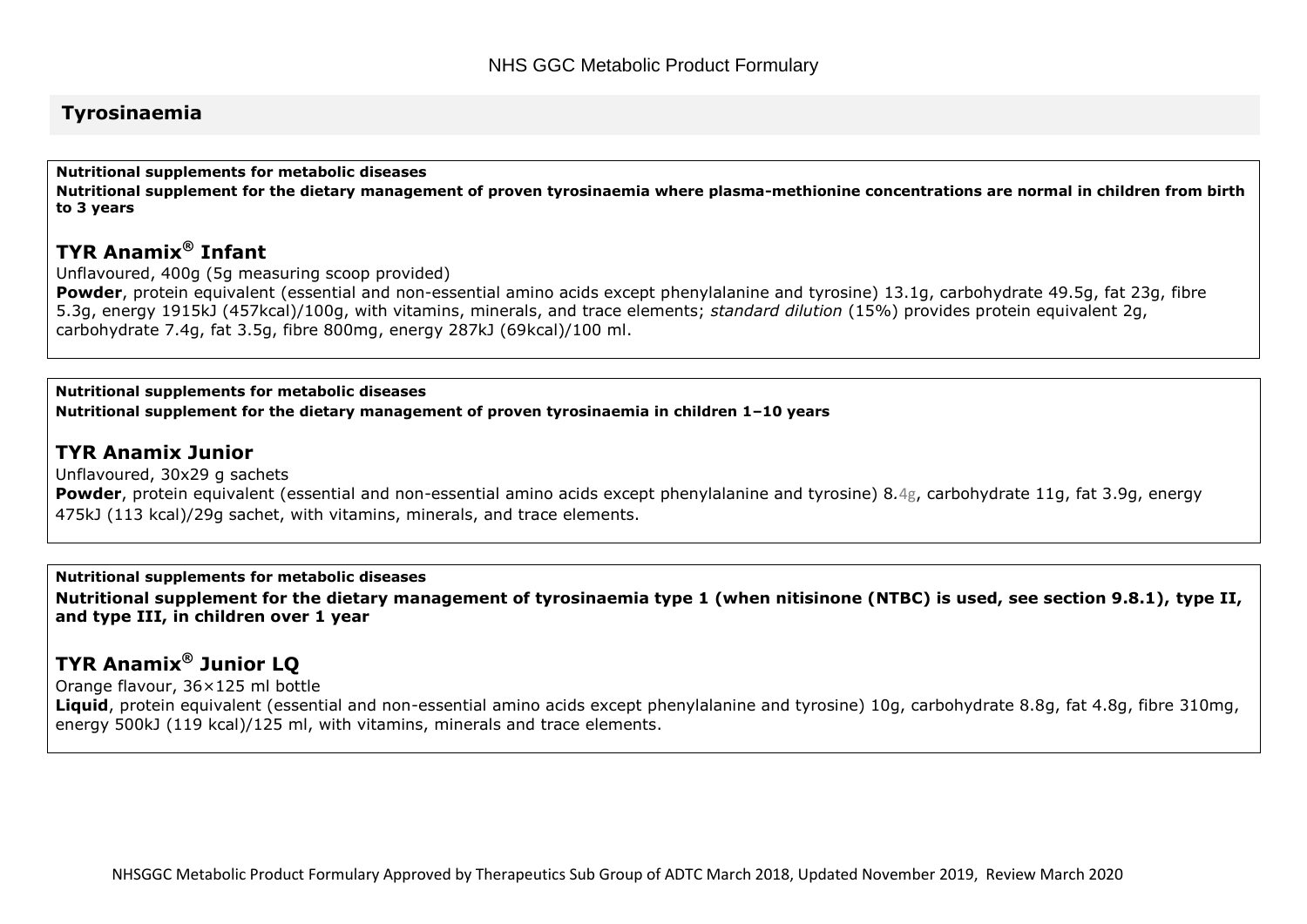**Nutritional supplements for metabolic diseases Nutritional supplement for the dietary management of tyrosinaemia in children over 3 years**

## **TYR Cooler® 10**

Red flavour 87ml

**Liquid**, protein equivalent (essential and non-essential amino acids except tyrosine and phenylalanine) 10g, carbohydrate 4.7g, fat 0.3g, energy 261kJ (62 kcal)/87ml, with vitamins, minerals, and trace elements.

**Nutritional supplements for metabolic diseases Nutritional supplement for the dietary management of tyrosinaemia in children over 3 years**

## **TYR Cooler® 15**

Orange or red flavour, 30x130 ml pouch

**Liquid**, protein equivalent (essential and non-essential amino acids except tyrosine and phenylalanine) 15g, carbohydrate 7g, fat 500mg, energy 393kJ (92 kcal)/130ml, with vitamins, minerals, and trace elements.

#### **Nutritional supplements for metabolic diseases**

**Nutritional supplement for the dietary management of tyrosinaemia in children over 3 years**

## **TYR Cooler® 20**

Red flavour 174ml

**Liquid**, protein equivalent (essential and non-essential amino acids except tyrosine and phenylalanine) 20g, carbohydrate 9.4g, fat 0.7g, energy 526kJ (124 kcal)/174ml, with vitamins, minerals, and trace elements.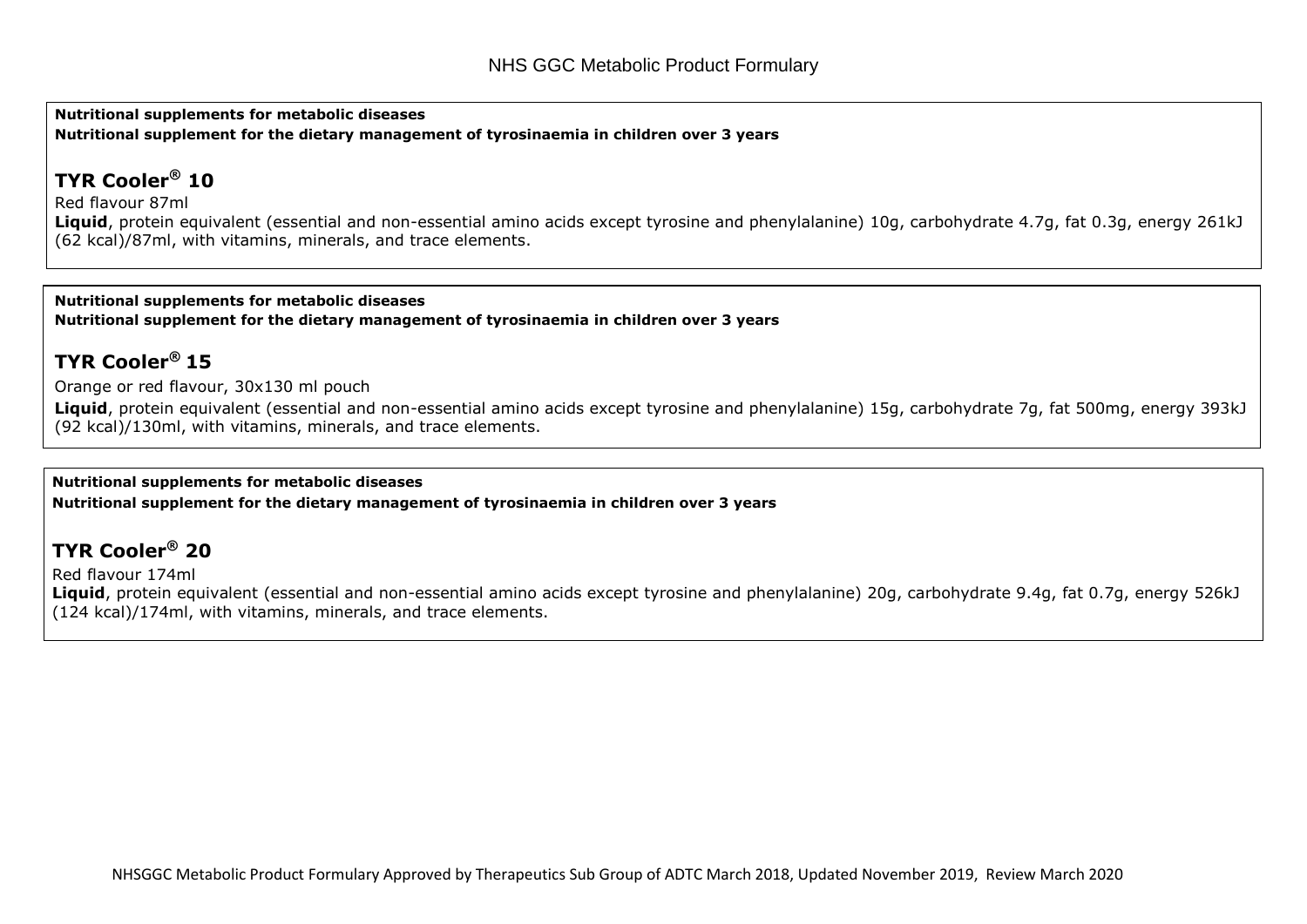**Nutritional supplements for metabolic diseases Nutritional supplement for the dietary management of tyrosinaemia in children over 8 years**

## **TYR Express15®**

Unflavoured, 30×25 g sachets

Powder, protein equivalent (essential and non-essential amino acids except tyrosine and phenylalanine) 15g, carbohydrate 3.4g, fat less than 100mg, energy 310kJ (74kcal)/25g, with vitamins, minerals, and trace elements.

**Nutritional supplements for metabolic diseases Nutritional supplement for the dietary management of tyrosinaemia in children over 8 years**

### **TYR Express20®**

Unflavoured, 30×34 g sachets

**Powder**, protein equivalent (essential and non-essential amino acids except tyrosine and phenylalanine) 20g, carbohydrate 4.7g, fat less than 100mg, energy 416kJ (99kcal)/34g, with vitamins, minerals, and trace elements.

#### **Nutritional supplements for metabolic diseases**

**Nutritional supplement for the dietary management of tyrosinaemia in children 1–10 years**

### **TYR Gel®**

Unflavoured, 30×24g sachets

**Gel**, protein equivalent (essential and non-essential amino acids except tyrosine and phenylalanine) 10g, carbohydrate 10.3g, fat less than 100mg, energy 339 kJ (81kcal)/24g, with vitamins, minerals and trace elements.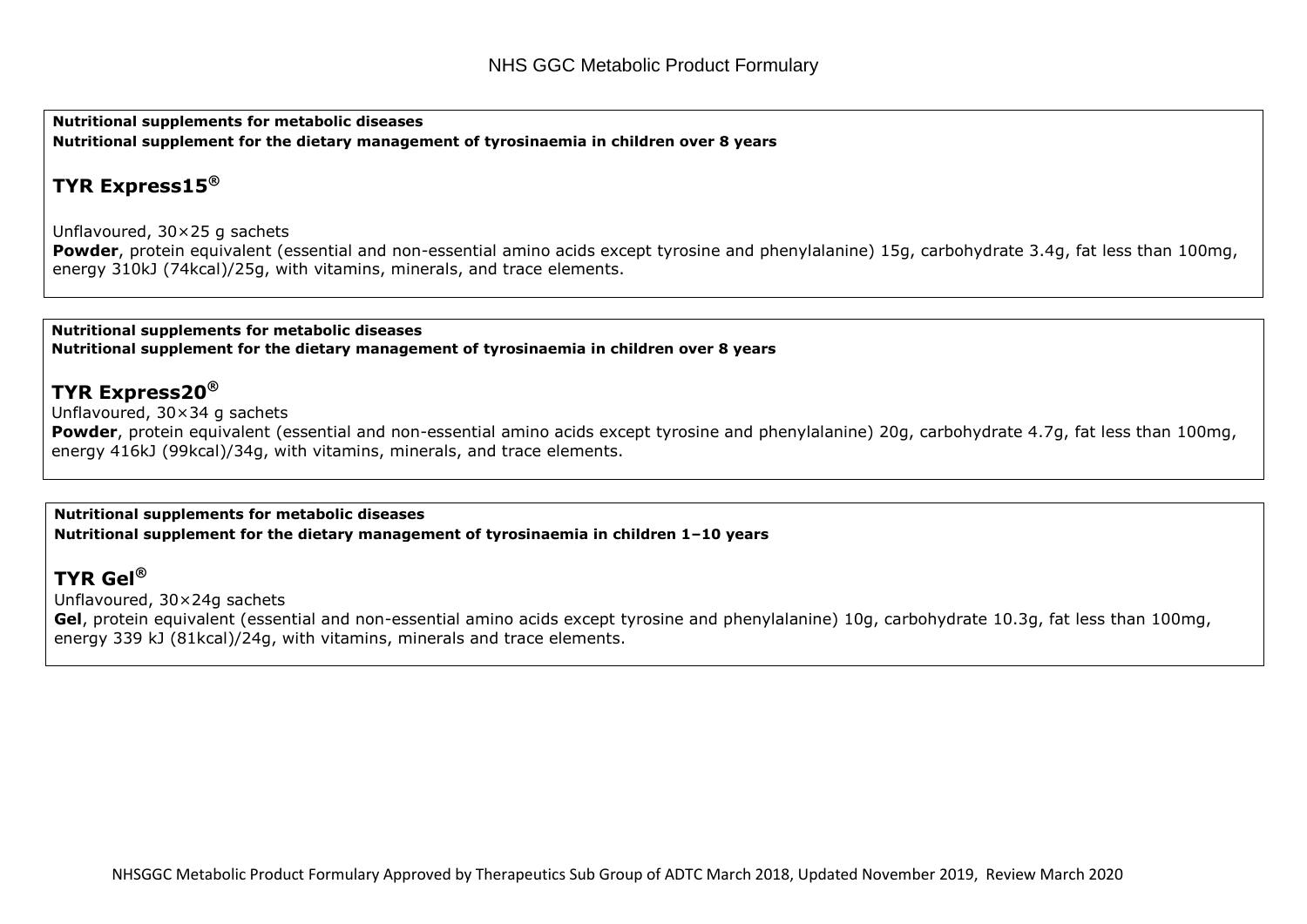**Nutritional supplements for metabolic diseases Nutritional supplement for the dietary management of tyrosinaemia in children over 3 years**

## **TYR Lophlex® LQ 20**

Juicy berries flavour, 125ml **Liquid**, protein equivalent (essential and non-essential amino acids except phenylalanine and tyrosine) 20g, carbohydrate 8.8g, fat less than 500mg, fibre 500mg, energy 509kJ (120 kcal)/125ml, with vitamins, minerals, and trace elements.

**Nutritional supplements for metabolic diseases Nutritional supplement for the dietary management of tyrosinaemia in children over 8 years of age and adults including pregnant women**

## **TYR Maxamum®**

Unflavoured, 500g

Powder, protein equivalent (essential and non-essential amino acids except phenylalanine and tyrosine) 20g, carbohydrate 34g, fat less than 500mg, energy 1260 kJ (297kcal)/100g, with vitamins, minerals, and trace elements.

#### **Nutritional supplements for metabolic diseases**

**Nutritional supplement for the management of tyrosinaemia in infants, children and adults where plasma-methionine concentrations are normal.** 

## **XPHEN TYR Tyrosidon®**

Unflavoured, 500g **Powder**, protein equivalent (essential and non-essential amino acids except phenylalanine and tyrosine) 77g, carbohydrate 4.5g, fat nil, energy 1386kJ (326 kcal)/100g.

#### **Nutritional supplements for metabolic diseases**

**Nutritional supplement for the dietary management of tyrosinaemia type I in children and adults where plasma-methionine concentrations are above normal** 

### **XPTM Tyrosidon®**

Unflavoured, 500g

**Powder**, protein equivalent (essential and non-essential amino acids except methionine, phenylalanine, and tyrosine) 77g, carbohydrate 4.5g, fat nil, energy 1386kJ (326 kcal)/100g.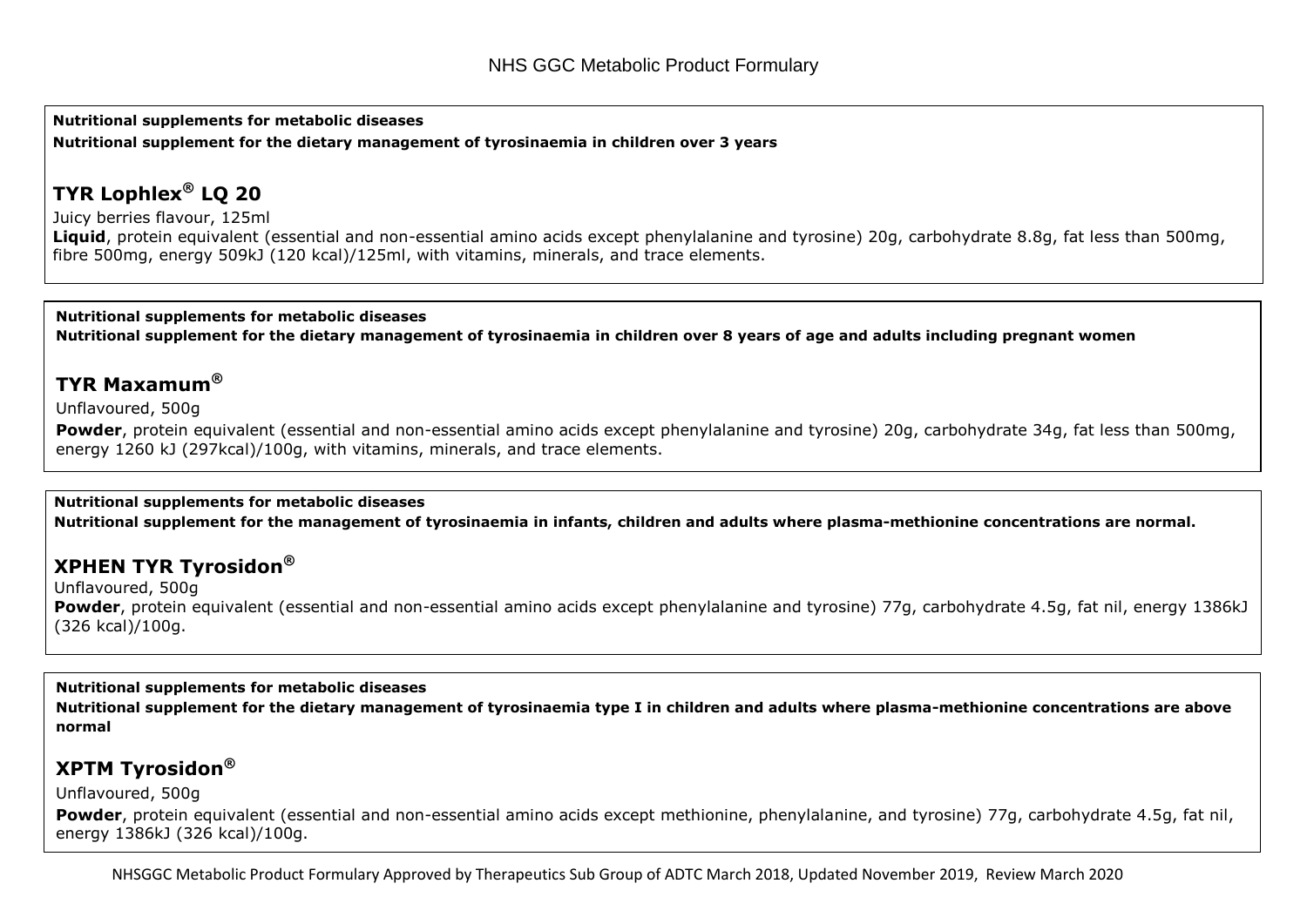### **Fatty Acid Oxidation Disorder**

**Specialised formulas: Infant and child: MCT-enhanced formula Specialised formulas are suitable for infants from birth unless otherwise indicated**

**Lipistart®** Can:400g

#### **Feed supplements: protein**

**Dietary management of disorders of long-chain fatty acid oxidation, fat malabsorption, and other disorders requiring a low LCT, high MCT supplement. Not suitable for child under 1 year**

## **MCT Procal®**

30x16 g sachets **Powder** 16g provides: protein 2g, carbohydrate 3.3g, fat 10.1g, energy 439 kJ (105kcal)

#### **Specialised formulas: Infant and child: MCT-enhanced formula Specialised formulas are suitable for infants from birth unless otherwise indicated**

### **Monogen®**

Can:400g **Powder** provides: protein equivalent 12.5g, carbohydrate 68g, fat 11g, energy 1769kJ (420kcal)/100g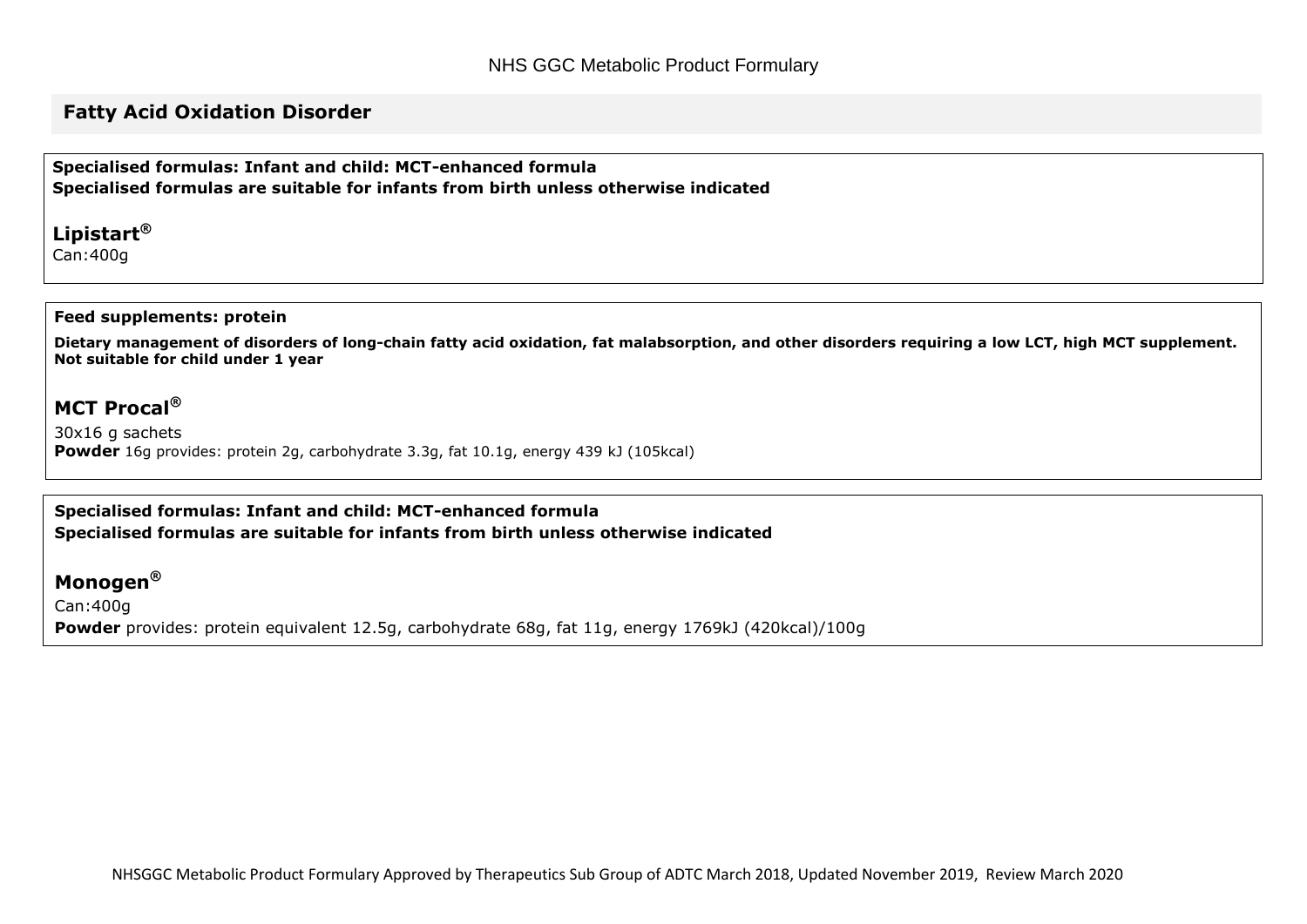### **CHO Disorder**

**Specialised formulas: Infant and child: Residual lactose formula Specialised formulas are suitable for infants from birth unless otherwise indicated**

### **Galactomin 17®**

Unflavoured, 400g can **Powder** provides: protein equivalent 12.3g, carbohydrate 55.3g, fat 27.2g, energy 2155kJ (515kcal)/100g

#### **Specialised formulas: Infant and child: Fructose-based formula Suitable for infants from birth**

### **Galactomin 19®**

400g can **Powder** provides: protein equivalent 14.6g, carbohydrate 49.7g, fat 30.8g, energy 2233kJ (534kcal)/100g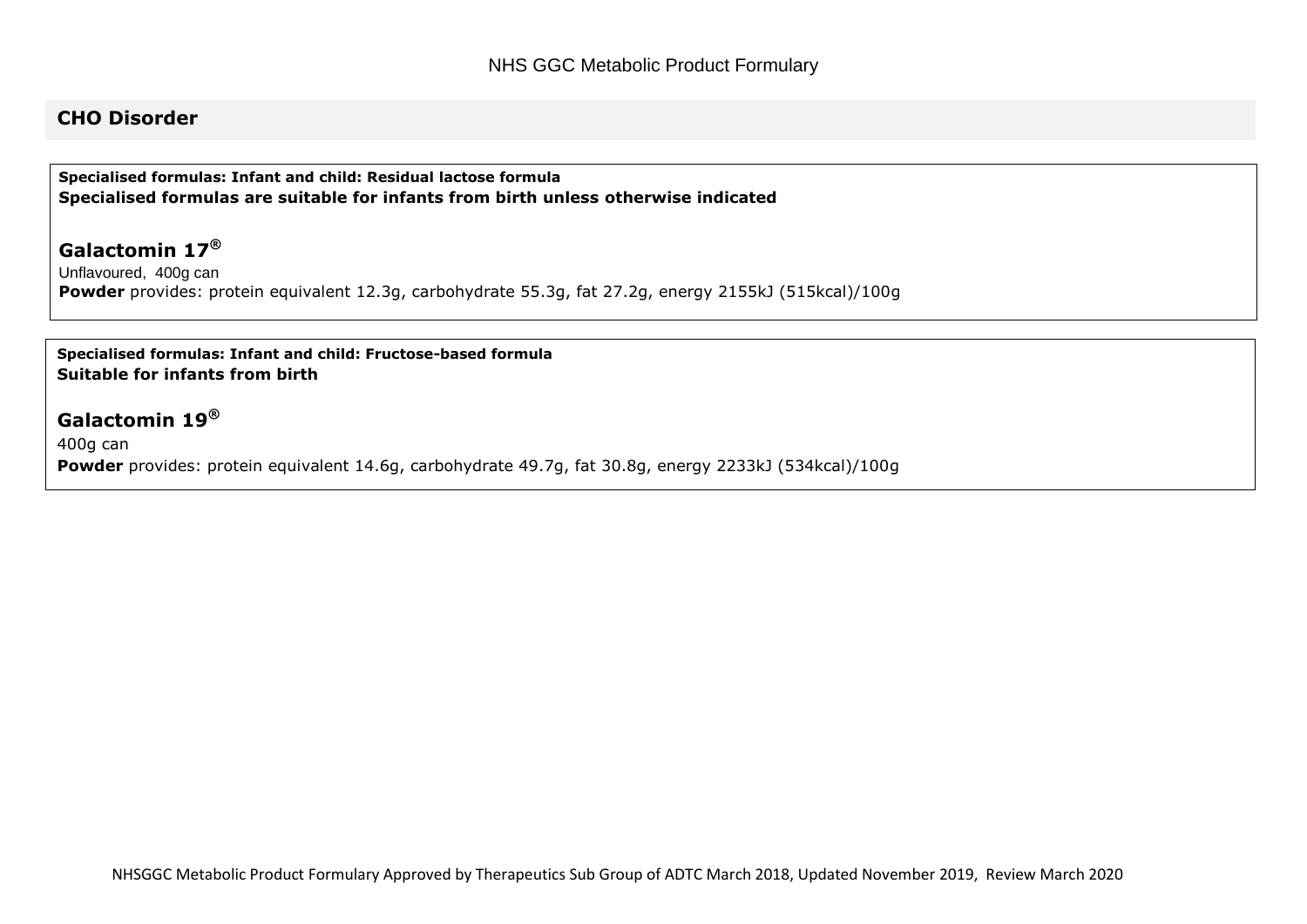#### **Ketogenic Diets Preferred List**

#### **ACBS approved**

**Nutritional supplement for use in the ketogenic diet or in dietary management of conditions requiring a source of MCT. Suitable from the age of 3 years**

### **Betaquik®**

225ml carton **Liquid**, carbohydrate nil, fat 21 g, energy 777kJ (189 kcal)/100ml.

#### **Specialised formulas for specific clinical conditions**

**Nutritional supplement as part of a ketogenic diet, not suitable for children under 8 years**

## **KetoCal® 2.5 to 1 LQMCT Multifibre**

Vanilla 200ml carton. **Liquid** provides: protein 9g, carbohydrate 2.2g, fat 28.6g, energy 1274kJ(306kcal)/200ml.

#### **Specialised formulas for specific clinical conditions Nutritional supplement as part of a ketogenic diet, suitable for children over 6 years**

**KetoCal® 3:1** Unflavoured, 300g can. **Powder** provides: protein 15.3g, carbohydrate 7.2g, fat 67.7g, energy 2927kJ (699 kcal)/100g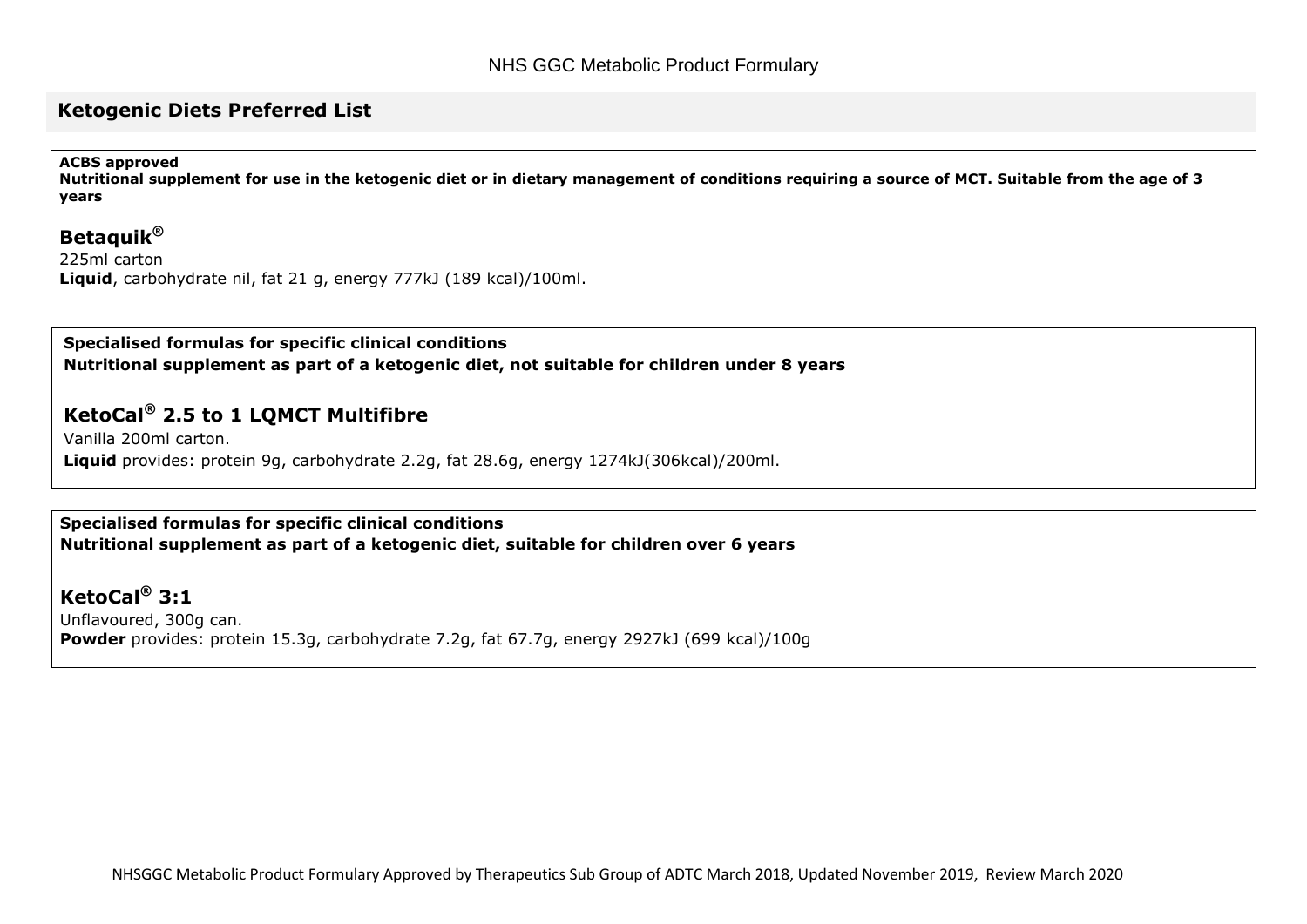**Specialised formulas for specific clinical conditions Nutritional supplement as part of a ketogenic diet, suitable for children over 10 years**

## **KetoCal® 4:1 LQ**

Vanilla, 200ml carton. **Liquid** provides: protein 3.09g, carbohydrate 610mg, fat 14.8g, fibre 1.12g, energy 620kJ (150kcal)/100ml

**Specialised formulas for specific clinical conditions Nutritional supplement as part of a ketogenic diet, suitable for children over 1 year**

**KetoCal® 4:1 powder** Flavours: vanilla, Unflavoured, 300g can. **Powder** provides: protein 15.25g, carbohydrate 3g, fat 73g, energy 3011kJ (730kcal)/100g

**ACBS approved Nutritional supplement for use in the ketogenic diet**

**KetoClassic® Bar 7 x 30g bars Solid** 14 x 30g bars protein 3.2g, carbohydrate 1g, fat 13.1g, energy 623 kJ (149kcal), fibre 8.6g/30g bar

#### **ACBS approved**

**Nutritional supplement for use in the ketogenic diet, suitable from the age of 3 years**

## **Keyo®**

Flavour: chocolate, 100g pot **Semi-solid food**, protein 8g, carbohydrate 2g, fat 30g, energy 1280kJ (310kcal) /100g, with vitamins, minerals, and trace elements .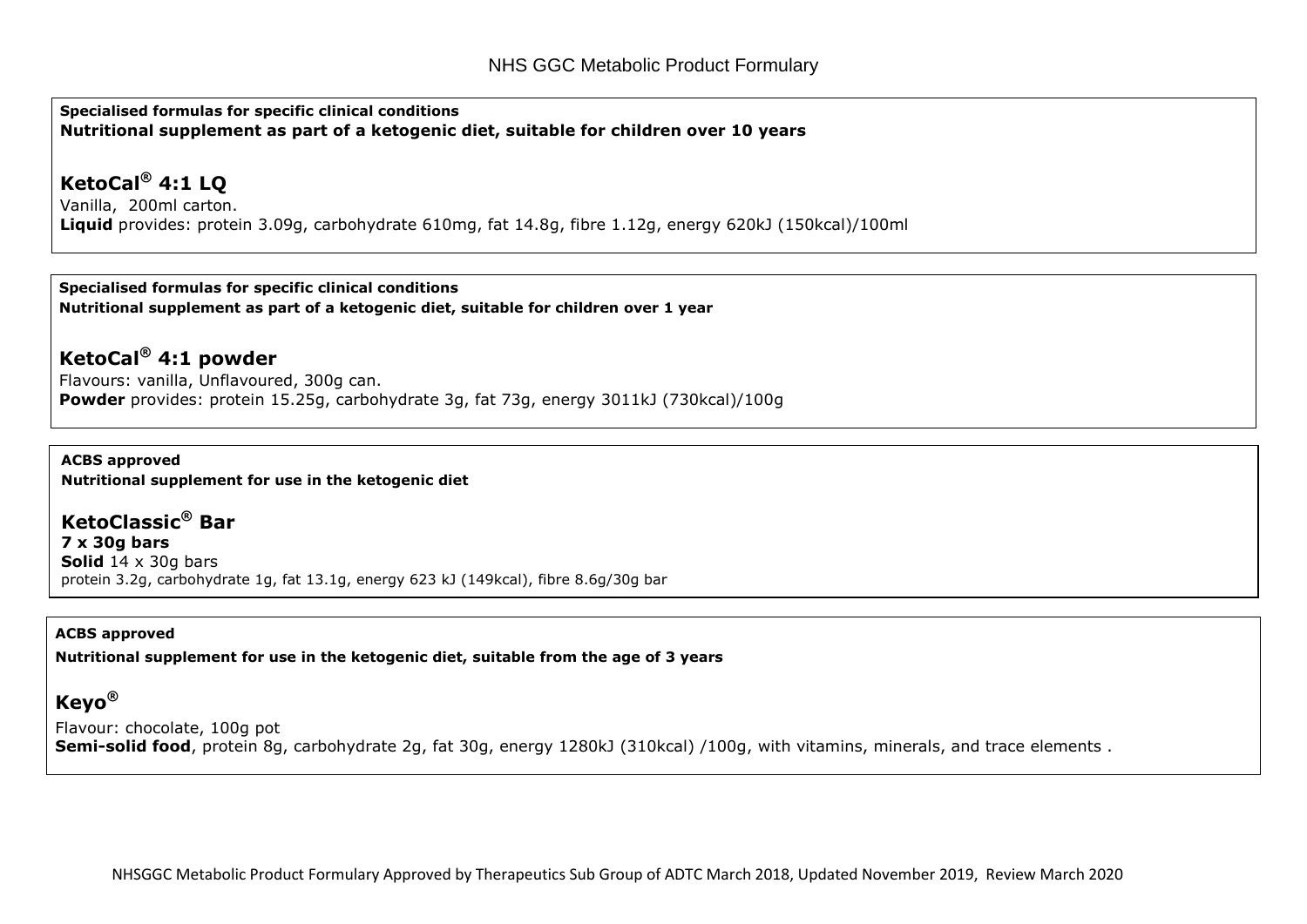### **Ketogenic Diets Total formulary**

#### **ACBS approved**

**Nutritional supplement for use in the ketogenic diet KetoClassic® Bolognaise Meal Semi solid** 14x126g pouches

protein 6.5g, carbohydrate 4.6g, fat 33.6g, energy 1490 kJ (361kcal) fibre 7.6g, /126g pouch

#### **ACBS approved Nutritional supplement for use in the ketogenic diet KetoClassic® Chicken Meal**

**Semi solid** 14x135g pouches protein 6.9g, carbohydrate 2.6g, fat 29.4g, energy 1262 kJ (302kcal), fibre 0.6g/135g pouch

#### **ACBS approved Nutritional supplement for use in the ketogenic diet KetoClassic® Muesli**

14x47g sachet protein 5.2g, carbohydrate 3.5g, fat 26.9g, energy 1207 kJ (293kcal), fibre 8.3g/47g sachet

#### **ACBS approved Nutritional supplement for use in the ketogenic diet KetoClassic® Porridge**

14x47g sachet protein 5.5g, carbohydrate 3.6g, fat 27.8g, energy 1245 kJ (302kcal), fibre 7.9g/47g sachet